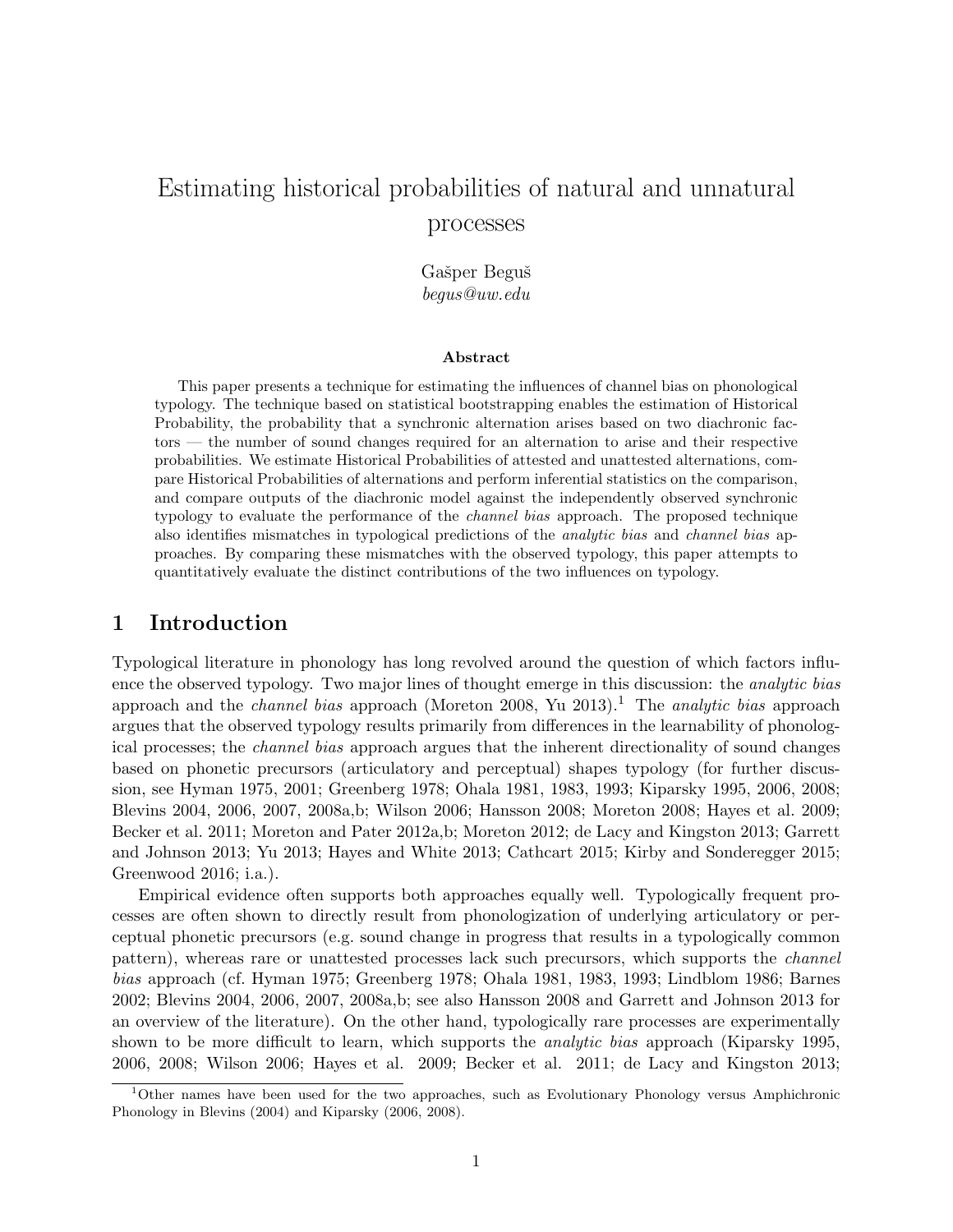Hayes and White 2013; White 2017; for an overview of the experimental analytic bias literature, see Moreton and Pater 2012a,b). This ambiguity of evidence poses the primary challenge in typological research. The stance of this paper is that both factors influence the typology (as has been argued by a mounting body of research recently; Hyman 2001, Myers 2002, Moreton 2008, Moreton and Pater 2012a,b, de Lacy and Kingston 2013). There is no doubt that all potential synchronic phonological processes need to be learnable and accommodated by the synchronic grammar and that all synchronic processes arise through some diachronic trajectory. The question that this paper addresses is whether observed typological distributions are influenced primarily by different degrees of the learnability of different processes or primarily by different diachronic trajectories that underlie different processes.

The role of phonological research is to quantitatively evaluate which aspects of typology are more likely to result from one factor or the other. Quantifying influences of the various factors that contribute to typology is a challenging task and several simplifying assumptions need to be made. Such an approach, however, brings advantages that are worth pursuing: a more transparent comparison between proposals. This paper proposes a technique based on which channel bias influences on typology can be estimated.

## 1.1 Analytic Bias

If typologically infrequent processes are experimentally shown to be more difficult to learn than typologically frequent processes (for an overview, see Moreton and Pater 2012a,b), a reasonable conclusion would be that typological observations result precisely from these differences in learnability. A challenge that the analytic bias approach faces is that artificial grammar learning experiments testing the learnability of typologically rare or nonexistent unnatural processes frequently fail to show learnability differences compared to typologically frequent natural processes when the structural complexity of the tested alternations is controlled for. Influences of analytic bias can be subdivided into *substantive bias* and *complexity bias* (Wilson 2006, Moreton 2008, Moreton and Pater 2012a,b). Substantive bias states that phonetically motivated processes are easier to learn than unmotivated (or unnatural). Complexity bias<sup>[2](#page-1-0)</sup> states that alternations involving more conditioning features are more difficult to learn than simpler alternations (Moreton 2008). A survey of experimental literature on Analytic Bias in Moreton and Pater (2012a,b) shows that there exist consistent differences in experimental results testing the two biases. While complexity bias is consistently confirmed by the majority of studies surveyed, experimental outcomes of the substantive bias are mixed. Several studies that test the learning of unnatural alternations as defined in Section [2](#page-4-0) found no effect of substantive bias (Pycha et al. 2003, Kuo 2009, Skoruppa and Peperkamp 2011, via Moreton and Pater 2012a,b; and more recently Seidl et al. 2007, Do et al. 2016, Glewwe 2017, Glewwe et al. 2018). A comparatively smaller subset of studies, however, do report positive results (Carpenter 2006, 2010; Wilson 2006).

L1 acquisition and L2 acquisition of word-final stops by speakers of L1s that ban obstruent codas is the only place where differences between the natural and unnatural pair of alternations are observed. Learners acquire word-final voiceless stops earlier than voiced stops and devoice voiced stops more frequently than they voice voiceless stops word-finally (overview in Broselow 2018; see also Clark and Bowerman 1986, Kong et al. 2012, and literature therein). It is likely, however, that this type of experiment tests differences in learning of more complex versus less complex articulations (Kong et al. 2012), and not the abstract phonological learning that is, for example, observed in artificial grammar learning experiments (e.g. where complex alternations

<span id="page-1-0"></span> $2$ Complexity bias has also been called Structural Bias (Moreton and Pater 2012a,b).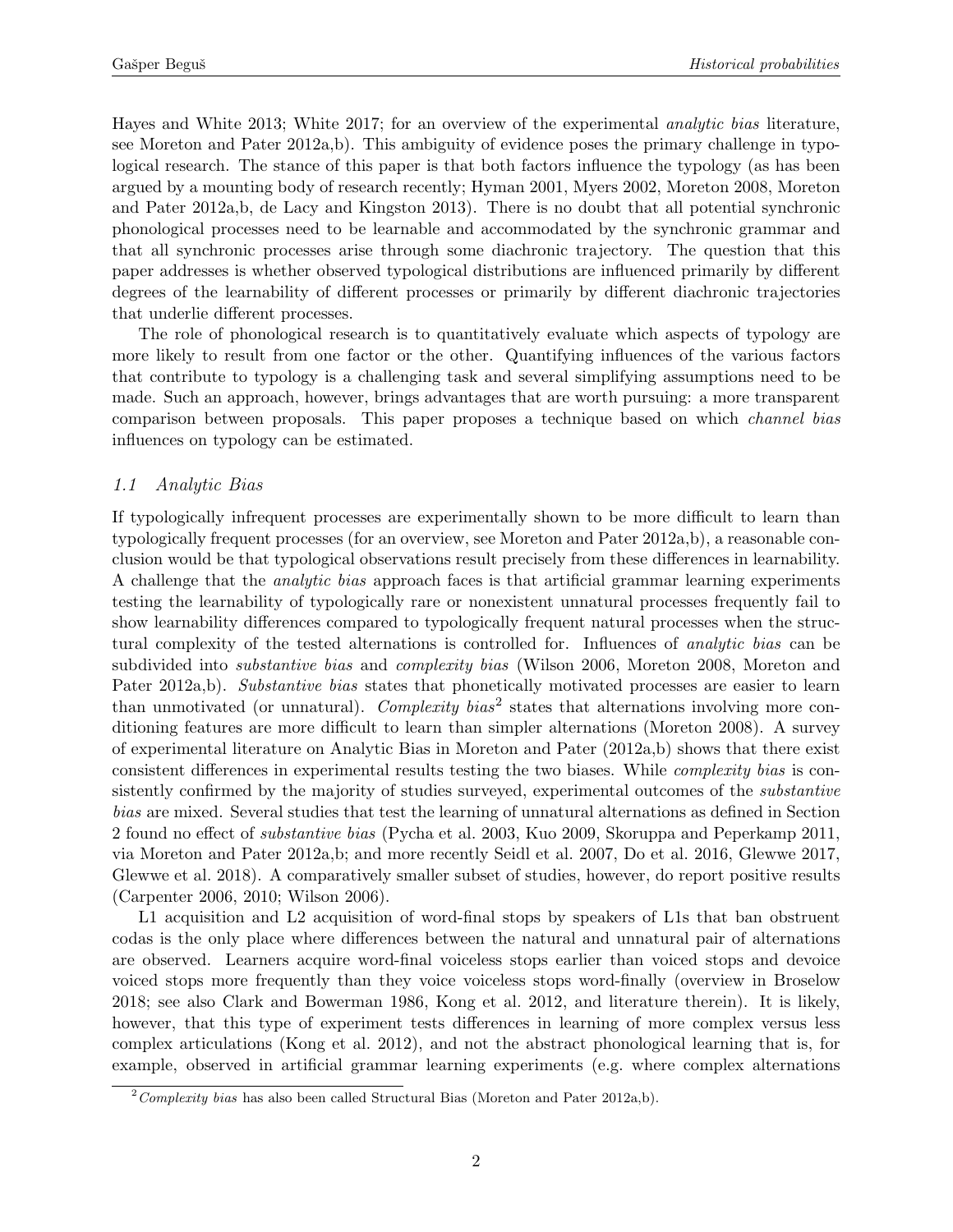are more difficult to learn than simple alternations, which is independent of articulatory factors; Moreton and Pater 2012a,b). Articulation of segments that require more articulatory effort in a given position is expected to be learned less successfully: "[c]ross-language differences in the age of children's mastery of adult-like voiced stops are typically explained in terms of the relative difficulty of the laryngeal gestures for the language's voice onset time distributions" (Kong et al. 2012: 725). The very same mechanism is in fact responsible for final voicing within the *channel bias* approach: even adult L1 speakers with full contrast gradiently and passively devoice final voiced stops due to their greater articulatory complexity, which can result in a typologically common sound change that operates in an adult population (cf. Labov 1994). These L1 and L2 learning differences thus likely reflect differences in articulatory effort that should be modeled as a channel bias influence. It is in fact not trivial to show how differences in L1 articulatory learning would result in phonological typology (cf. Rafferty et al. 2013), given that children reproduce their input with a high degree of faithfulness past some developmental stage (e.g. at about 2–5 years for acquisition of the voicing contrast; see Kong et al. 2012).

### <span id="page-2-0"></span>1.2 Channel Bias

One of the objections against the *channel bias* approach to typology is that it fails to explain why some processes are unattested (Kiparsky 2006, 2008; de Lacy and Kingston 2013). Kiparsky (2006), for example, lists several diachronic trajectories that would lead to final voicing, yet final voicing is arguably not attested as a productive synchronic process. More generally, combinations of sound changes could conspire to yield a number of processes that are never attested as productive synchronic alternations. In the absence of a diachronic explanation, Kiparsky (2006) invokes grammatical constraints and learnability to explain these typological gaps.

Most of the current models of typology within the *channel bias* approach are indeed insufficient for explaining such typological gaps because they do not quantify the probability of the occurrence of sound changes or combinations of sound changes. The default explanation within the channel bias approach has long been a qualitative observation that common processes are frequent because they are produced by frequent sound changes or because they require less sound changes to arise (Blevins 2013:485, also Greenberg 1978:75–6). Such reasoning does not provide sufficient outputs for a quantitative comparison of different influences on phonological typology.

Despite these objections, mechanisms exist within the channel bias approach to derive typology beyond the simple statement that rare sound changes produce rare alternations. Based on a typological study of an unnatural process, post-nasal devoicing, Author (2017) argues that unnatural processes require at least three sound changes to arise (as opposed to at least two for unmotivated processes and at least one for natural processes, the so-called Minimal Sound Change Requirement), which explains the relative rarity of processes with different degrees of naturalness. To be sure, the idea that unmotivated processes are rare because they require a complex history is not new (Bell 1970, 1971; Greenberg 1978:75–6; Cathcart 2015; Morley 2015), but the Minimal Sound Change Requirement is, to the author's knowledge, the first formal proof that explains why unnatural processes are the least frequent (compared to natural or unmotivated processes, see Section [2\)](#page-4-0). The Minimal Sound Change Requirement on its own, however, does not explain why some unnatural processes are attested, while others are not. To quantify the channel bias influences on typology further, the concept of the Minimal Sound Change Requirement should be combined with the estimation of probabilities of individual sound changes that are required for each synchronic alternation to arise.

Two models have thus far attempted to quantify probabilities of the occurrence of various primarily static phonotactic processes and explain the relative rarity of some processes based on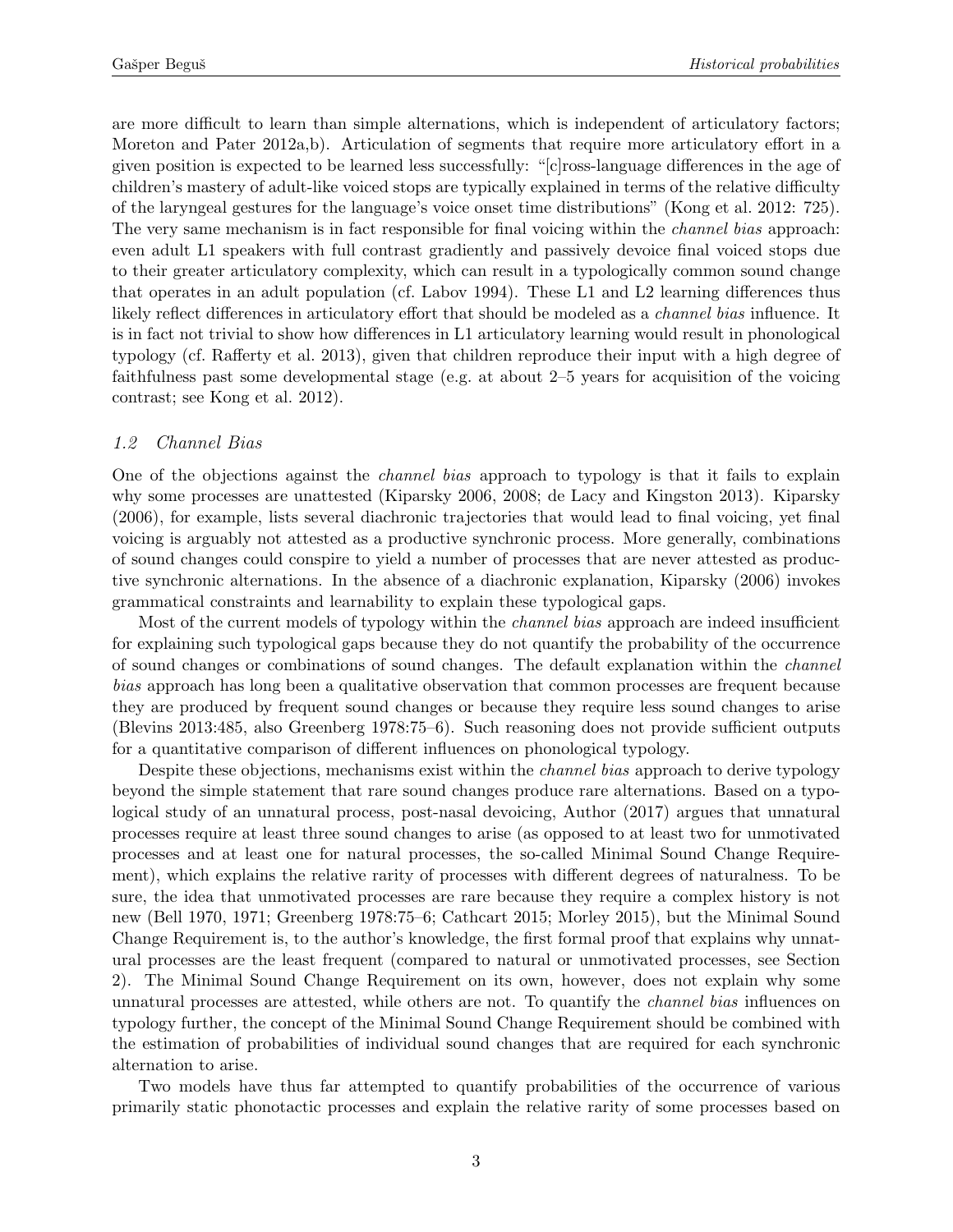diachronic factors. Bell (1970, 1971) and Greenberg (1978) propose a "state-process model". Their model operates with typological states (phonological, morphological, and syntactic) that can arise from other states, depending on transitional probabilities from one state to another and the rest probabilities of each state, and therefore is most suitable for modeling the probabilities of various phonotactic restrictions. The probability of each state is determined by the number of previous states from which it can arise and the transitional probabilities between the states. They propose a Markov chain model for determining the probabilities of each state. Modeling the probabilities of transitions (processes) in the instantiation of the model in Bell (1971) involves relative probabilities that only tangentially reflect the frequencies of the processes in the samples. While the main principles of Bell's (1970, 1971) and Greenberg's (1978) model are similar to what will be proposed in this paper, focusing the estimation of probabilities on sound changes, rather than on states, combined with using substantially more elaborate samples of sound changes in our model yields more accurate predictions (Section [4.3\)](#page-18-0). A different model of calculating the probabilities of the combination of sound changes is offered by Cathcart (2015), who computes permutations of sound changes that lead to a certain process (in this case, final voicing) and compares that to permutations of all sound changes in a given survey to get an estimate of the probability of certain processes. Due to its design, however, Cathcart's (2015) model relies on representativeness of diachronic surveys for all sound changes, not only for the ones that are estimated (see also Section [3.2\)](#page-8-0) and is computationally demanding, which makes the model difficult to implement. The models in Greenberg (1978) and Cathcart (2015) also do not take into consideration the crucial distinctions made in Author (2017): "the subdivision of unusual rules into unnatural versus unmotivated rules, paired with the proof that the former require at least three sound changes to arise".[3](#page-3-0) The model proposed in this paper has a disadvantage that the trajectories of sound changes that lead to a certain alternation need to be identified manually (similar to Bell's (1971) and Greenberg's (1978) models), but this also means that samples of sound changes need to be representative only for the sound changes we are estimating. This paper argues that the Minimal Sound Change Requirement and a diachronic model of unnatural processes called the Blurring Process (Author 2017) facilitate the identification of trajectories that lead to unnatural processes, which consequently facilitates a quantitative model of typology within the channel bias approach.

## 1.3 Goals

The goal of this paper is to propose a quantitative method for estimating the influences of channel bias on phonological typology using a statistical method called bootstrapping (Efron 1979; Efron and Tibshirani 1994). The technique estimates the so-called Historical Probability, the probability that an alternation arises based on two diachronic factors — the number of sound changes required for an alternation to arise (the Minimal Sound Change Requirement; Section [2\)](#page-4-0), and their respective probabilities, estimated from surveys of sound changes. The assumptions of the model are discussed in Section [3.3.](#page-9-0) This paper argues that with the technique, we can (i) estimate the Historical Probability of any alternation (Section [4.1\)](#page-11-0), (ii) compare two alternations, attested or unattested, and perform statistical inferences on the comparison (Section [4.2\)](#page-15-0), and (iii) compare outputs of the historical model with independently observed typology to evaluate the performance of the *channel* bias approach (Section [4.3\)](#page-18-0). The paper also identifies mismatches in typological predictions between

<span id="page-3-0"></span> $3$ The model of automated reconstruction in Bouchard-Côté et al. (2013) estimates the probabilities of individual sound changes, but does not deal with combinations of sound changes. Other quantitative approaches to sound change (e.g. Kirby and Sonderegger 2013, 2015; Hruschka et al. 2015) do not directly deal with estimating the probabilities of sound changes that operate in combination, but computationally model the initiation and propagation of single sound changes.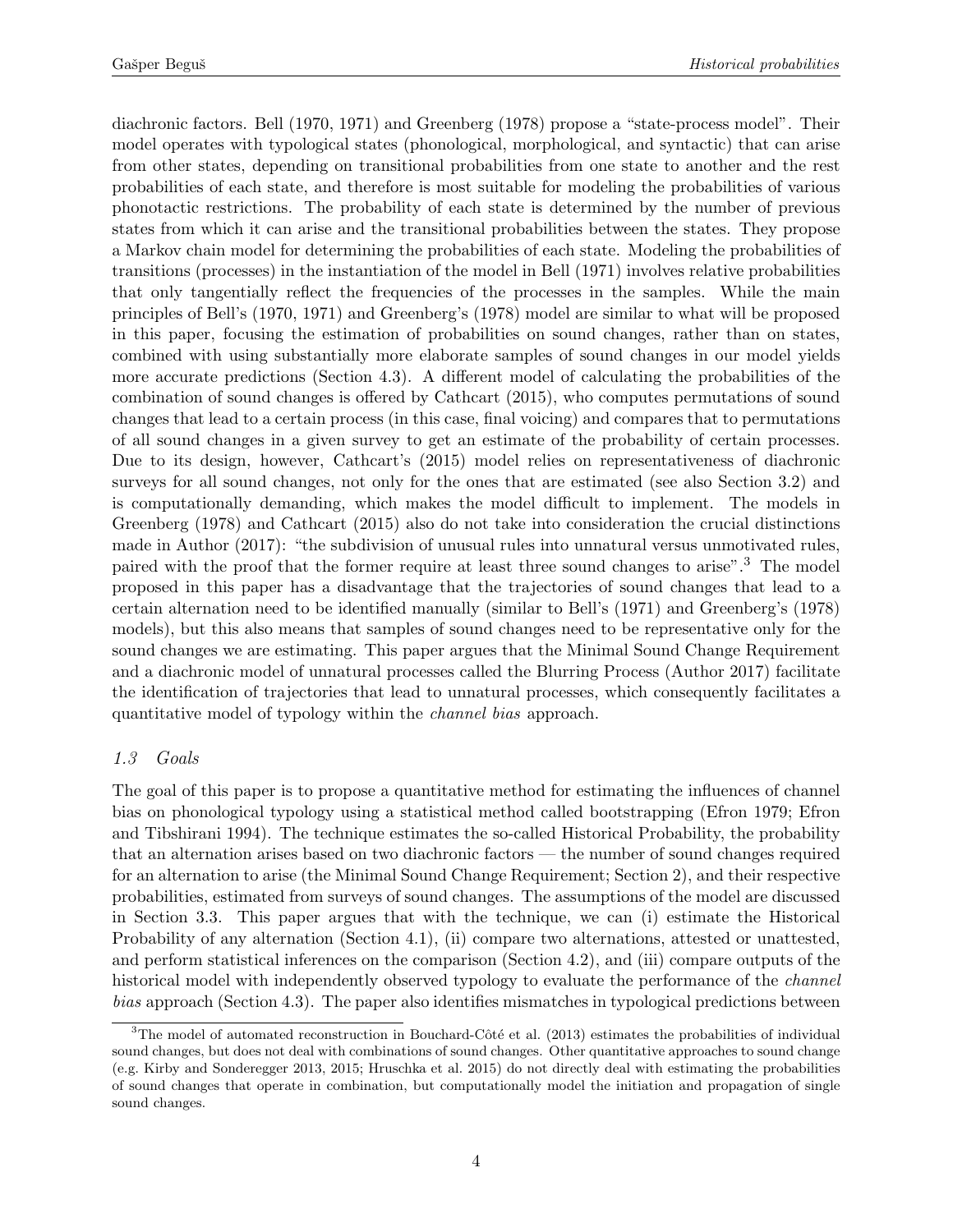the analytic and channel bias approaches (Sections [4.3](#page-18-0) and [5\)](#page-20-0). By testing these mismatched predictions against the observed typology, we can at least partially control for one factor when testing the other and vice versa, which consequently allows for quantitative evaluation of distinct contributions of the analytic bias and channel bias factors on phonological typology (Section [5\)](#page-20-0).

# <span id="page-4-0"></span>2 Background

This paper adopts several diachronic concepts from Author (2017). First, this paper adopts the division of phonological processes into *natural, unmotivated*, and *unnatural*. Natural processes, such as final devoicing or post-nasal and intervocalic voicing, are cases of phonetically well-motivated universal phonetic tendencies. Unmotivated processes lack phonetic motivation, but do not operate against universal phonetic tendencies. Unnatural processes not only lack phonetic motivation, but also operate against universal phonetic tendencies.

This paper adopts two diachronic concepts for the derivation of typology within the channel bias approach that have been proposed in Author (2017): the Blurring Process and the Minimal Sound Change Requirement. Typological surveys of unnatural processes targeting the feature  $[\pm \text{voice}]$ conducted in Author (2017) and Author and Name (2017) identify thirteen languages in which PND has been reported either as a productive synchronic alternation or as a sound change. Based on this typological survey, a hypothesis about how unnatural processes arise diachronically is proposed: the Blurring Process which states that unnatural alternations arise through a combination of a specific set of three natural (phonetically motivated) sound changes: (i) a sound change that causes complementary distribution, (ii) a sound change that targets changed or unchanged segments in the complementary distribution, and (iii) a sound change that blurs the original complementary distribution (see Tables [1](#page-12-0) and [2;](#page-12-1) Author 2017).

This allows us to maintain the long-held position that the operation of sound changes is limited to acoustically or perceptually motivated directions<sup>[4](#page-4-1)</sup> (Garrett and Johnson 2013, Garrett 2014; for a discussion, see Author 1). This position has recently been challenged by Blust (2005), who lists a number of unnatural sound changes. If these unnatural sound changes result from combinations of natural sound changes (as argued by Author 2017 and Author and Name 2017), we can maintain the position that sound change is always phonetically motivated.

Unnatural alternations thus cannot arise from a single sound change. Author (1) additionally argues that unnatural segmental alternations cannot arise from two sound changes either. If a change from value + of a given feature  $\phi_1$  to value – is unnatural and therefore cannot result from a single sound change, some other feature  $(\phi_2)$  has to change first, so that the change from  $+\phi_1$ to  $-\phi_1$  might be natural and motivated. To get the full unnatural process, however, that other feature  $(\phi_2)$  has to change back to its original value. No such requirement exists for unmotivated processes: they can result from two sound changes. In sum, the Minimal Sound Change Requirement states that a minimum of three sound changes are required for an unnatural alternation to arise, a minimum of two sound changes for an unmotivated alternation, and a minimum of one sound change for a natural alternation (see Author 2017).

The proposed model does not account for unnatural processes that result from morphological changes. These are, however, almost always analyzed as morphologically conditioned and can be explained by non-phonological mechanisms.<sup>[5](#page-4-2)</sup> The lack of modeling morphological changes is a short-

<span id="page-4-1"></span><sup>&</sup>lt;sup>4</sup>In some cases, multiple directions of a sound change can potentially be motivated, although such cases are rare. For a discussion, see Author (Year).

<span id="page-4-2"></span><sup>&</sup>lt;sup>5</sup>IVD in Sula (Bloyd 2015) likely results from a combination of morphological changes and is morphologically conditioned. The exact mechanisms of how IVD arises there are not straightforward and are beyond the scope of this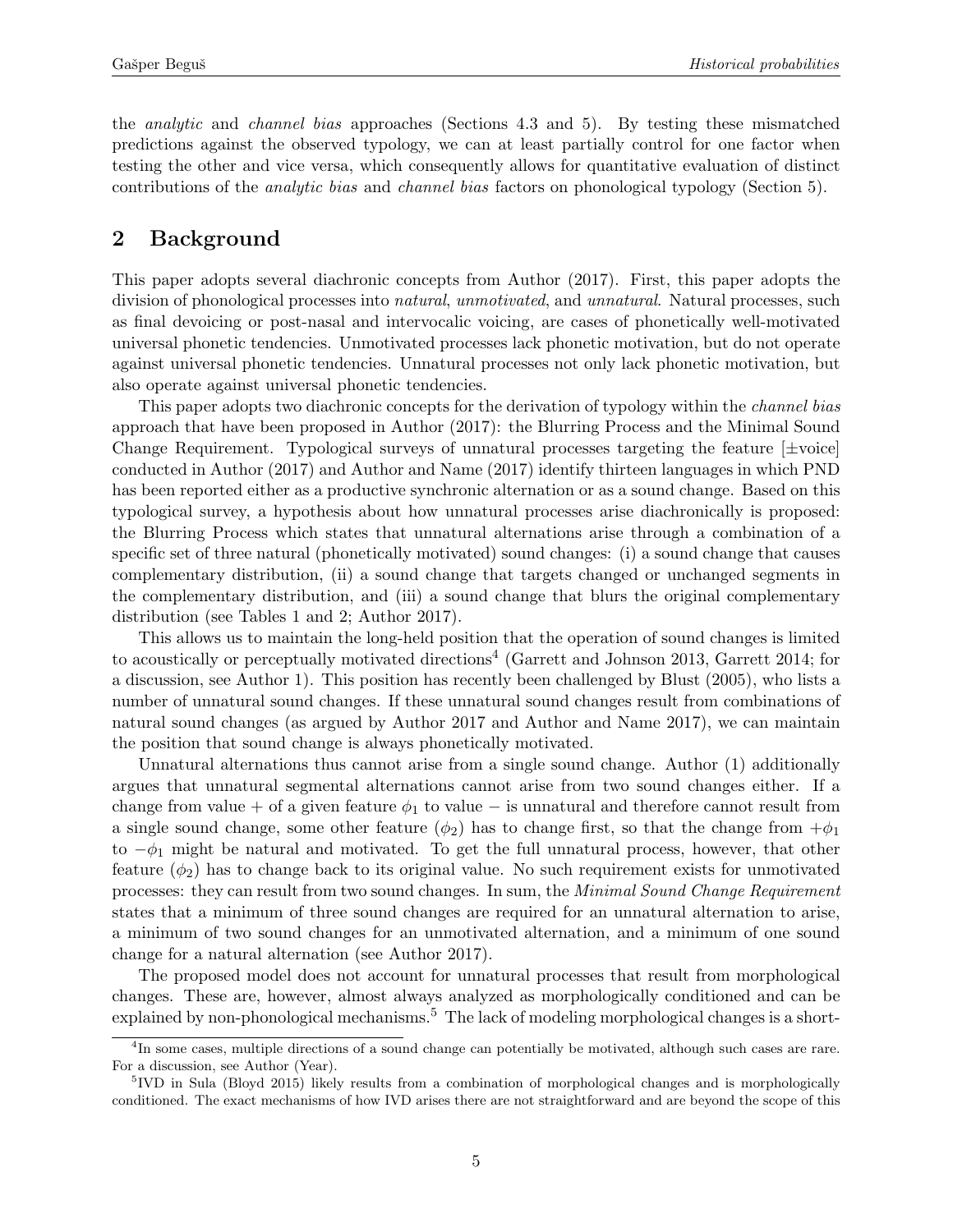coming of the current proposal. Sound change is, however, substantially more unidirectional and sound change typology is substantially better understood compared to morphological or syntactic change, which is why a model that would include morphological sources of phonological processes would first require an elaborate typology of morphologically induced phonological processes.

# <span id="page-5-0"></span>3 Bootstrapping to estimate Historical Probabilities

If we disregard probabilities of individual sound changes, natural processes will thus be the most frequent, unmotivated less frequent, and unnatural the least frequent, because the former requires one sound change to arise, the second at least two, and the latter at least three (from Author 2017).

(1) A scale of decreased probabilities (Author 2017)  $P(\text{natural}) > P(\text{unmotivated}) > P(\text{unnatural})$ 

Our goal is to propose a model that would quantify probabilities of natural, unmotivated, and unnatural processes further. We can combine the Minimal Sound Change Requirement with the assumption that the probabilities of sound changes influence the probabilities of synchronic alternations. The probability that an alternation arises based on diachronic factors depends on both the number of sound changes that are required for the alternation to arise and the probability of each individual sound change in the combination. Such probabilities are called Historical Probabilities of Alternations  $(P_{\chi})$ .

A challenge in estimating the channel bias influences on typology is the possibility that the probabilities of each individual sound change estimated from diachronic surveys are influenced not only by the *channel bias* factors, but by learnability *(analytic bias)* as well *(analytic bias*channel bias conflation problem henceforth; see Kiparsky 1995, 2008; Moreton 2008). That this is likely not the case for sound changes targeting the feature [±voice] is suggested by sound change typology: the natural sound changes PNV, IVV, and FV are frequent (Kümmel 2007), whereas their unnatural counterparts are never attested as individual sound changes (unlike unnatural synchronic alternations, which are rare but attested). Experiments that tested the learnability of these pairs of natural and unnatural processes, however, failed to find significant differences (Seidl et al. 2007, Do et al. 2016, Glewwe 2017; Glewwe et al. 2018). If learnability *(analytic bias)* factors played the primary role in determining probabilities of individual sound changes, we would expect unnatural sound changes to be as frequent as the natural ones.

It is still possible that learnability influences the probabilities of individual sound changes: learnability can promote or demote the likelihood of a phonetic precursor being phonologized (as argued by Moreton 2008; for criticism, see Yu 2011 and Kapatsinski 2011). Even if learnability indeed influences the probability of the phonologization of a process, its effects are likely minor, promoting or demoting phonologization, rather than affecting the probabilities of sound changes to the degree that we observe in the typology of natural and unnatural processes (Figure [3\)](#page-19-0). That the effects are likely minor is suggested by learnability experiments: none of the artificial grammar learning experiments found a significant difference in learnability of natural and unnatural alternations (Seidl et al. 2007, Do et al. 2016, Glewwe 2017, Glewwe et al. 2018). Also, as is argued in Section [5,](#page-20-0) a phonologized sound change increases the complexity of a phonological system; the complexity bias would predict that learnability suppresses operation of sound change. These types of influences are not the primary interest of the paper (for disambiguation of the two influences, see Section [5\)](#page-20-0).

paper.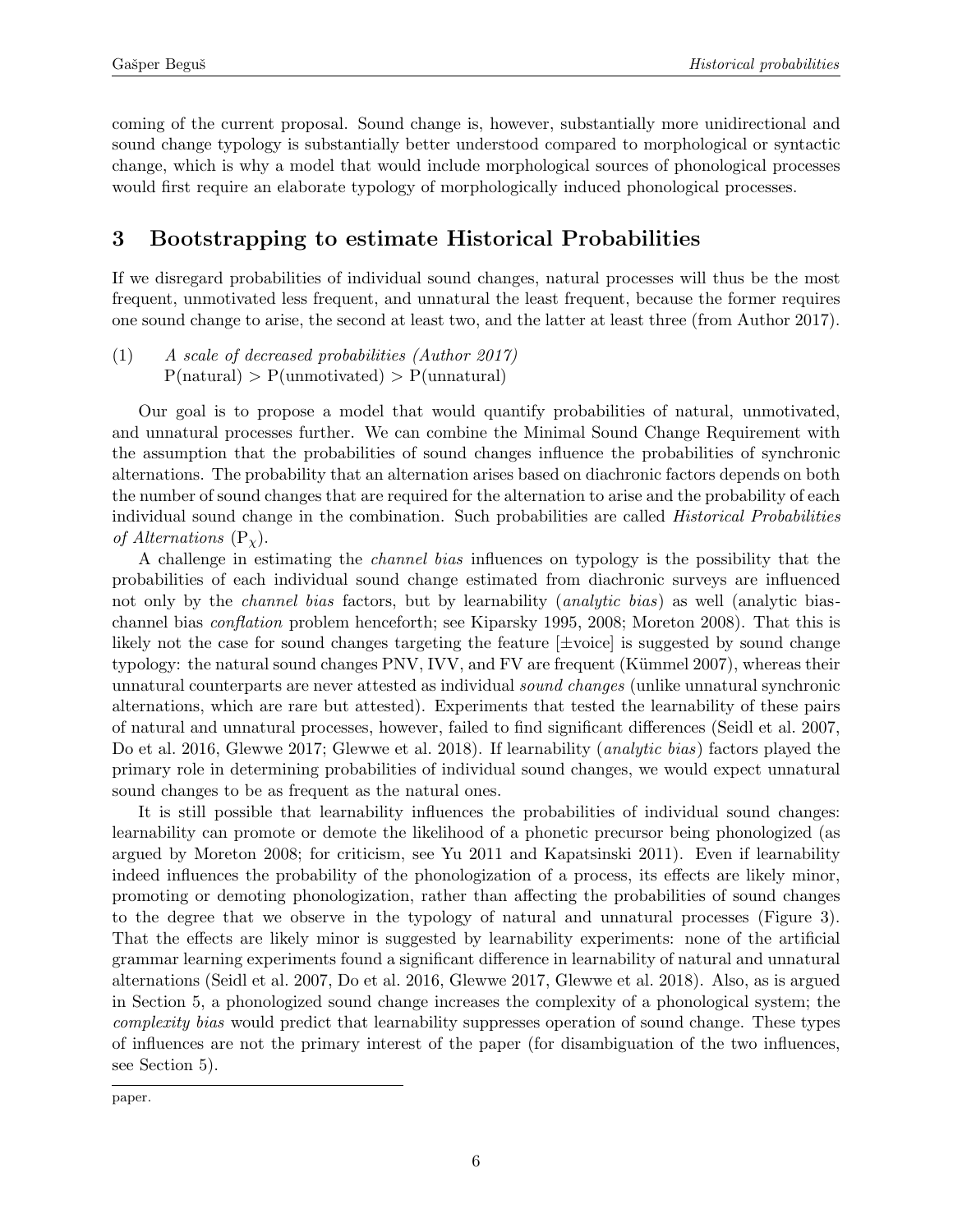Even if the probabilities of individual sound changes are crucially influenced by learnability (and therefore by analytic bias) and even if learnability causes a higher rate of operation of certain sound changes in combination, the requirement that more than one sound change needs to operate in a language for unmotivated alternations and unnatural alternations, respectively, to arise has to be independent of learnability, which means at least a portion of the estimated probabilities needs to be influenced by the channel bias.

Bootstrapping is a statistical technique within the frequentist framework for estimating sampling distribution (and consequently standard errors and confidence intervals for a statistic of interest) from a sample by random sampling with replacement (Efron 1979; Efron and Tibshirani 1994; Davison and Hinkley 1997). The computation is implemented in the statistical software R (R Core Team 2016) with the boot package (Canty and Ripley 2016, Davison and Hinkley 1997) using the functions  $boot()$  and  $boot.ci()$ . This paper also presents R code that implements the proposed technique (available in Appendix [C\)](#page-33-0).

### 3.1 The model

#### <span id="page-6-2"></span>3.1.1 Individual sound changes

Probabilities of individual sound changes are estimated from a sample of successes (languages in a sample with a sound change  $S_i$ ) and failures (languages in a sample without the sound change  $S_i$ , according to [\(2\).](#page-6-0) If an alternation  $A_k$  requires only one sound change to arise and invariably occurs as a result of that change (i.e.  $A_k$  is natural), then we estimate its  $P_\chi$  according to [\(2\).](#page-6-0)

<span id="page-6-0"></span>(2)

$$
P_{\chi}(S_i) = \frac{\text{number of languages with sound change } S_i}{\text{number of languages surveyed}}
$$

To estimate Historical Probability of a sound change using the bootstrapping technique, we sample with replacement from the sample of successes and failures (based on surveys of sound changes; see Tables [4](#page-13-0) and [5\)](#page-16-0) and calculate the statistic of interest. In our case, the statistic of interest is the probability according to [\(2\).](#page-6-0) This is repeated 10,000 times (each sample being of the same length as the sample size). For example, when estimating Historical Probabilities of processes targeting feature [voice], the successes and sample sizes are taken from surveys of sound changes (for exact counts, see Section [4.1.2](#page-13-1) and columns Counts and Surveyed in Tables [4](#page-13-0) and [5](#page-16-0) for successes and sample sizes, respectively). Sample sizes in our case range from 294 to 88, depending on the sound change (see Section [4.1.2\)](#page-13-1). This repeated sampling with replacement yields a sampling distribution of Historical Probabilities: 10,000 data points. From this sampling distribution, standard error, bias, and 95% adjusted bootstrap  $(BC_a)$  confidence intervals that adjust for bias and skewness (Efron 1979, 1987) are computed.

#### <span id="page-6-3"></span>3.1.2 Two or more sound changes

If an alternation  $A_k$  requires more than a single sound change, then the Historical Probability of  $A_k$ is estimated as a sum of the Historical Probabilities of each trajectory  $T_z$  that yields the alternation  $A_k$ , as shown in [\(3\).](#page-6-1)

<span id="page-6-1"></span>(3)

$$
P_{\chi}(A_k) = P_{\chi}(T_1 \cup T_2 \cup \ldots \cup T_n)
$$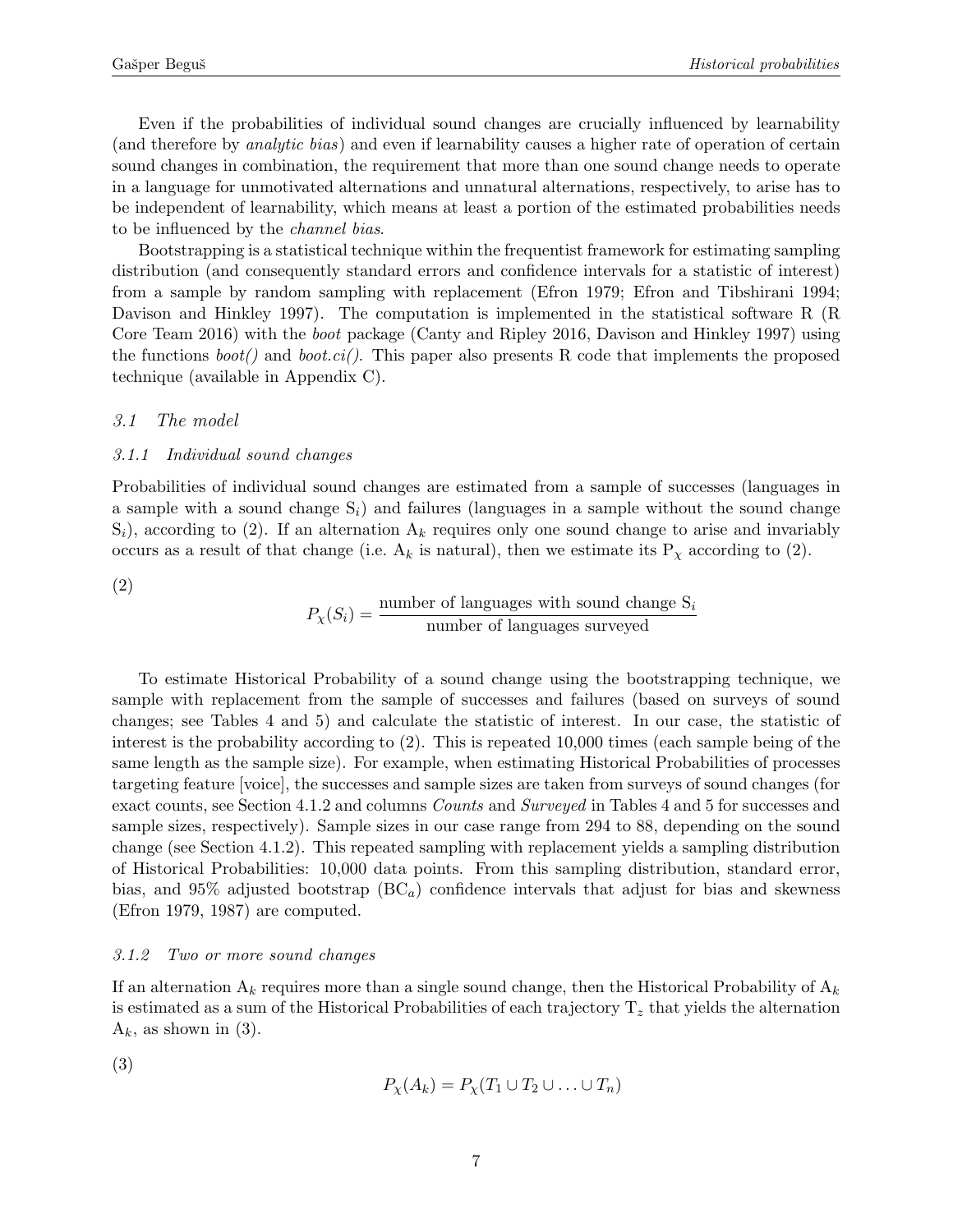A trajectory  $T_j$  denotes a combination of sound changes that yields an alternation  $A_k$ . In theory, there are an infinite number of trajectories that yield any given alternation, but for practical purposes, we estimate only the trajectory that involves the least number of sound changes. Historical Probabilities of trajectories that require more than three sound changes are assumed to be minor enough to be disregarded for practical purposes.

The Historical Probability of a trajectory  $T_j$  that requires more than a single sound change is estimated from the joint probability of the individual sound changes required for  $T_j$ , divided by the factorial of the number of sound changes in trajectory  $T_j$  if only one ordering results in the trajectory in question, as shown in [\(4\).](#page-7-0)

<span id="page-7-0"></span>(4)

$$
P_{\chi}(T_j) = \frac{P_{\chi}(S_1 \cap S_2 \cap \ldots \cap S_n)}{n!}
$$

Estimating the joint probability of individual sound changes  $(P_x(S_1 \cap S_2 \cap ... \cap S_n))$  is not a trivial task. A number of assumptions are needed in order to compute this joint probability, the most important of which is the assumption that the occurrence of one sound change does not influence the probability of the following sound change. In other words, sound changes are treated as independent events. This is in fact a desirable assumption when modeling a purely diachronic approach to typology. As will be argued in Section [5,](#page-20-0) learnability does influence the probabilities of individual sound changes that operate in combination. Because these influences are in the domain of the analytic bias factor, however, they should not be modeled within the channel bias approach. For a discussion on the assumptions, including a discussion on the dependency of sound changes on phonemic inventories and learnability, see Section [3.3.](#page-9-0)

Historical Probability is a probability that a language L features an alternation  $A_k$ , regardless of the properties of L. In other words, we do not condition Historical Probabilities on languages that feature a certain property. The Historical Probability  $(P_{\chi})$  of the first individual sound change  $S_1$  is thus estimated from the number of successes (languages with  $S_1$ ) and the number of failures (languages without  $S_1$ ) according to [\(2\),](#page-6-0) regardless of the phonemic inventories of languages in the sample.

For example, if the target of the first sound change  $S_1$  in a trajectory that results in an alternation  $A_k$  is a geminate stop, we estimate the Historical Probability of  $S_1$  from the number of languages with the sound change  $S_1$  divided by the number of all languages surveyed, including those that do not feature geminate stops. The Historical Probability of an alternation  $A_k$  that requires  $S_1$  is simply the probability that the alternation  $A_k$  arises in a language L, regardless of whether it features stop geminates.

<span id="page-7-1"></span>Once  $S_1$  operates, however, we know that language L necessarily has the target/result/context of the sound change  $S_1$ . For this reason, we estimate the Historical Probability of the subsequent sound changes  $P_\chi(S_2)$  by dividing the number of successes (languages with  $S_2$ ) by the number of languages surveyed that feature the target/result/context of  $S_1$  if these are also the target of  $S_2$ . The same is true for any subsequent sound change. Once we condition the probability of sound changes and estimate it from samples of sound changes given that they have the target/result/context of the previous sound change, we can treat the probabilities of individual sound changes as independent events under the *channel bias* approach and estimate  $P<sub>\chi</sub>$  from the product of the probabilities of individual sound changes [\(5\).](#page-7-1)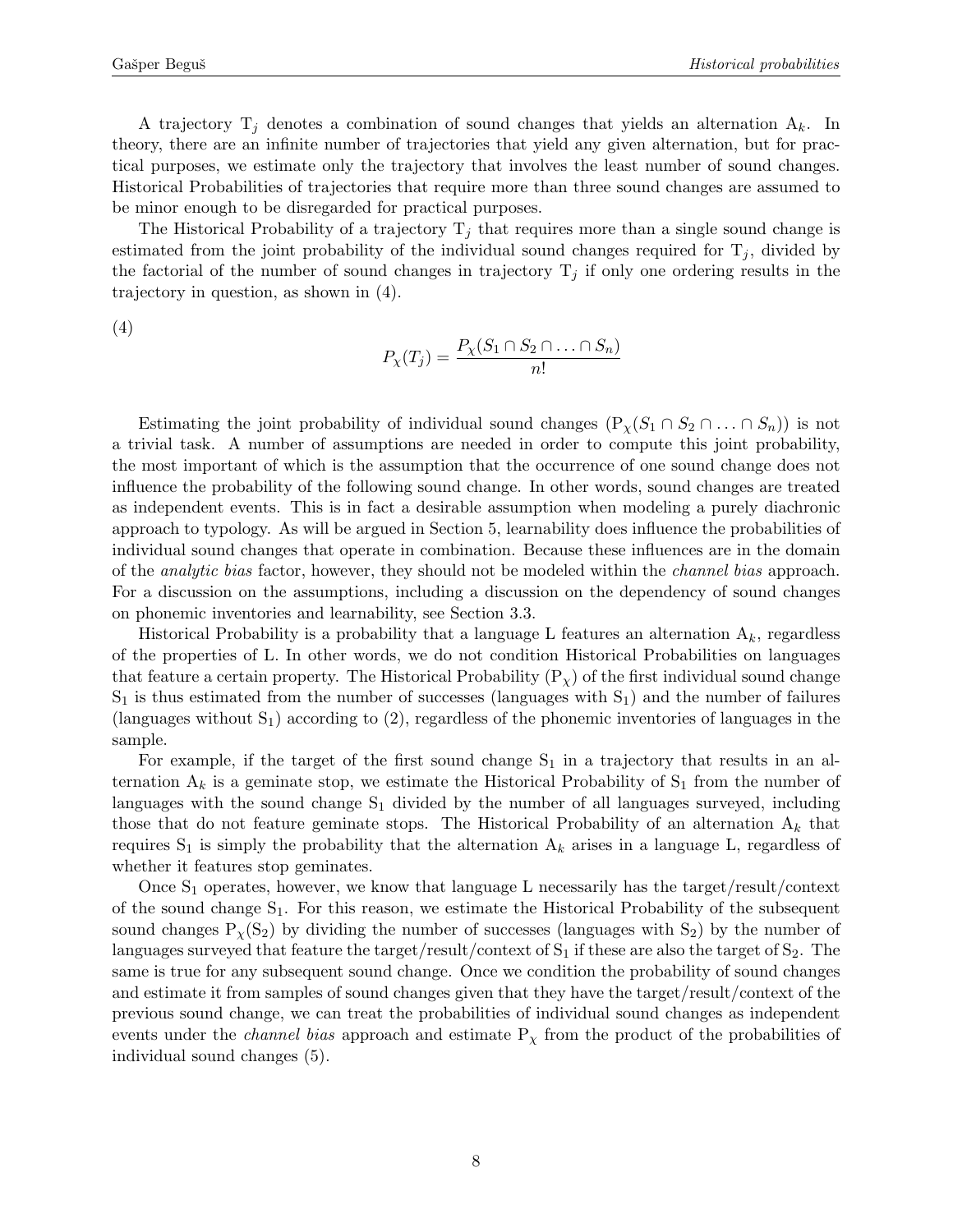(5)

$$
P_{\chi}(T_j) = \frac{\prod_{i=1}^{n} P_{\chi}(S_i)}{n!}
$$

To estimate standard errors and  $BC_a$  confidence intervals for a Historical Probability of  $A_k$ that requires more than a single sound change, the proposed technique samples with replacement from n individual binomial samples (one sample for each individual sound change, constructed as described above), computes the Historical Probability of each sound change (according to [\(2\)\)](#page-6-0), and then computes the product of the Historical Probabilities of each individual sound change divided by n!, according to [\(5\).](#page-7-1) This process returns 10,000 bootstrap replicates of the Historical Probability of  $A_k$ , from which the standard errors and  $BC_a$  confidence intervals are computed.

### <span id="page-8-1"></span>3.1.3 Comparison

The proposed technique also allows for the estimation of the difference between the Historical Probabilities of two alternations, which consequently enables inferential statements on the comparison.

<span id="page-8-2"></span>(6)

$$
\Delta P_{\chi}(A_1, A_2) = P_{\chi}(A_1) - P_{\chi}(A_2)
$$

The difference between the Historical Probabilities of two alternations  $(\Delta P_{\chi})$  is estimated with a stratified non-parametric bootstrap, where  $P_{\chi}$  of each individual alternation  $A_1$  and  $A_2$  is estimated as described in Sections [3.1.1](#page-6-2) and [3.1.2](#page-6-3) (depending on whether  $A_1$  and  $A_2$  require trajectories that require one or more sound changes). To compare two Historical Probabilities, we calculate the difference between  $P_{\chi}(A_1)$  and  $P_{\chi}(A_2)$ , which returns 10,000 bootstrap replicates, from which the standard errors and  $BC_a$  confidence intervals are computed.

The proposed technique applied on a difference between two alternations enables a comparison of the two alternations with inferential statements. If the  $95\%$  BC<sub>a</sub> confidence intervals of the difference both fall either below or above 0, then  $P_{\chi}(A_1)$  and  $P_{\chi}(A_2)$  are significantly different with  $\alpha = 0.05$ .

### <span id="page-8-0"></span>3.2 Sample

Samples used for estimating Historical Probabilities are created from counts of occurrences of sound changes in typological surveys. For a detailed description of how samples are created, see Section [4.1.2](#page-13-1) and [A.](#page-30-0) The technique is most accurate when typological surveys are large, well-balanced, and representative. Sound changes in a survey should always be evaluated with respect to the target of the change, its result, and its context. Sound change occurrences in a typological survey should be properly counted: if two or more daughter languages show the result of a sound change that operated at the proto-stage of the two languages, the sound change should be counted as a single event in the proto-language.

The most elaborate survey of sound changes currently available which we use in the paper is the survey of consonantal sound changes in Kümmel  $(2007)$ . One major advantage of Kümmel's (2007) survey is that it includes language families with a well-reconstructed prehistory and a wellestablished subgrouping. This allows for a more accurate coding of the occurrence of a sound change, compared to competing surveys (e.g. the UniDia survey; Hamed and Flavier 2009). Sound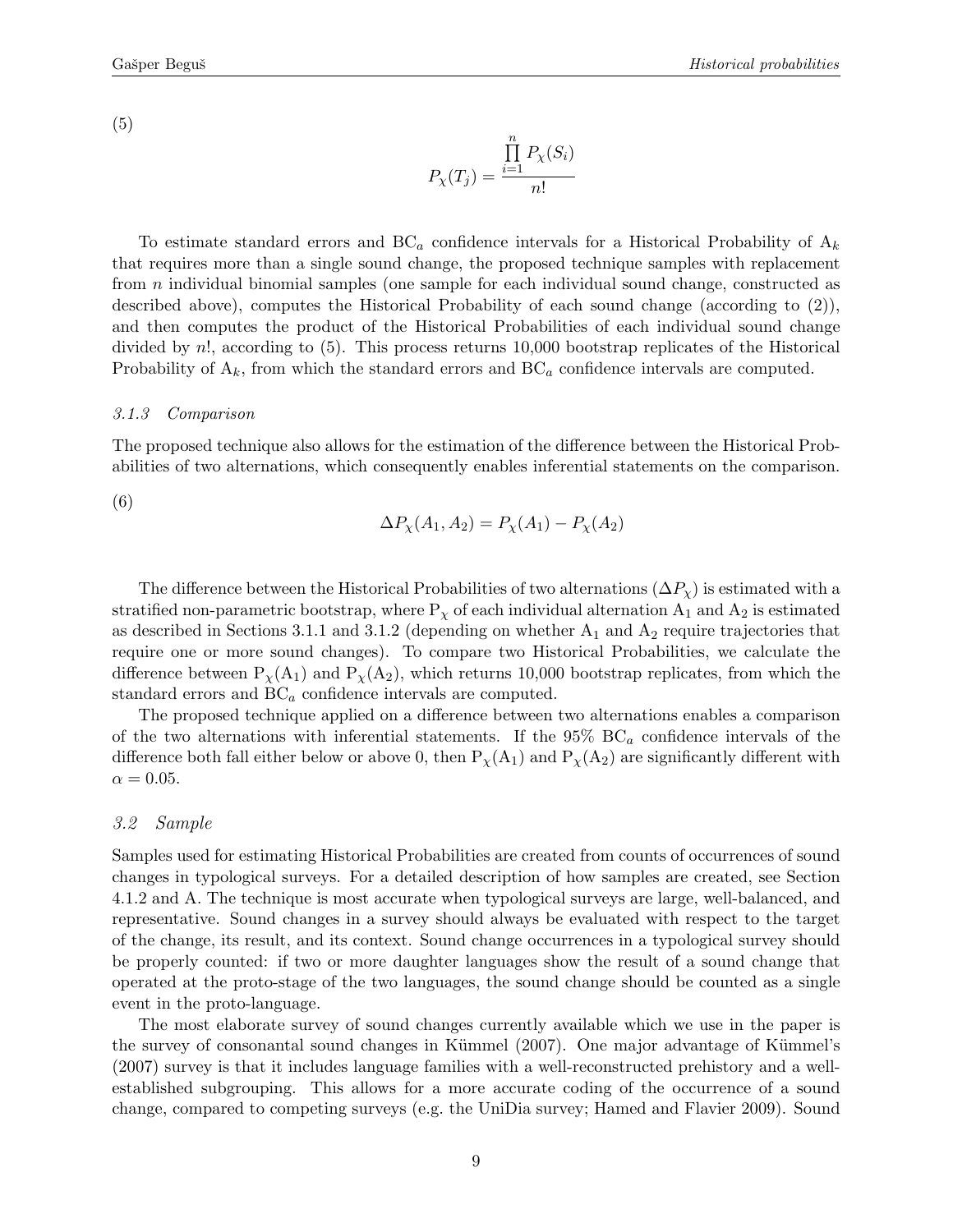changes are counted as single events if they operate at a proto-language stage. While it is sometimes difficult to reconstruct whether a sound change in two related languages operated at the proto-stage or independently in individual branches, especially for typologically frequent sound changes, the survey in Kümmel (2007) is the most comprehensive of all available surveys in this respect. While subgrouping and probabilities of sound change can be inferred through phylogenetic tree analysis (Hruschka et al. 2015), subgrouping in Kümmel's (2007) survey relies on historical methodology that includes information from both phonological as well as morphological and other higher level evidence.<sup>[6](#page-9-1)</sup>

The survey in Kümmel (2007) includes approximately 294 languages and dialects of the Indo-European, Semitic, and Uralic language families. While the survey is limited to only three language families, the fact that it involves precisely those families that have well-established subgrouping, which allows for proper coding, compensates for the lack of representativeness. Results of the analysis presented in Section [4](#page-11-1) are likely not crucially affected by the fact that many language families are excluded from the survey because frequencies and types of sound changes do not seem to be radically different across different language families (with recurrent sound changes appearing across all families; Blevins 2007; see also Section [4.3\)](#page-18-0).

The only other comparable survey of sound changes known to the author is the UniDia database that surveys 10,349 sound changes from 302 languages (Hamed and Flavier 2009). The UniDia database is, however, less appropriate because it lacks elaborate diachronic subgroupings of languages. The survey appears to list changes from a proto-language to daughter languages irrespective of whether a change occurred at the proto-language stage or independently in the daughter languages. This means that changes that occurred at the proto-stage would be counted as independently occurring several times in the daughter languages, inflating their relative frequencies. This disqualifies the survey for our purposes. The database is not representative either, focusing primarily on the Bantu language family (83.5% of sound changes are from the Bantu family).

The proposed method offers advantages over Cathcart's (2015) proposal of estimating the probabilities of sound changes and their combinations. The requirement of sample representativeness is much weaker under the proposed approach. Cathcart's (2015) model crucially requires surveys of sound changes to be representative for all possible sound changes. Also, the model is based on the UniDia database, which is less appropriate compared to Kümmel's (2007) survey. Because the identification of historical trajectories that lead to an alternation is performed manually in the proposed model, surveys of sound changes that are used for calculations need not be representative for all possible sound changes, but only for those required for the alternation in question. In fact, elaborate surveys of sound changes can be constructed for each alternation in question even in the absence of a large and representative survey of sound changes.

### <span id="page-9-0"></span>3.3 Assumptions

As with any diachronic model, the proposed technique has to make some simplifying assumptions. In order to estimate the joint probability of two or more sound changes as a product of the Historical Probabilities of each individual sound change (see [\(5\)\)](#page-7-1), the model assumes that each sound change is an independent event. The proposed model *does* account for the dependency between sound changes where one sound change alters the target or context of the following sound change. Probabilities of sound changes are estimated based on their targets, results, and contexts (Section [3.2\)](#page-8-0) and, crucially, from samples conditioned on the result of the previous sound change (Section [3.1.2\)](#page-6-3). Two crucial assumptions of independence remain: that sound change is (i) independent of previous

<span id="page-9-1"></span> $6$ Additionally, phylogenetic tree analysis does not restrict the direction of sound change and would, for example, incorrectly analyze reported unnatural alternations as resulting from a single sound change.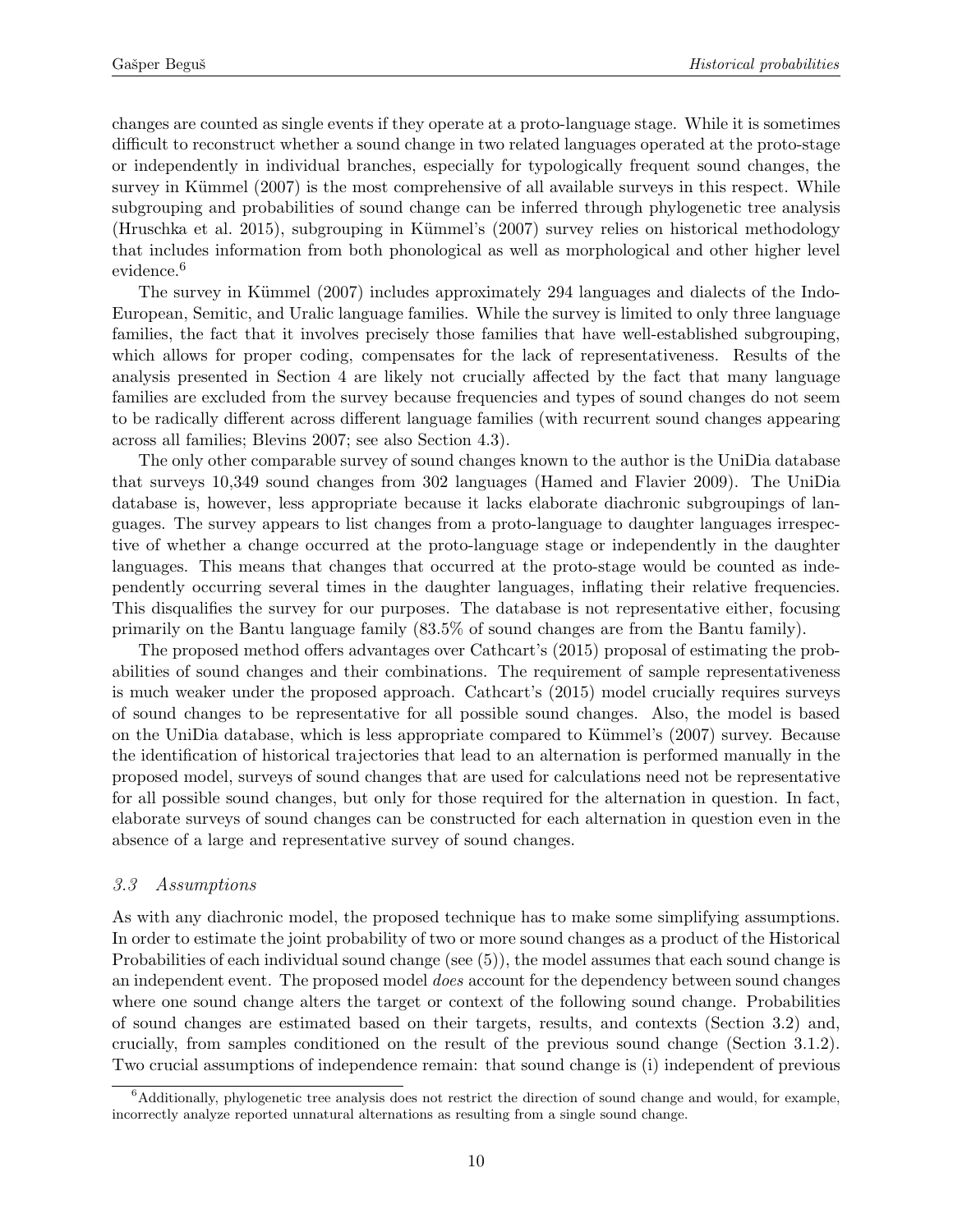sound changes when the dependence on targets, results, and contexts of the previous sound change is controlled for (Section [3.1.2\)](#page-6-3) and (ii) independent of global phonemic properties of a language (those properties that do not immediately affect the conditions of sound changes in question).

The first assumption is not controversial when modeling typology within the *channel bias* approach. The proposed method aims to estimate only the channel bias influences on typology, which is why it has to assume that the probability of sound change is only determined by its frequency of operation evaluated on a diachronic and unconditioned level. In other words, the model assumes that sound change is blind to analytic bias factors such as the learnability of a process. While the probabilities of individual sound changes are modeled as independent of each other under the channel bias approach, it is likely that they are not independent: the operation of one change can influence the learnability of the resulting process, which consequently influences the operation of the following sound change. In fact, I will argue in Section [5](#page-20-0) that probabilities of sound changes are indeed influenced by learnability factors and that a sound change that simplifies the learning of an alternation operates significantly more frequently than is predicted by only the channel bias factor. However, the diachronic model proposed here is designed to model only the *channel bias* contribution to the typology and should be blind to learnability, which means that the assumption of independence is desired for this purpose.

The second assumption of independence is more problematic: broader phonemic inventories can influence the probabilities of sound changes, especially for vocalic changes (e.g., due to the effects described in the Theory of Adaptive Dispersion, see Liljencrants and Lindblom 1972, Lindblom 1990), but also for consonantal changes. The proposed technique does not model the dependency of sound changes on those phonemic properties that do not immediately affect the targets, results, or contexts of the sound changes in question. The sample's representativeness should, however, cancel out potential dependencies. The sample of sound changes from which the Historical Probabilities are calculated includes languages with a diverse set of phonemic inventories (see Kümmel 2007). Additionally, we model Historical Probabilities of sound changes regardless of specific phoneme inventories. It is thus assumed that effects of the dependency between sound change and more distant phonemic properties does not crucially affect the probabilities of sound changes targeting the feature  $[\pm \text{voice}]$ . To the author's knowledge, no properties of phonemic inventories have been discovered that would affect the rate of the sound changes in question (e.g. intervocalic lenition, occlusion of fricatives, devoicing of stops).[7](#page-10-0)

As already mentioned, identification of individual trajectories leading to an alternation  $A_k$  is performed manually in the current proposal. While this task is facilitated by the Blurring Process, which describes mechanisms for unnatural processes to arise, it is nevertheless possible that some trajectories that would potentially influence the final result are missing from the estimation. If we assume that the estimated trajectory  $T_j$  is indeed the most frequent trajectory leading to  $A_k$  and that potential alternative trajectories do not crucially influence the overall Historical Probability of an alternation, we can generalize the Historical Probability of that particular trajectory to the Historical Probability of the alternation. If such an assumption is not met, however, then the proposed technique estimates only the probability that an alternation  $A_k$  arises from a trajectory  $T_j$ .<sup>[8](#page-10-1)</sup> This paper assumes that the estimated trajectories are the most frequent ones and that potential alternative trajectories do not crucially influence the results.

<span id="page-10-0"></span><sup>7</sup>The dependence of sound change on broader phonemic inventories is not modeled primarily because current surveys of sound changes are not sufficiently large and representative. In principle, the proposed technique could model this dependency by estimating the probabilities of sound changes from samples conditioned on some phonemic property of the surveyed languages.

<span id="page-10-1"></span><sup>8</sup>When more representative surveys become available, this assumption could be weakened by using Cathcart's (2015) permutation approach to identify trajectories for each alternation estimated with the proposed technique.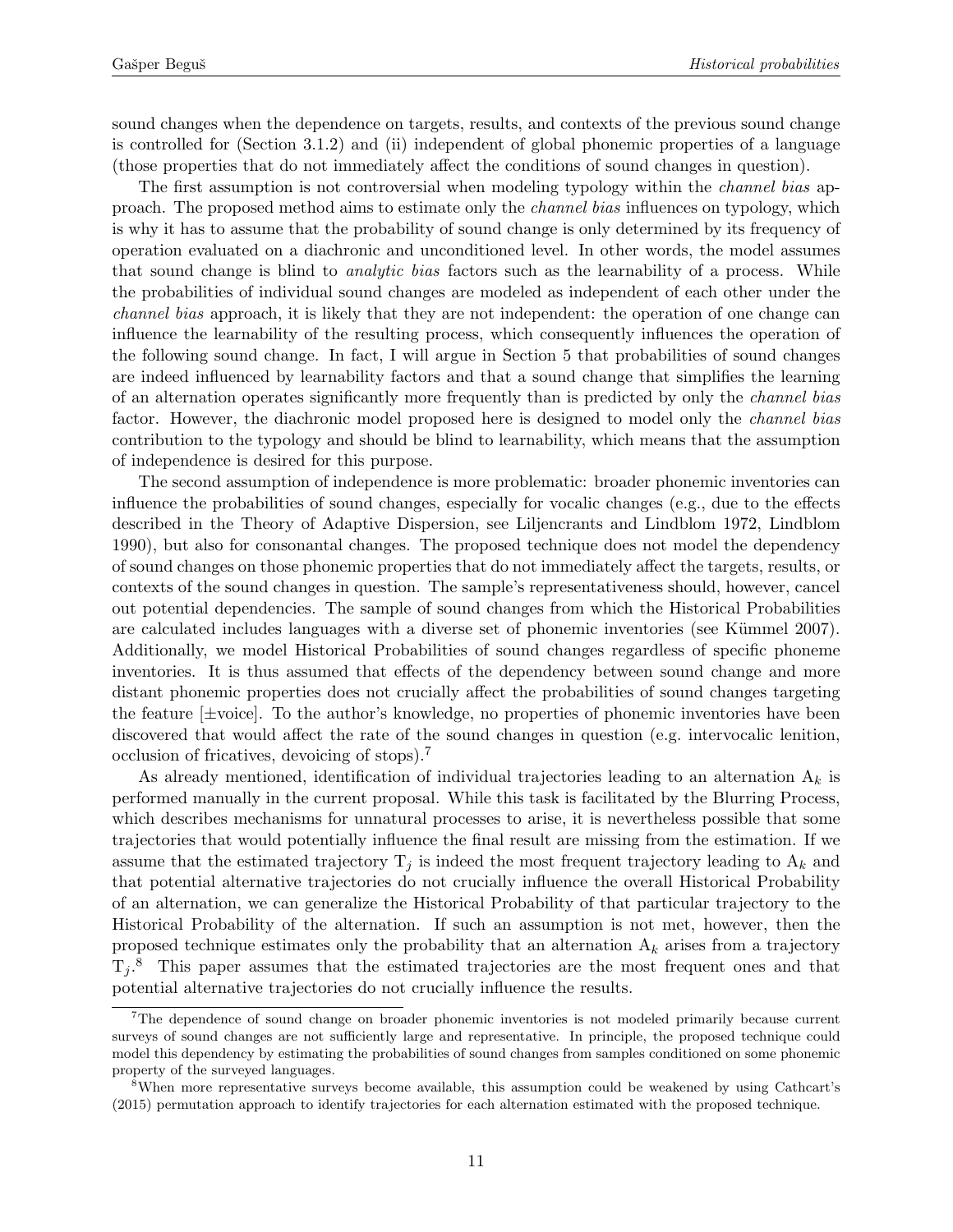What is not accounted for in the model are the functional load of individual phonemes (Wedel 2012, Wedel et al. 2013, Hay et al. 2015) and other factors that could potentially influence probabilities of sound changes, such as lexical diffusion or lexical/morpheme frequency during the initial stages of sound change (Bybee 2002), language contact, and sociolinguistic factors. The model makes no assumptions about how sound change is initiated or spread. These factors can mostly be disregarded because the goal is to estimate the Historical Probability of alternation  $A_k$  operating in a language L with no conditional properties.

Finally, the proposed technique does not directly model the temporal dimension. In the absence of temporal information, we have to make some simplifying assumptions. These simplifying assumptions are not unique to the present proposal and are to some degree even desirable. The proposed technique estimates Historical Probabilities within a timeframe that approximates the average timeframe of the languages in the sample. The model also assumes that in order for a resulting alternation to be productive, all sound changes need to operate within one language L. While this might be too restrictive, it is, in fact, desirable to limit the timeframe in which sound changes and corresponding processes have to operate productively for the resulting alternation to be productive. For example, the combination of sound changes (the Blurring Process) that would result in PND in Yaghnobi operates over three languages and fails to result in a productive synchronic alternation. The model also assumes that once a sound change occurs in a language, it can reoccur. This is a closer approximation to reality than to assume that a sound change cannot operate in daughter languages once it has already operated in the parent language. In other words, sound changes in our model are birth-death events, a view that is substantiated by empirical evidence: sound change operates and then ceases to operate (Chen 1974), at which point it can occur again (e.g. on novel morphological or loanword material).

The Historical Probability of an unnatural alternation depends not only on sound changes that are required for the alternation to arise, but also on the probability that the opposite sound change (in our case, the natural sound change) will operate on the unnatural system and destroy the evidence for it. Currently, influences of the potential natural sound changes are not modeled because the Historical Probabilities of the natural sound changes (Table [8\)](#page-19-1) are relatively similar for the processes estimated in this paper and we do not expect this additional factor to alter the results significantly. For other processes not estimated in this paper, including the probability of the natural sound change in the model might alter the outcomes significantly.

Most of the influences that are not directly modeled in the current proposal are at least partially accounted for by the fact that the sample size based on Kümmel's (2007) survey is relatively large and relatively representative. If the sample is representative, influences of various linguistic and non-linguistic factors will be reflected already in the sample and the results of the model will not be crucially affected. For practical purposes, these influences are disregarded. It is assumed that these effects are minor enough not to crucially affect the results, although such an assumption is currently difficult to evaluate.

## <span id="page-11-1"></span>4 Applications

### <span id="page-11-0"></span>4.1 Estimation of Historical Probabilities

### 4.1.1 Trajectories

The three natural alternations have obvious origins — the single natural sound changes PNV, IVV, and FD, respectively. For the unnatural alternations, we first identify sound changes in the Blurring Process (Section [2\)](#page-4-0) that yield the alternation in question. If  $A > B / X$  is a natural sound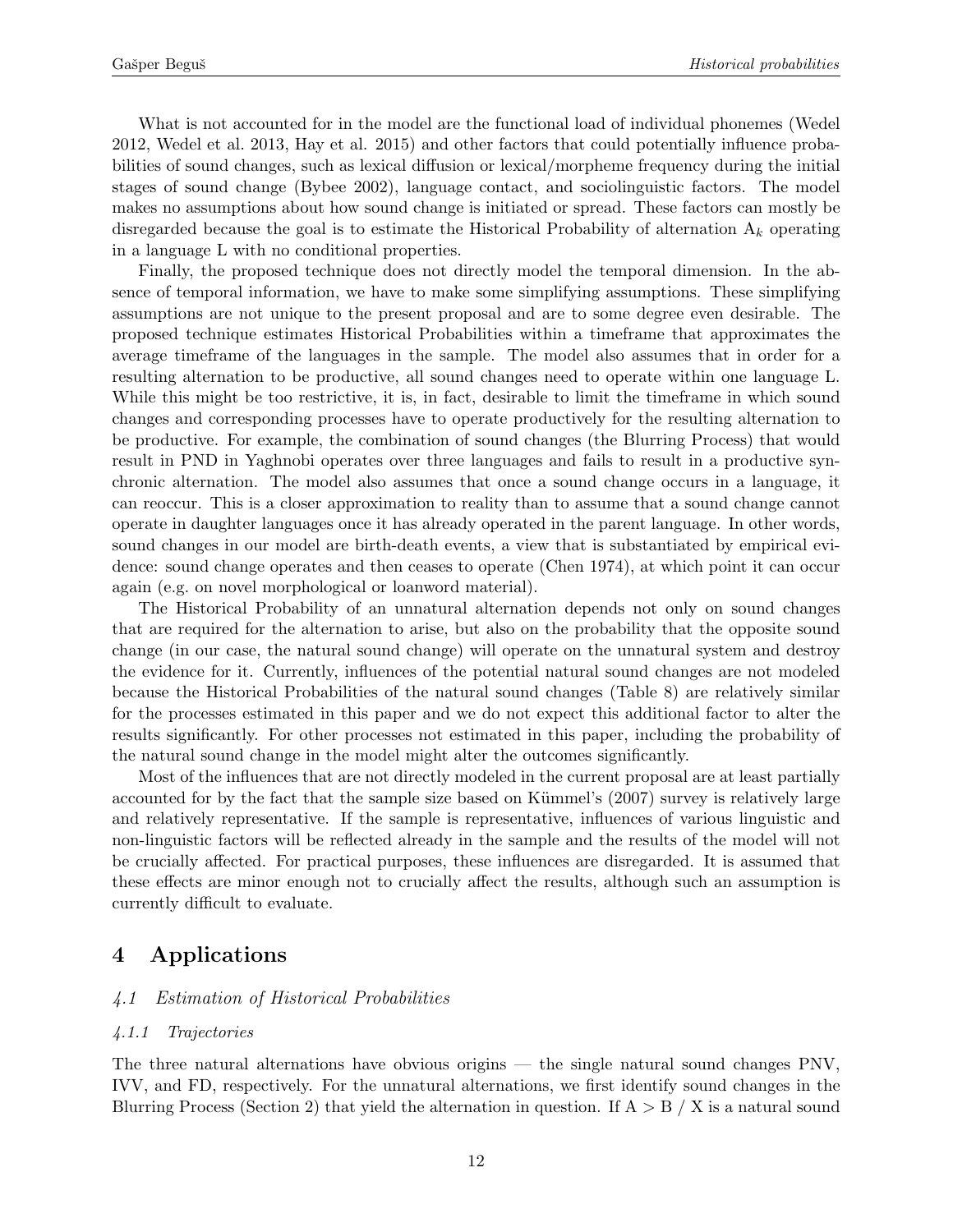change, then  $B > A / X$  is unnatural. Tables [1,](#page-12-0) [2,](#page-12-1) and [3](#page-13-2) represent schematically (left column) how the unnatural  $B > A / X$  arises via the Blurring Cycle or the Blurring Chain (two subtypes of the Blurring Process; see Section [2,](#page-4-0) Author 2017, and Author and Name 2017). The actual sound changes that yield the unnatural alternation are identified in the right columns.

<span id="page-12-0"></span>The origins of the unnatural alternations PND, IVD, and FV are well-established. A combination of the following three natural and well-motivated sound changes yields PND in all known cases: the fricativization of voiced stops in non-post-nasal position, the unconditioned devoicing of voiced stops, and the occlusion of voiced fricatives to stops (Table [1\)](#page-12-0).[9](#page-12-2)

| Blurring Cycle PND  |                         | Schematic example |
|---------------------|-------------------------|-------------------|
|                     |                         | bamba             |
| 1. $B > C / \neg X$ | $D > Z / [-nas]$        | $\beta$ amba      |
| 2. $B > A$          | D > T                   | $\beta$ ampa      |
| 3. $C > B$          | Z > D                   | bampa             |
| Result $B > A / X$  | $D > T / (+\text{nas})$ |                   |

**Table 1:** Blurring Cycle (schematic; left) yielding PND (right).

<span id="page-12-1"></span>Author and Name (2017) argue that IVD results from three sound changes. Voiced stops fricativize intervocalically, voiced fricatives devoice, and voiceless fricatives get occluded to stops (see Table [2\)](#page-12-1). The result is the unnatural intervocalic devoicing  $(D > T / V V)$ .

| Blurring Chain IVD |               | Schematic example |
|--------------------|---------------|-------------------|
|                    |               | baba              |
| 1. $B > C / X$     | $D > Z / V$ V | $ba\beta a$       |
| 2. $C > D$         | Z > S         | $ba\ddot{\phi}a$  |
| 3. $D > A$         | S > T         | bapa              |
| Result $B > A / X$ | $D > T / V$ V |                   |

**Table 2:** Blurring Chain (schematic; left) yielding IVD (right).

FV is arguably unattested both as a synchronic alternation and as a sound change[10](#page-12-3) (Kiparsky 2006, Lipp 2016, Author 2017a, cf. Yu 2004, Rood 2016). A number of diachronic scenarios exist, however, that would yield FV and are identified in Kiparsky (2006). Most of the scenarios either include more than three sound changes or do not result in a phonological alternation but in a static phonotactic restriction instead (Section [4.1.2\)](#page-13-1). One possible scenario that involves three sound changes and that would result in FV is Scenario  $1<sup>11</sup>$  $1<sup>11</sup>$  $1<sup>11</sup>$  in Kiparsky (2006), which is used here for estimating the Historical Probability of FV. For the sound changes in Scenario 1 to result in synchronic alternations, we need to assume that geminate simplification first operated word-finally

<span id="page-12-3"></span><span id="page-12-2"></span> $^9\rm{T}$  represents voiceless stops, D voiced stops, S voiceless fricatives, and Z voiced fricatives.

<sup>&</sup>lt;sup>10</sup>There is one possible case of FV that could count as a productive synchronic alternation — Lakota (Rood 2016). Currently, there are no acoustic studies of Lakota word-final stops. Since many reported cases of FV turned out to be cases of word-final unreleased or lax voiceless stops (Kiparsky 2006), I leave Lakota out of this discussion until acoustic data is available.

<span id="page-12-4"></span><sup>&</sup>lt;sup>11</sup>Kiparsky's (2006) Scenario 2 also includes three sound changes, but the last sound change (apocope after a single consonant) is never attested in the UniDia database of sound changes (Hamed and Flavier 2009). Kümmel's 2007 survey does not include vocalic changes, which is why the UniDia database that surveys 10,349 sound changes from 302 languages is used. Because the last sound change is never attested in our surveys, I exclude Scenario 2 from the estimation of  $P_Y$ (FV).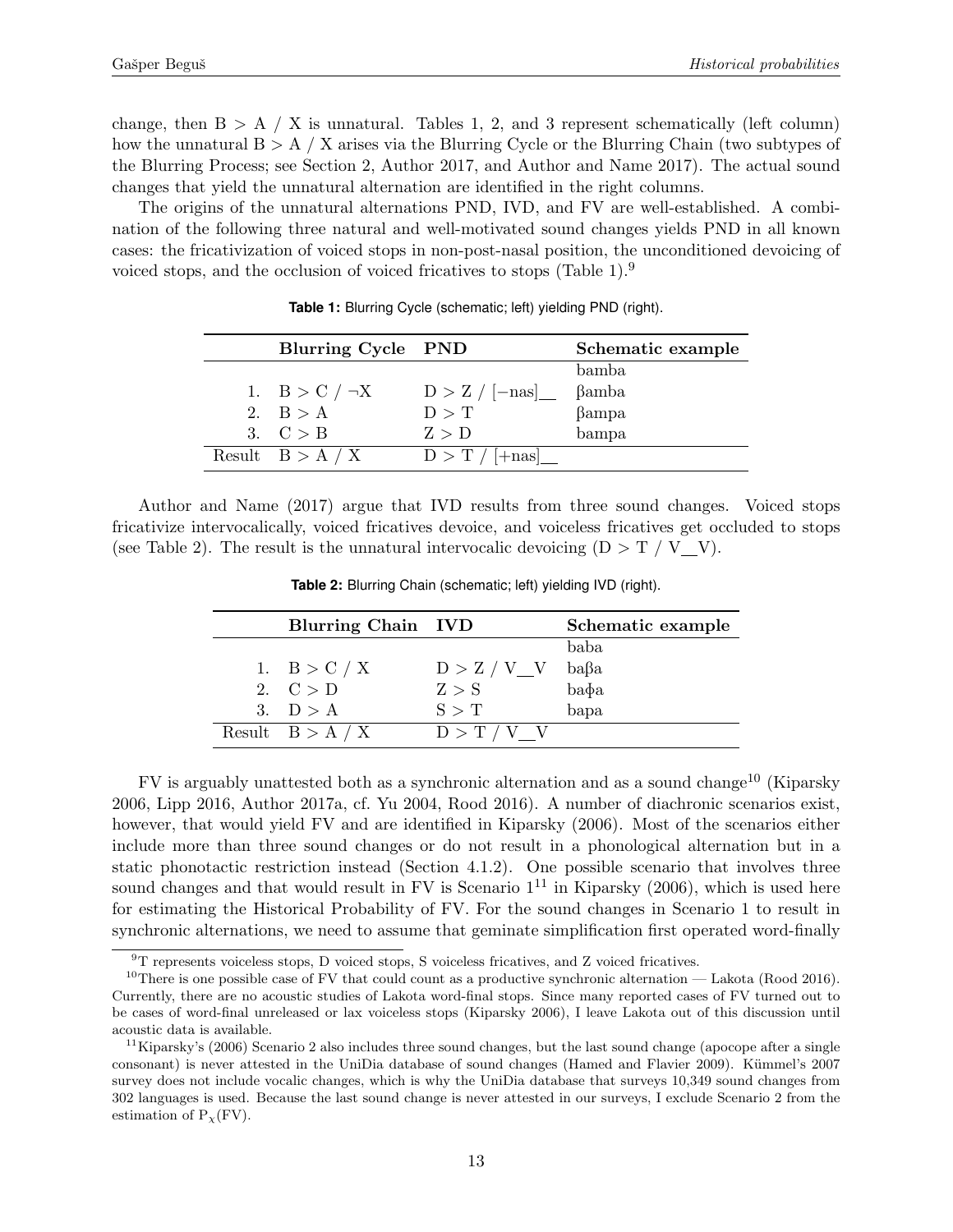<span id="page-13-2"></span>and only later targeted other geminates. Without this assumption, the sound changes in Scenario 1 would result in a phonotactic restriction. The three sound changes operating to yield FV in this scenario are geminate simplification in word-final position, voicing of post-vocalic non-geminate stops, and unconditioned geminate simplification (see Table [3\)](#page-13-2).

| Modified           |                           |                   |
|--------------------|---------------------------|-------------------|
| Blurring Cycle FV  |                           | Schematic example |
|                    |                           | praprapr          |
| 1. $C > B / X$     | $T:$ > T $/$ $\#$ praprap |                   |
| 2. $B > A$         | $T > D / V$ praprab       |                   |
| 3. $C > B$         | $T:$ $\top$               | papab             |
| Result $B > A / X$ | T > D / #                 |                   |
|                    |                           |                   |

**Table 3:** Modified Blurring Chain (schematic; left) that would yield FV (right).

### <span id="page-13-1"></span>4.1.2 Counts

Based on the trajectories identified here that result in natural and unnatural alternations, samples of sound changes based on which estimations of Historical Probabilities are performed are constructed from counts of occurrences and languages surveyed (from Kümmel's 2007 database). Sound change occurrences are counted from the number of languages that Kümmel (2007) lists for each sound change. To reduce counting a single sound change that operates at a proto-stage and is reflected in several daughter languages as independent events, sound changes with exact same outcome in closely related languages are counted as single events (as grouped together by Kümmel 2007). While it is possible that some dependencies still exist in the data, it is currently difficult to estimate them. We assume that potential dependencies do not crucially affect the results.

<span id="page-13-0"></span>PNV as a sound change is reported in approximately 28 languages in Kümmel (2007). IVV is reported in approximately 38 languages (including post-vocalic voicing). FD is reported in approximately 24 languages (summarized in Table [4\)](#page-13-0). For raw counts, see Sections [A.1,](#page-30-1) [A.2,](#page-30-2) and [A.3.](#page-30-3) PNV, IVV, and FD that target a single series of stops are counted together with cases in which these sound changes target more than a single place of articulation.

|            | Alternation Sound change Count Surveyed |    |     |
|------------|-----------------------------------------|----|-----|
| <b>PNV</b> | T > D / N                               | 28 | 294 |
| <b>IVV</b> | $T > D / V$ V                           | 38 | 294 |
| F.I.)      | D > T / #                               | 94 |     |

Table 4: Counts of sound changes in Kümmel (2007) for natural alternations.

For the unnatural alternations that require more than a single sound change, counts are performed for each individual sound change in the corresponding Blurring Processes. If a sound change is reported to target a subset of the tree major places of articulation (labial, dorsal,velar) and not the entire set, the counts are multiplied by a coefficient that proportionally penalizes the counts. For example, counts of sound changes that target only two places of articulation are multiplied by 2  $\frac{2}{3}$  in order to reduce the possibility of final estimated probabilities being inflated: if the first sound change targets two places of articulation and the second sound change targets the third place of articulation, such a combination would, for example, not result in an unnatural process.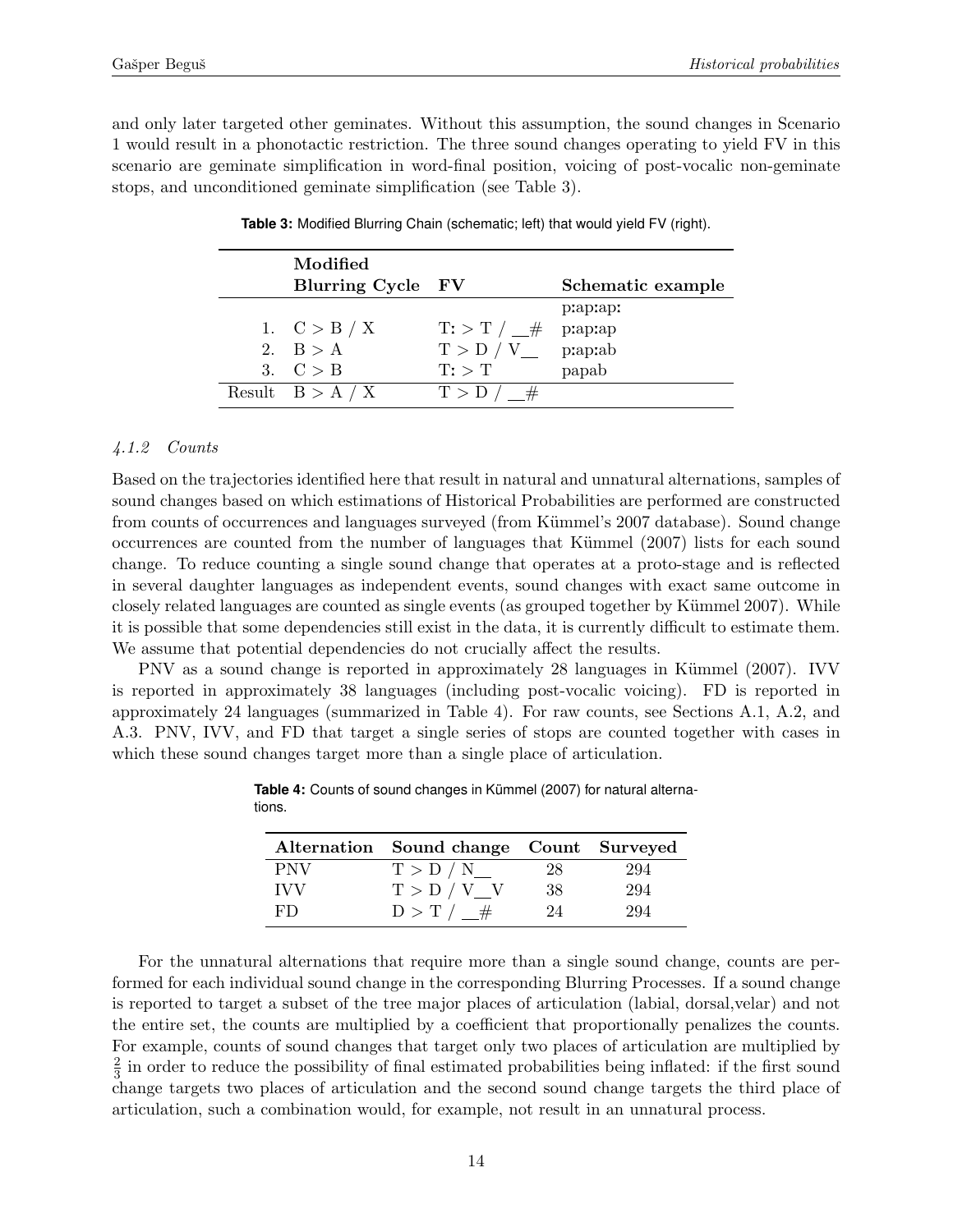The first sound change in the Blurring Chain that results in PND, the fricativization of voiced stops, is reported in approximately 66 languages. In 32 languages, the sound change is reported to target all three major places of articulation; in 11 languages the sound change targets two places of articulation, and in 23 languages one place of articulation. The final count is thus  $32 + 11 \times$  $\frac{2}{3} + 23 \times \frac{1}{3} \approx 47$ . Instances of intervocalic and post-vocalic fricativization are included in the count (not only cases in which fricativization occurs in all but post-nasal position) because the result of such fricativization after the other two sound changes would be a system analyzed as PND as well.<sup>[12](#page-14-0)</sup> The probability of the first sound change in the Blurring Cycle that results in PND is estimated based on the number of successes (languages in the survey with that sound change) and the total number of languages surveyed (294) without conditioning on the sample. The sample for estimating the probability of the first sound change is unconditioned because the Historical Probability of  $A_k$  is the probability that  $A_k$  arises in a language L, regardless of the properties of its phonemic inventory (see Section [3.1.2\)](#page-6-3). Once the first sound change operates, however, we know that the language in question needs to have voiced stops in its inventory. The Historical Probability of the second sound change that targets voiced stops is therefore estimated from the number of successes (languages in the survey with that sound change) and the number of languages with voiced stops. The second sound change  $(D > T)$  is reported in approximately  $15 (\approx 13 + 1 \times \frac{2}{3} + 3 \times \frac{1}{3})$  $(\frac{1}{3})$ languages (also counting cases of devoicing that are the result of chain shifts). Approximately 31 languages lack voiced stops in the survey in Kümmel  $(2007)$ ,<sup>[13](#page-14-1)</sup> which means that P<sub>x</sub> is estimated based on  $294 - 31 = 263$  languages surveyed. After the two sound changes operate, we also know that the language L has voiced fricatives. The Historical Probability of the last sound change is estimated based on the number of languages with occlusion of voiced fricatives and the number of languages surveyed with voiced fricatives (allophonic or phonemic). Approximately 217 languages in the survey have voiced (bi)labial, alveolar/dental, or velar non-strident fricatives, $14$  according to Kümmel (2007). In approximately  $17 \approx 1 + 5 \times \frac{2}{3} + 38 \times \frac{1}{3}$  $\frac{1}{3}$ ) languages, occlusion of fricatives is reported as a sound change. The counts for IVD are performed in the same manner as the counts for PND and are given in Table [5.](#page-16-0)

The Historical Probability of FV is estimated based on the one scenario in Kiparsky (2006) that would result in FV as an alternation. The scenarios that would lead to FV as a static phonotactic restriction and could involve fewer than three sound changes are excluded. There are three main reasons for why it is justified to distinguish alternations from static phonotactic restrictions in a diachronic model (Author 2017) despite the two phenomena likely being part of the same synchronic grammatical mechanisms (Prince and Smolensky 1993/2004, Hayes 2004, Pater and Tessier 2006). First, unnatural phonotactic restrictions that do not result from a Blurring Process provide considerably less reliable evidence for learners because the evidence is distributional rather than appearing within the same morphological unit across morphological boundaries. This means that the likelihood of a process not being acquired by the learners is considerably greater when it does not arise from a Blurring Process. Second, alternative analyses of data are often available in the case of phonotactic restrictions that do not result from a Blurring Process. Alternative explanations are not available in the case of alternations, where evidence for a process comes from

<span id="page-14-0"></span> $12$ An alternation that resulted from a combination of sound changes in which the first sound change targeted postvocalic stops rather than non-post-nasal stops and the other two aforementioned sound changes have the same result as in the attested case of PND, and would be analyzed as PND with initial devoicing.

<span id="page-14-1"></span><sup>&</sup>lt;sup>13</sup>One language has only  $\frac{1}{2}$  in its inventory. The low number of inventories that lack voiced stops might be influenced by the areal that Kümmel (2007) surveys. Based on the PHOIBLE database (Moran et al. 2014), approximately 30% of inventories lack a phonemic labial voiced stop. For consistency purposes, we stay within Kümmel's (2007) survey with this acknowledgement.

<span id="page-14-2"></span><sup>&</sup>lt;sup>14</sup>The labiodental voiced fricative  $\sqrt{v}$  is included in the count.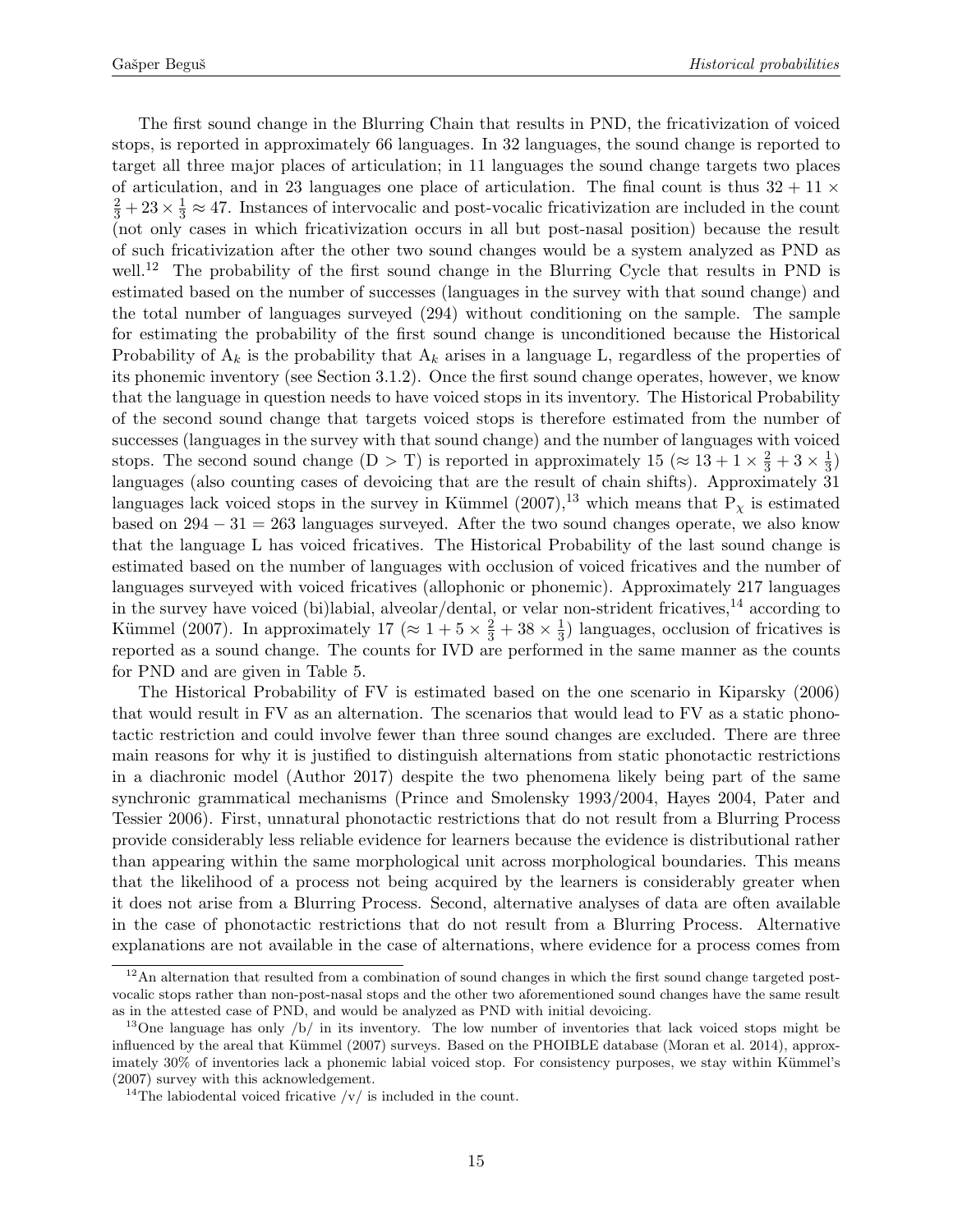within the same morphological unit. Finally, typological surveys of phonotactic restrictions are considerably more difficult to establish (compared to typological surveys of alternations). In the absence of typological studies, it is difficult to evaluate predictions of the channel bias model for phonotactic restrictions. In fact, FV as a phonotactic restriction might not be as rare, with at least two potential phonological systems attested in which voiceless stops do not surface word-finally, but voiced stops do (Ho and some dialects of Spanish; see Author 2017). For a further discussion on the differences between phonotactic restrictions and alternations, see Author (2018).[15](#page-15-1)

Counts of the sound changes that lead to FV as an alternation are as follows. In approximately three languages, word-final geminates are reported to simplify to singleton stops. (This sound change is necessary if we want the scenario to result in an unnatural alternation as opposed to a static phonotactic restriction.) Because this is the first in the series of changes and we do not condition  $P<sub>x</sub>$  on any property of language L, as before, the Historical Probability is estimated from the total number of languages surveyed. The second sound change, post-vocalic voicing of voiceless stops, is reported in approximately 23 languages (corrected for place of articulation). The intervocalic condition is excluded from the count, as voicing of intervocalic stops would not target final stops. Because all languages have voiceless stops, all 294 languages surveyed are included in the count for estimating the Historical Probability of the second sound change. Finally, simplification of geminates is reported in 21 languages. It is difficult to estimate how many languages in Kümmel (2007) allow geminate voiceless stops. While few languages have phonologically contrastive geminates, many more must allow sequences of two identical stops at morpheme boundaries (the so-called fake geminates; Oh and Redford 2012). To estimate the number of languages that allow such sequences, Greenberg's (1965) survey of consonantal clusters and Ryan's (to appear) survey of phonemic geminates are used. At least 30% of languages in Greenberg's (1965) survey of approximately 100 languages allow stop  $+$  stop final clusters. The number of languages in our sample that allow homorganic stop-stop sequences can be approximated from the proportion of languages that allow phonemic geminates and from the proportion of languages that allow sequences of stops. Languages that allow clusters of stops at morpheme boundaries should in principle allow clusters of homorganic stops: if geminate clusters were simplified, the sound change of simplification would of course be reported in our sample. The number is thus estimated at 88 (30% of 294 languages). That this estimate is accurate is suggested by a survey of phonemic geminates: Ryan (to appear) estimates that approximately 35% of 55 genealogically diverse languages surveyed have phonemic geminates.

Table [6](#page-16-1) shows the Historical Probabilities with estimated  $95\%$  BC<sub>a</sub> confidence intervals for the six natural and unnatural alternations discussed above. Figure [1](#page-16-2) shows the distributions of bootstrap replicates for the Historical Probabilities  $(P<sub>x</sub>)$  of these natural and unnatural alternations. Table [6](#page-16-1) and Figure [1](#page-16-2) illustrate a substantial difference in Historical Probabilities between the natural and unnatural groups. The model thus predicts that the unnatural alternations (PND, IVD, and FV) will be substantially less frequent than their respective natural alternations (PNV, IVV, and FD).

## <span id="page-15-0"></span>4.2 Comparison of alternations

One of the advantages of the proposed model is that inferential statistics can be performed on the comparison between the Historical Probabilities of any two alternations. Significance testing is

<span id="page-15-1"></span><sup>&</sup>lt;sup>15</sup>The scenario that potentially results in FV in Lakota is currently also excluded: the fricativization of voiceless stops word-finally, followed by post-vocalic voicing of fricatives and occlusion of fricatives to stops, would potentially result in FV. A preliminary estimation of this scenario shows that its Historical Probability would be very low because the first sound change is relatively rare (reported only once for one place of articulation in Kümmel 2007).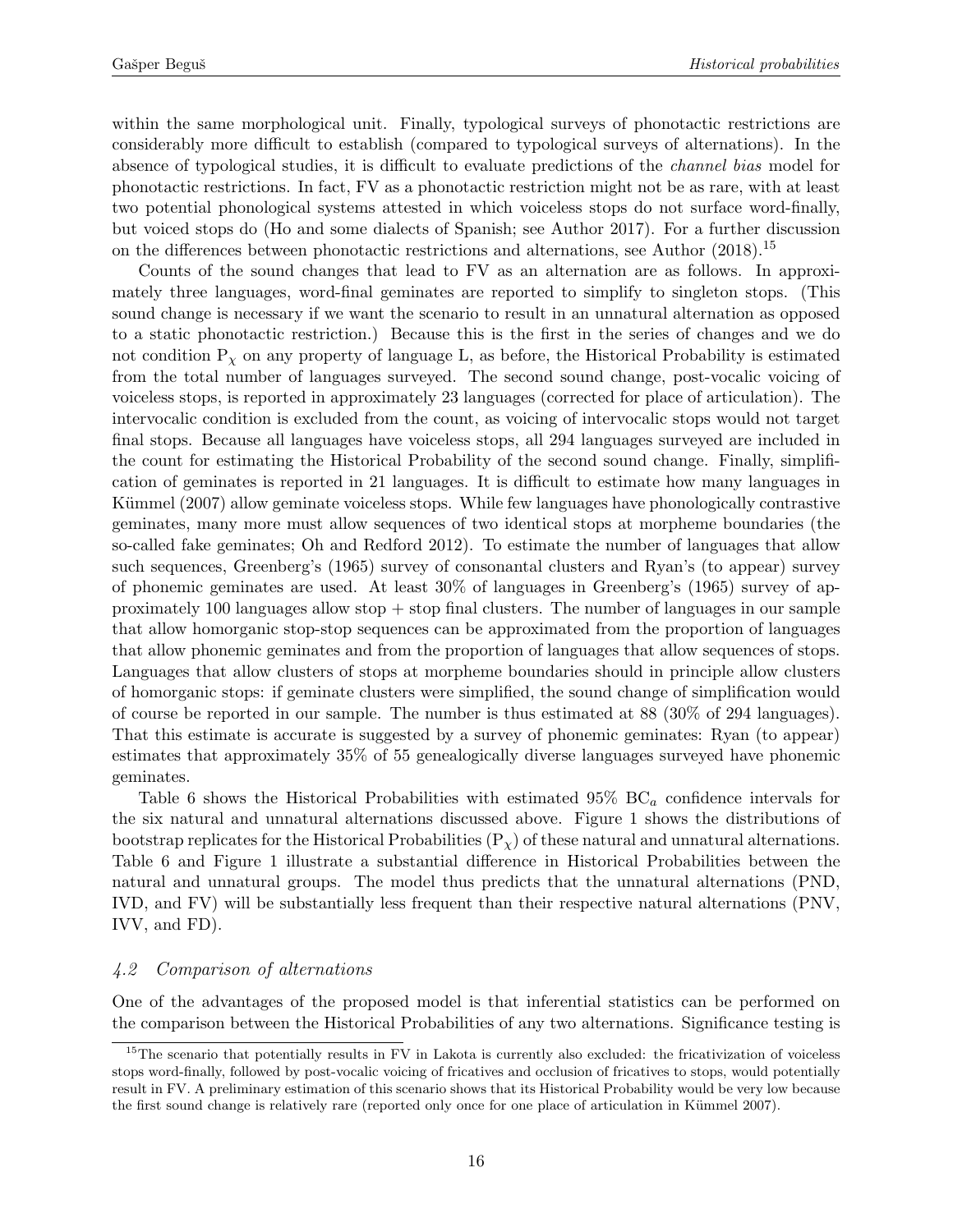|            | Alternation Sound change        | Count | Surveyed     |
|------------|---------------------------------|-------|--------------|
|            | $D > Z / [-\text{nas}] / V (V)$ | 47    | 294          |
| PND        | D > T                           | 15    | 263          |
|            | Z > D                           | 17    | 216          |
|            | $D > Z / V$ (V)                 | 42    | 294          |
| <b>IVD</b> | Z > S                           | 5     | 216          |
|            | S > T                           | 10    | 248          |
|            | $\mathrm{T}$ : > T / $\_\#$     | 3     | 294          |
| FV         | T > D / V                       | 23    | 294          |
|            | $T:$ $\top$                     | 21    | $\approx 88$ |

<span id="page-16-0"></span>Table 5: Counts of sound changes in Kümmel (2007) for natural alternations.

<span id="page-16-1"></span>**Table 6:** Estimated  $P_x$  (in %) for natural and unnatural alternations with 95%  $BC<sub>a</sub>$  confidence intervals. We also compute profile confidence intervals from an empty logistic regression for comparison. The highest difference between the confidence intervals is 0.5%, which suggests that the proposed model estimates CIs with high accuracy.

|                |                  | $95\%$ BC <sub>a</sub> CI |             | 95% Profile CI |       |  |
|----------------|------------------|---------------------------|-------------|----------------|-------|--|
| $\mathbf{A}_k$ | ${\bf P}_{\chi}$ | Lower                     | Upper       |                | Upper |  |
| <b>PNV</b>     | 9.5              | 6.1                       | 12.9        | 6.5            | 13.2  |  |
| <b>PND</b>     | 0.01             | 0.006                     | 0.02        |                |       |  |
| <b>IVV</b>     | 12.9             | 9.2                       | 16.7<br>9.4 |                | 17.1  |  |
| <b>IVD</b>     | 0.002            | 0.001                     | 0.007       |                |       |  |
| FD.            | 8.2              | 5.1                       | 11.2        | 5.4            | 11.7  |  |
| FV             | 0.003            | 0.001                     | 0.01        |                |       |  |

<span id="page-16-2"></span>

**Figure 1:** Bootstrap replicates for natural and unnatural alternations. The plots show the observed  $P_{\chi}$  (solid line) and the  $95\%$  BC<sub>a</sub> CI (dashed line) for natural alternations. The vast majority of bootstrap replicates for unnatural alternations fall outside the limits of the plot.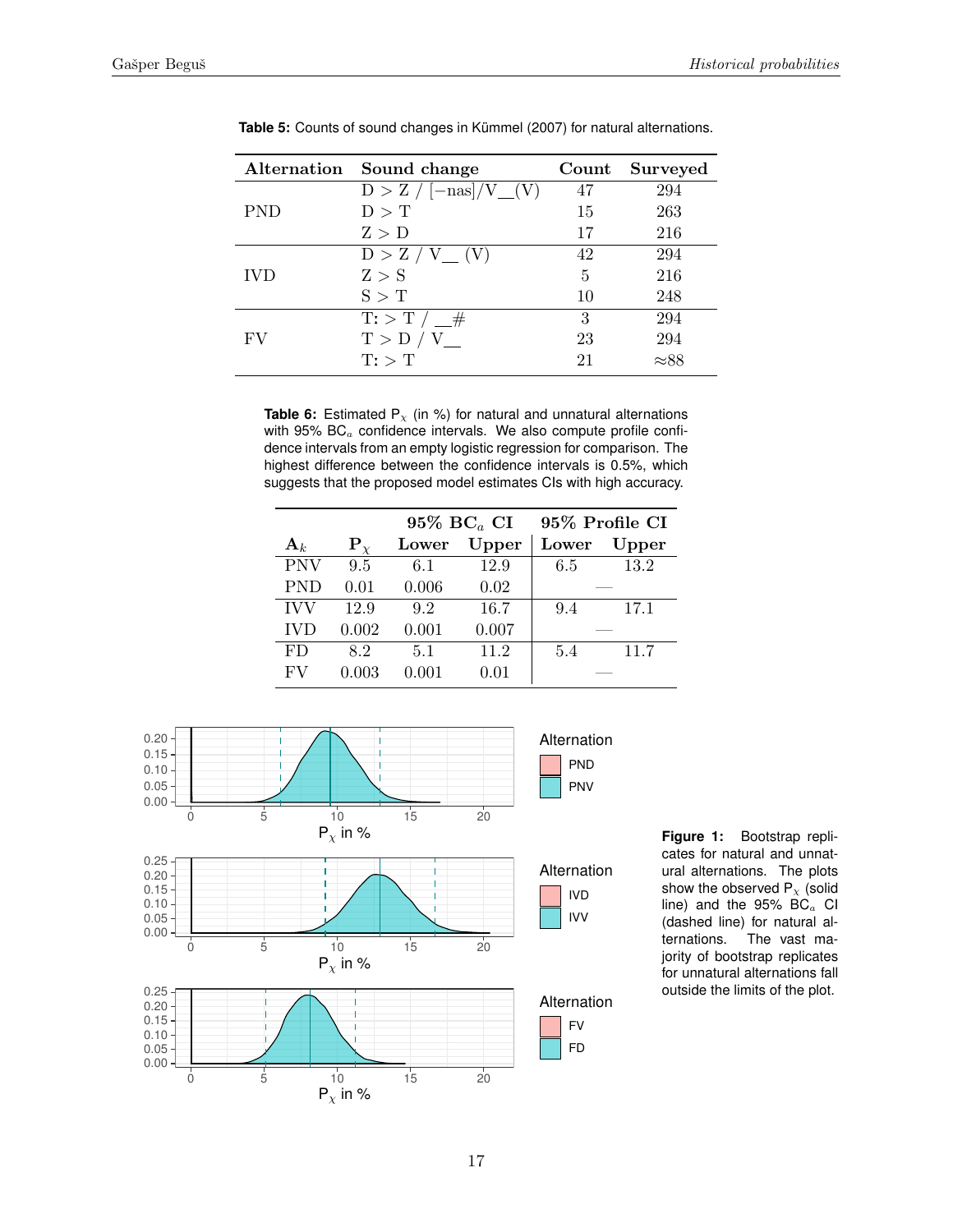|                                      | $95\%$ BC <sub>a</sub> CI |      |             |  |  |
|--------------------------------------|---------------------------|------|-------------|--|--|
| Alternation pair $\Delta P_{\gamma}$ |                           |      |             |  |  |
| 9.5                                  | 6.5                       | 13.3 | $\ast$      |  |  |
| 12.9                                 | 9.5                       | 17.0 | $\ast$      |  |  |
| 82                                   | 54                        | 11.9 | $\ast$      |  |  |
|                                      |                           |      | Lower Upper |  |  |

<span id="page-17-0"></span>**Table 7:** Estimated  $\Delta P_{\chi}$  (in %) for natural-unnatural alternation pairs with 95%  $BC<sub>a</sub>$  confidence intervals.

performed by estimating a difference between the Historical Probabilities of two alternations (see Section [3.1.3\)](#page-8-1). Samples of sound changes for estimating differences in Historical Probabilities are the same as the samples for estimating Historical Probabilities of individual alternations (Tables [4](#page-13-0) and [5\)](#page-16-0).

The Historical Probabilities of all three natural alternations in Figure [1](#page-16-2) are significantly higher than the Historical Probabilities of their unnatural counterparts. Table [7](#page-17-0) includes estimates and 95% BC<sub>a</sub> confidence intervals of the difference in Historical Probabilities ( $\Delta P_{\gamma}$ ) for each naturalunnatural alternation pair. The calculations were performed as described in Section [3.1.3.](#page-8-1)

We can also compare alternations within the unnatural group. Figure [2](#page-17-1) shows bootstrap replicates of the individual Historical Probabilities of the three unnatural alternations, PND, IVD, and FV. The figure shows that the Historical Probability of PND is higher compared to the Historical Probabilities of the other two unnatural alternations. By estimating the difference between two alternations, we can test, for example, whether  $P_{\chi}(PND)$  and  $P_{\chi}(IVD)$  or  $P_{\chi}(PND)$  and  $P_{\chi}(FV)$ are significantly different.

<span id="page-17-2"></span><span id="page-17-1"></span>(7) a.  $\Delta P_{\chi}(\text{PND}, \text{IVD}) = P_{\chi}(\text{PND}) - P_{\chi}(\text{IVD}) = 0.010\%$  [0.003\%, 0.02\%] b.  $\Delta P_{\chi}(\text{PND}, \text{FV}) = P_{\chi}(\text{PND}) - P_{\chi}(\text{FV}) = 0.009\%$  [0.001\%, 0.02\%]



**Figure 2:** Bootstrap replicates for unnatural alternations with observed P<sub>x</sub> (colored dot) and  $95\%$  BC<sub>a</sub> confidence intervals (colored lines).

Because the  $95\%$  BC<sub>a</sub> CIs of the difference in Historical Probability between PND and FV and PND and IVD lie above zero, it can be concluded that  $P_\chi(PND)$  is significantly higher than  $P_{\chi}$ (FV) and  $P_{\chi}$ (IVD) (with  $\alpha = 0.05$ ).

Certainly, the proposed technique makes some simplifying assumptions that introduce confounds to the estimation of Historical Probabilities (see Sections [3.2,](#page-8-0) [3.3,](#page-9-0) and [4.1\)](#page-11-0). Because differences in the Historical Probabilities between unnatural alternations are considerably smaller than differences between natural-unnatural pairs (Figure [1\)](#page-16-2), estimation of these differences is substantially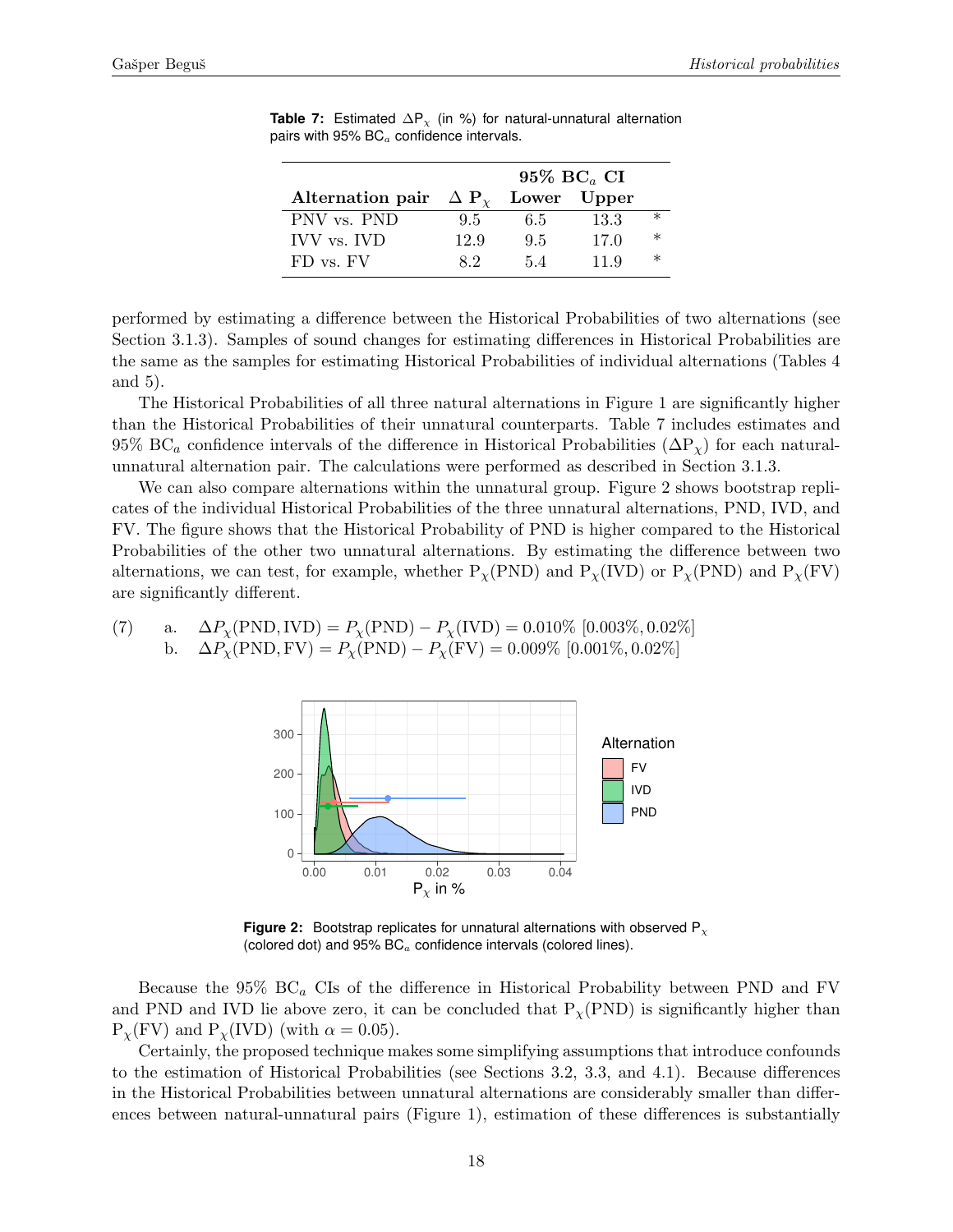more prone to be influenced by these confounds and therefore less reliable. Until more comprehensive surveys are available, however, the proposed model makes, to the author's knowledge, the most accurate approximations of Historical Probabilities of alternations, both for natural-unnatural alternation pairs as well as for alternations within the unnatural group.

### <span id="page-18-0"></span>4.3 Comparing  $P_x$  to observed synchronic typology

### <span id="page-18-2"></span>4.3.1 Natural vs. unnatural processes

We can evaluate the model's predictions by comparing Historical Probabilities with independently observed typology of synchronic alternations. Estimation of synchronic typological probabilities faces even more difficulties and problematic assumptions than estimation of Historical Probabilities. The presence of an alternation that results from a sound change in two related languages cannot be counted as independent, although it is often treated as such in synchronic typological surveys. Moreover, language contact and linguistic areas likely influence observed synchronic typology to a greater degree compared to the typology of sound changes, although this observation would need a more elaborate evaluation.

For all these reasons, a comparison of Historical Probabilities and observed synchronic typology can only be qualitative at this point, especially until more comprehensive and well-balanced surveys are available. Nevertheless, the estimated Historical Probabilities match the observed synchronic typology relatively well and, to the author's knowledge, better than alternative approaches (see Section [1.2\)](#page-2-0). Table [8](#page-19-1) compares Historical and observed synchronic probabilities. Historical Probabilities  $(P<sub>x</sub>)$  are estimated as described above (see Section [4.1](#page-11-0) and Table [6\)](#page-16-1). The synchronic typology is estimated with a non-parametric bootstrap technique in the same way as described in Section [3.1.1,](#page-6-2) except that the estimation is based on the number of languages in a sample with a synchronic alternation and the number of languages in a sample without the synchronic alternation. To be sure, synchronic typology is estimated from surveys of synchronic alternations, rather than from diachronic surveys of sound changes. The survey used for estimating synchronic typology is the P-base database (Mielke 2019), one of the largest surveys of synchronic phonological processes. Post-nasal voicing is attested in 28 languages, intervocalic voicing in 51 languages, and final devoicing in 31 languages. All three alternations are counted even if they target only one place of articulation. The P-base database surveys altogether 629 languages. Languages based on which the count is performed are given in Section [B.](#page-32-0) Both the historical sample (Kümmel  $2007$ ) and the synchronic sample are not constructed specifically for the purpose of establishing typology of processes that target feature [voice], which makes them less prone to biases.

The following estimations of the synchronic typology of unnatural alternations can be computed (summarized in Table [8\)](#page-19-1) based on surveys of unnatural processes in Author (2017) and Author and Name (2017). PND has been confirmed as a fully productive synchronic alternation in two related languages (Tswana and Shekgalagari) and as a morphophonological alternation in a few others (Buginese, Nasioi; see Author 2017). For the purpose of comparison, only fully productive alternations are counted in the synchronic typology. Because Tswana and Shekgalagari are closely related, PND here is counted as a single occurrence. IVD is attested only once as a morphologically conditioned synchronic process (Bloyd 2015), although detailed descriptions are lacking. FV is, to the author's knowledge, not attested as a productive phonological alternation in any language, which is why its synchronic typological probability is estimated below  $P(\frac{1}{600})$ .<sup>[16](#page-18-1)</sup> An approximate estimate of languages surveyed in these surveys of unnatural alternations is 600.

<span id="page-18-1"></span><sup>&</sup>lt;sup>16</sup>If we counted the best candidate for FV, Lakota, as featuring fully productive unnatural alternations (Rood 2016), the typological probabilities of FV would be estimated at  $P(\frac{1}{600}) = 0.17\%$ .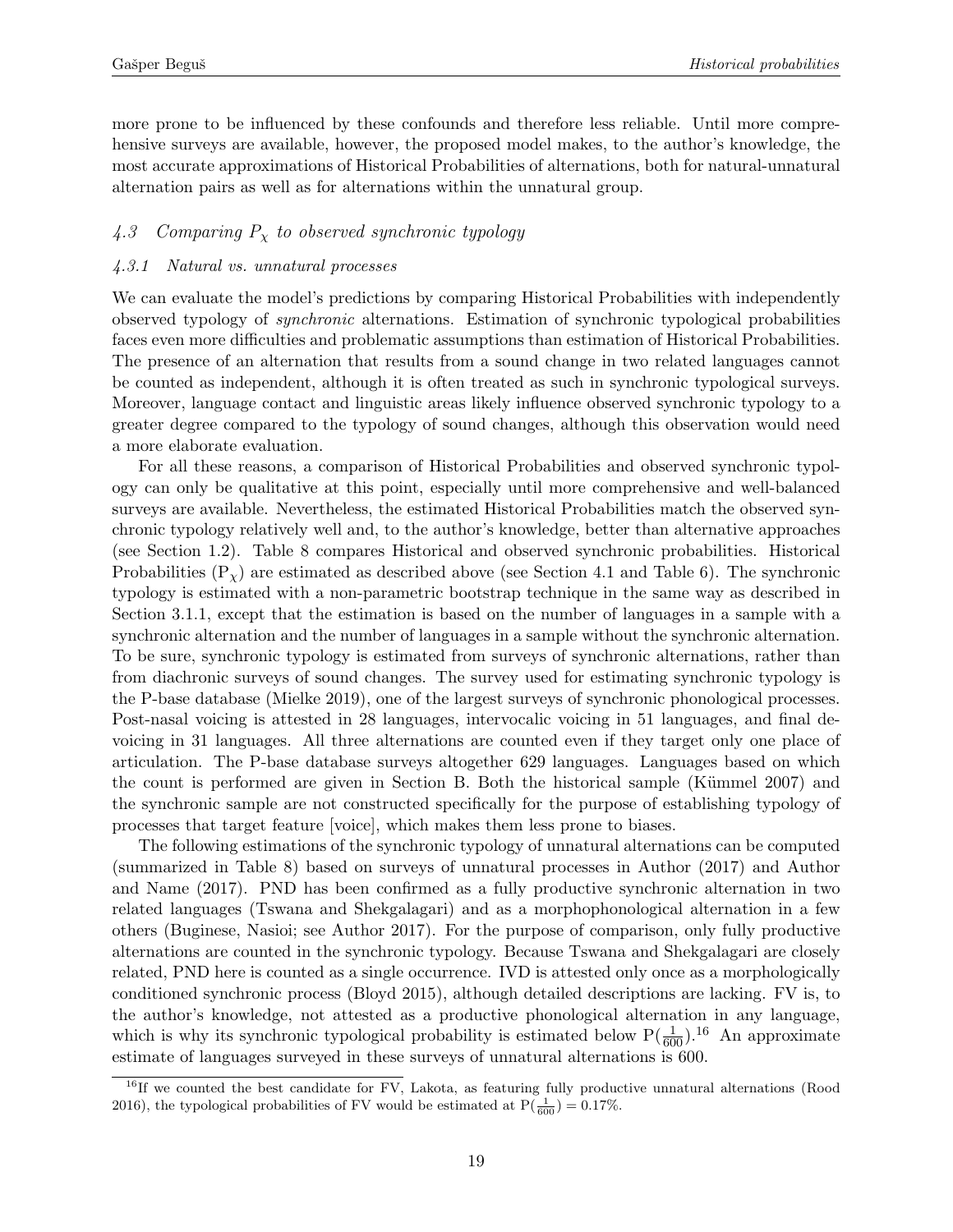| $95\%$ BC <sub>a</sub> CI |                  |       |       |        | 95% $BC_a$ CI |       |  |
|---------------------------|------------------|-------|-------|--------|---------------|-------|--|
| ${\bf A}_k$               | ${\bf P}_{\chi}$ | Lower | Upper | Typol. | Lower         | Upper |  |
| <b>PNV</b>                | 9.50             | 6.10  | 12.90 | 4.5    | 2.9           | 6.2   |  |
| <b>PND</b>                | 0.01             | 0.006 | 0.02  | 0.5    | 0.0           | 1.2   |  |
| <b>IVV</b>                | 12.9             | 9.2   | 16.7  | 8.1    | 6.0           | 10.2  |  |
| <b>IVD</b>                | 0.002            | 0.001 | 0.007 | 0.2    | 0.0           | 0.5   |  |
| FD                        | 8.2              | 5.1   | 11.2  | 4.9    | 3.3           | 6.7   |  |
| FV                        | 0.003            | 0.001 | 0.01  | 0.0    | 0.0           | 0.0   |  |

<span id="page-19-1"></span>**Table 8:** A comparison of Historical Probabilities  $(P_x)$  and observed synchronic typology (Typol.) with  $95\%$  BC $_{a}$  CIs for natural and unnatural processes.

<span id="page-19-0"></span>

Table [8](#page-19-1) and the corresponding plot of estimated Historical and synchronic probabilities with 95%  $BC_a$  CIs in Figure [3](#page-19-0) suggest that the model correctly predicts natural alternations to be considerably more frequent than their unnatural alternations. Historical Probabilities and observed synchronic typology also match to the degree that the  $95\%$  BC<sub>a</sub> confidence intervals of both Historical and synchronic typological probabilities always overlap for all five processes compared. It needs to be stressed here that for unnatural processes, the comparison of Historical Probabilities and observed synchronic typology is completely independent. In other words, the model estimates the probability of a combination of three sound changes, none of which are, by themselves, related to the unnatural synchronic alternation, from which synchronic typological probabilities are estimated.

### 4.3.2 Within the unnatural group

Inferential statements and predictions can be compared against the observed typology not only across natural-unnatural alternation pairs, but also within the unnatural group.

The model predicts PND to be significantly more frequent than FV and IVD (see [\(7\)](#page-17-2) and Figure [2\)](#page-17-1). Based on a survey in Author (2017) that aims to collect all reported cases of PND, the Blurring Process that leads to PND is attested in thirteen languages. In at least two languages, the Blurring Process results in a productive synchronic alternation, but it is likely that other languages, such as Buginese and Nasioi, feature the process as a productive alternation as well. IVD results from a Blurring Process in two languages. In one language, the Blurring Process results in a gradient phonotactic restriction (according to the survey in Author and Name 2017). In one additional case, IVD is attested as a morphologically conditioned synchronic alternation (Bloyd 2015). Finally, FV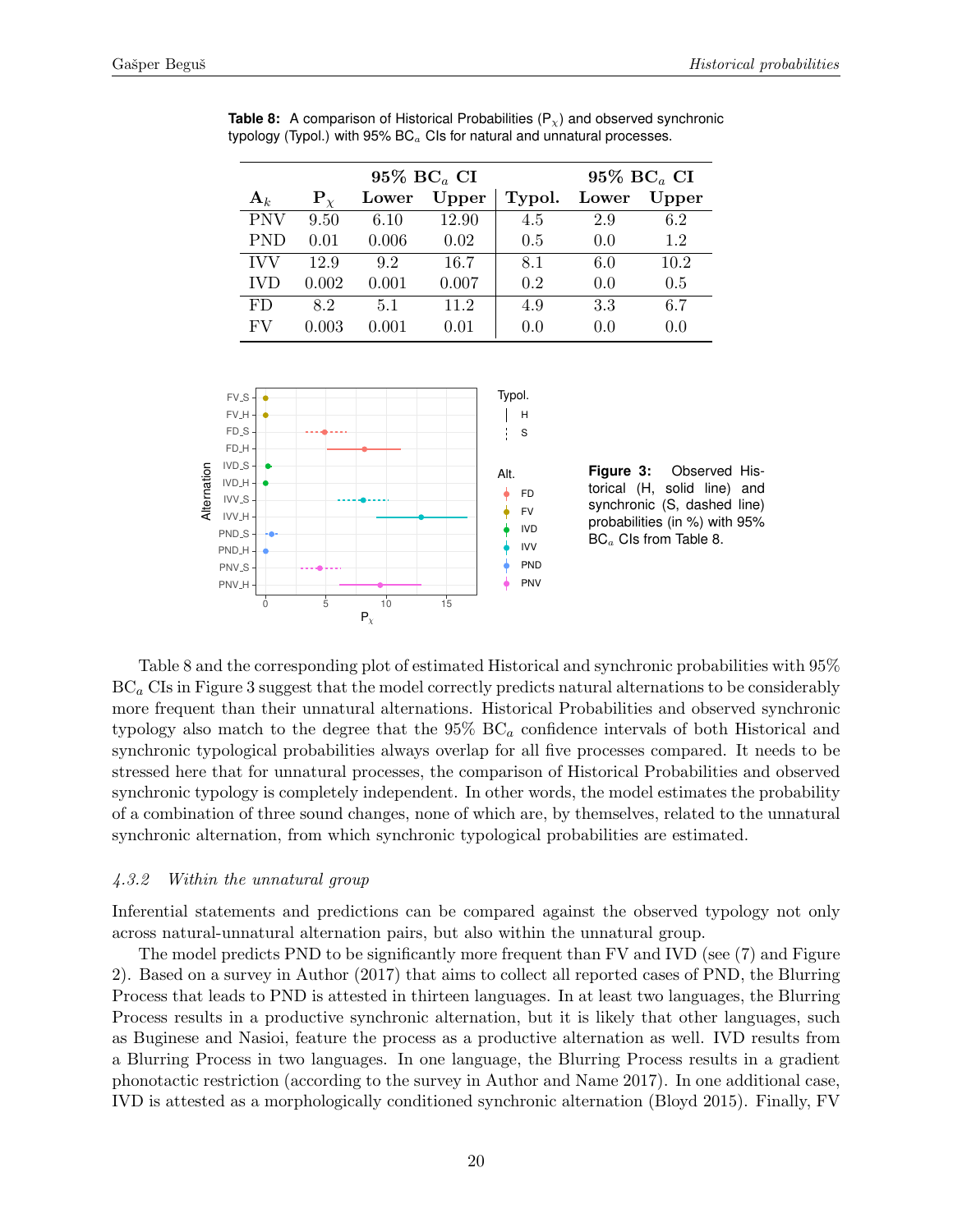is, to the author's knowledge, never attested as a combination of sound changes or as a synchronic phonological alternation (for reasons why Lezgian and other cases are not analyzed as featuring FV, see Kiparsky 2006, Lipp 2016, and Author 2018). Although the comparison is currently qualitative, the typology suggests that PND is indeed more frequent than FV and IVD, as predicted by the model.

As already mentioned, alternations are distinguished from static phonotactics for the purposes of diachronic modeling (Section [4.1\)](#page-11-0). Kiparsky (2006) lists a number of scenarios that would result in a static phonotactic restriction against voiceless stops with voiced stops surfacing word-finally. It is possible that some of his scenarios that require fewer than three sound changes would result in a productive unnatural phonotactic restriction, although this is less likely than in the case of unnatural alternations. It is also possible that *channel bias* alone cannot explain the relative rarity of FV and other unnatural phonotactic restrictions (as opposed to alternations). A further study is required to answer this question. A preliminary survey, however, suggests that FV as a static phonotactic restriction (as opposed to an alternation) might not be so rare, which would be expected under the proposed approach. Two languages might qualify as featuring this process: Ho and some varieties of Spanish (see Section [4.1](#page-11-0) and Author 2017).

Kiparsky (2006, 2008) and others (de Lacy and Kingston 2013) claim that the channel bias approach to typology fails to explain why some processes, such as FV, are non-existent. The proposed model offers a potential solution to this problem. As was argued above, the model predicts that some unnatural processes will be significantly less frequent than others (or even unattested). FV is, for example, predicted to be very rare or possibly unattested, whereas PND is predicted to be significantly more frequent. This prediction seems to match the observed synchronic typology.

## <span id="page-20-0"></span>5 Implications

The proposed technique also helps identify mismatches in predictions between the analytic bias and channel bias approaches to typology. This section compares the outputs of the model to the predictions of the analytic bias approach to identify mismatches that help quantitatively estimate the influences of the two factors on typology.

If two typologically unequal alternations show no learnability differences, but have significantly different Historical Probabilities, it is reasonable to assume that the differences in the observed typology between the two alternations is influenced by the *channel bias* factor. On the other hand, if two typologically unequal alternations have equal Historical Probabilities and show differences in learnability, it is reasonable to assume that the differences result from the analytic bias factor. In the case of the unnatural alternations PND, IVD, and FV, the proposed model suggests that the observed typology is primarily influenced by the channel bias factor. The typology is predicted with relatively high accuracy (Section [4.3.1](#page-18-2) and Figure [3\)](#page-19-0), whereas learning experiments found no differences between the natural and unnatural alternations for any of the three pairs (Seidl et al. 2007, Do et al. 2016, Glewwe 2017, Glewwe et al. 2018).

The proposed technique further enables identification of mismatches in the predictions of the analytic bias and channel bias approaches, especially with respect to the complexity of alternations and their typological attestedness. The model predicts not only that unnatural alternations will be rare (Section [4\)](#page-11-1), but also that, all else being equal, complex alternations will be less frequent than simple alternations. The minimality principle (Donegan and Stampe 1979, Picard 1994, Author 2017, and Section [2\)](#page-4-0), which is at least a strong tendency, states that sound change is a change in one feature (or the deletion/reordering of feature matrices) in a given environment. This means that featurally complex alternations that change more than a single feature need to arise from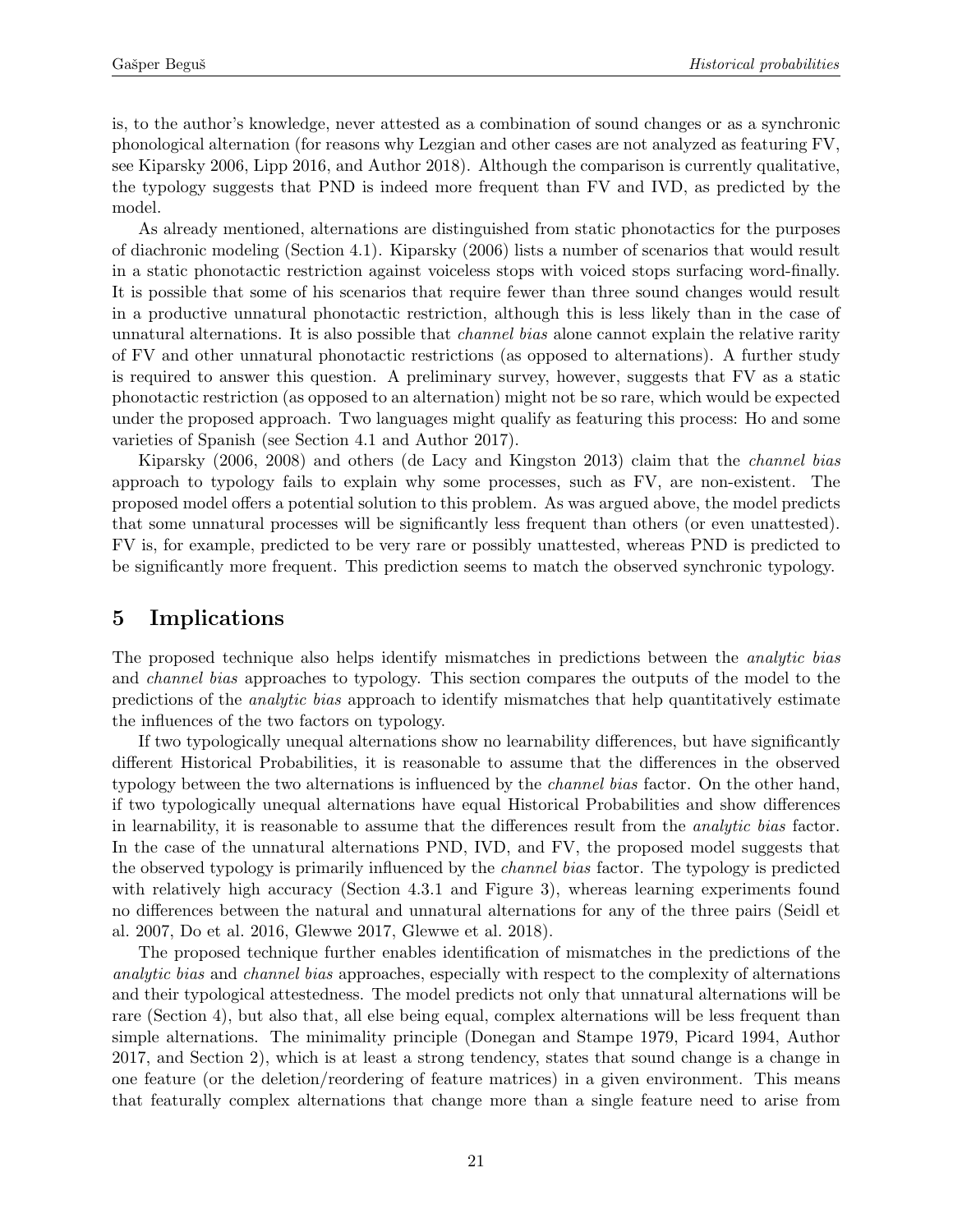the phonologization of more than one sound change. Because the probability of a combination of two sound changes will be lower than the probability of one sound change, all else being equal, featurally complex alternations are predicted to be typologically less frequent within the channel bias approach. Exactly the same generalization is, however, also predicted by the analytic bias approach to typology: numerous studies have confirmed that featurally complex alternations are consistently underlearned compared to featurally simple alternations (complexity bias; Moreton and Pater 2012a,b).

There is a crucial mismatch in predictions between the *analytic bias* and *channel bias* approaches with respect to unnatural alternations. The *channel bias* approach predicts that the more sound changes an alternation requires, the lower the Historical Probability of that alternation, regardless of its complexity (see Table [9\)](#page-22-0). In other words, the prediction that complex alternations will be rare is violable: if the three sound changes of a Blurring Process result in a simple unnatural alternation, it will still be predicted that the simpler alternation will be less frequent than an unmotivated complex alternation because the first requires three sound changes to arise and the latter only two (Section [2\)](#page-4-0).

We can estimate the Historical Probabilities for each step in the Blurring Process that leads to unnatural alternations. Let us take as an example PND. The Historical Probabilities of each resulting alternation (after the first, second, and third sound changes of the Blurring Process operate) were estimated as described in Section  $3.^{17}$  $3.^{17}$  $3.^{17}$  Table [9](#page-22-0) (column P<sub>x</sub>) illustrates that each additional sound change decreases the Historical Probability of the resulting alternation.

On the other hand, the analytic bias approach predicts that structurally more complex alternations will be typologically less frequent because they are more difficult to learn than structurally simple alternations. (*complexity bias* has been confirmed almost without exception in many studies; Moreton and Pater 2012a,b.) If we analyze each step in the Blurring Process in terms of synchronic complexity, the first two sound changes in the Blurring Process indeed increase the complexity of the resulting alternation, $18$  but the third sound change decreases its complexity. The alternation  $Z \rightarrow T$  / [+nas] manipulates two feature values, [ $\pm$ continuant] and [ $\pm$ voice]. The alternation D  $\rightarrow$ T / [−nas] (PND) manipulates only [±voice]. From a phonological perspective, the first is more complex than the latter (Moreton et al. 2017).

Complexity bias thus predicts that the alternations that arise from the first and second sound changes in the Blurring Process will be increasingly rare, but predicts that the structurally simpler alternations resulting from the combination of all three sound changes will be comparatively more frequent than the complex alternation requiring only two sound changes. Let us call this prediction the analytic bias-channel bias *complexity mismatch*. The exact mechanisms of how the *complexity* bias might affect the typology require further research. It is possible that the complex alternation is less likely to be learned faithfully, or that speakers will simplify the alternation (by reducing the number of features), or even that the last sound change will be blocked (Kiparsky 2008). Since no learnability differences are observed for natural-unnatural alternation pairs, the analytic bias approach stating that unnatural processes are rare because they are more difficult to learn faces

<span id="page-21-0"></span><sup>&</sup>lt;sup>17</sup>The probability of the initial stage before the first sound change operates is calculated simply as  $1-P_{\chi_{1,2,3}}$ , where  $P_{X_{1,2,3}}$  is the sum of the Historical Probabilities of the first, first and second, and all three sound changes.

<span id="page-21-1"></span><sup>&</sup>lt;sup>18</sup>The fact that the first two sound changes in the Blurring Process occur relatively frequently, despite increasing the complexity of the alternations, argues against the radical approach to the analytic bias-channel bias conflation problem that states that sound change probabilities are primarily influenced by learnability and hence that estimated channel bias influences are crucially conflated with analytic bias influences. If anything, analytic bias influences would militate against the first two sound changes operating in combination because the resulting alternations would be more difficult to learn. Because the Blurring Process does occur, it means that the driving force behind the sound changes in question operating are not crucially influenced by analytic bias (although analytic bias can of course still influence the relative frequencies of sound change).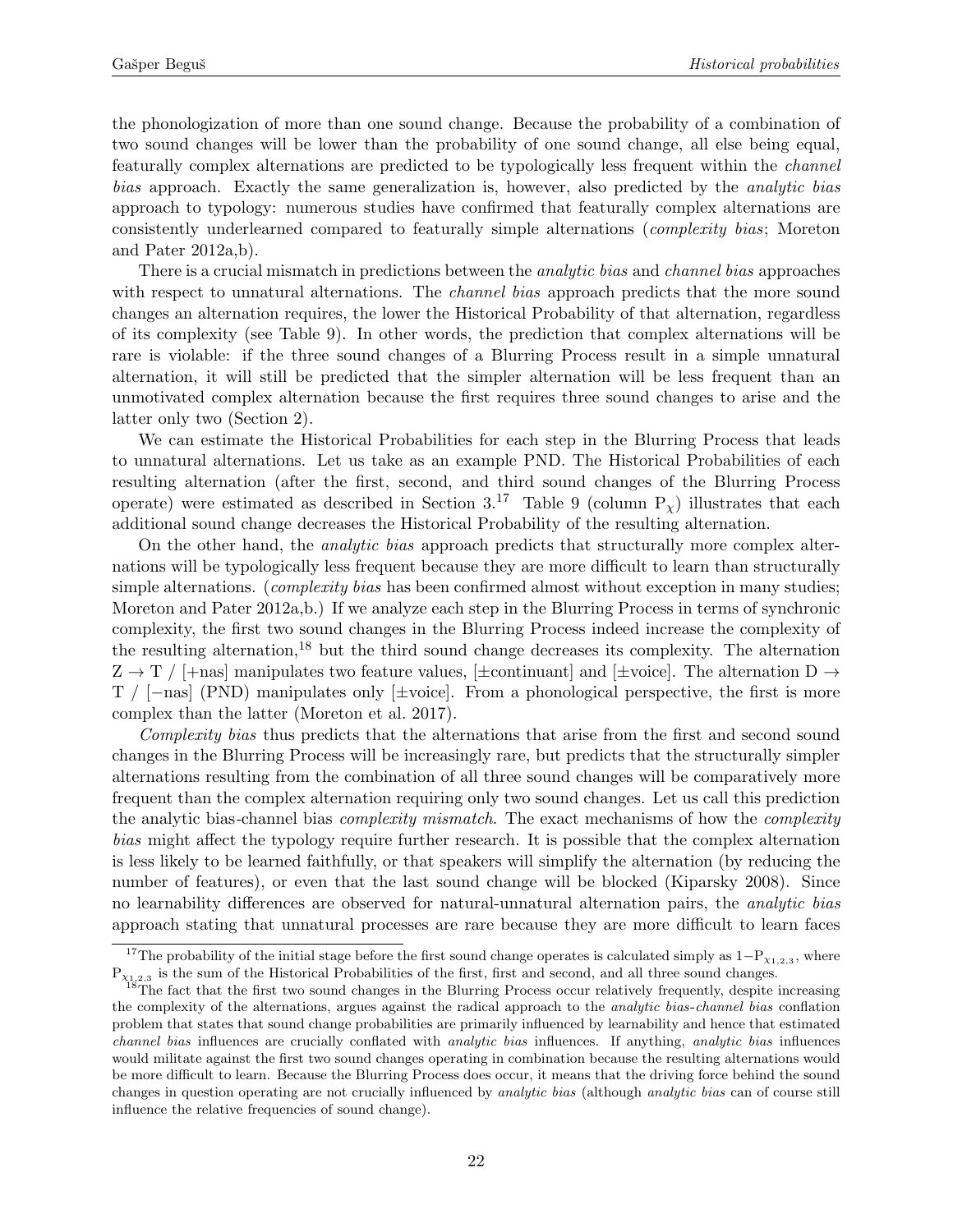<span id="page-22-0"></span>**Table 9:** Mismatches in predictions (framed) between the Channel Bias approach (P<sub>x</sub>) and the *complexity bias* approach (P<sub>cplx</sub>) for PND. The *Sound Change* column represents the three sound changes from which the unnatural process PND results, and the *Alternation* column represents the synchronic alternation after each of the three sound changes. The  $P<sub>x</sub>$  column gives the estimated probability of each alternation with 95% BC<sup>a</sup> Lower and Upper CIs (Lo. and Up.). The *Features* column counts the number of features a learner has to learn for each synchronic alternation.

| Sound change | Alternation                                                      |                       | Lo. Up. Features $P_{\chi}$ $P_{cplx}$ |  |
|--------------|------------------------------------------------------------------|-----------------------|----------------------------------------|--|
|              | No alternation                                                   | $83.5 = -$            |                                        |  |
|              | $D > Z / [-nas]$ $D \rightarrow Z / [-nas]$ $16.0$ $11.9$ $20.1$ |                       | $\mathbf{1}$                           |  |
| D > T        | $Z \rightarrow T / [+nas]$ 0.5 0.3 0.8                           |                       |                                        |  |
| Z > D        | PND.                                                             | $0.01$ $0.006$ $0.02$ |                                        |  |

problems deriving the relative rarity of unnatural alternations as opposed to natural alternations. To be sure, a theory of markedness can nevertheless predict different frequency of processes, but such predictions are problematic if no learnability evidence exists to support them. Predictions of the substantive bias have been consistently questioned by the literature (Moreton and Pater 2012a,b).

The mismatched predictions illustrated in Table [9](#page-22-0) provide new information for disambiguating analytic bias and channel biases. The analytic bias-channel bias complexity mismatch can be directly evaluated against the observed typology: if unmotivated structurally complex alternations that require two sound changes are typologically more common than structurally simpler unnatural alternations, channel bias has to be the leading cause of this particular typological observation. If, on the other hand, structurally more complex unmotivated alternations that require two sound changes are typologically less frequent than what would be predicted by the channel bias approach compared to structurally simpler unnatural alternations, we have a strong case in favor of the analytic bias influence, and more precisely in favor of complexity bias within the analytic bias approach to typology.

In fact, typological observations suggest that the complex synchronic alternation  $Z \rightarrow T$ [+nas] that results from the first two sound changes in a Blurring Process might be attested less frequently than would be predicted by channel bias, suggesting that complexity bias influences this distribution. The Historical Probability of  $Z \rightarrow T / (+\text{nas}]$  is significantly higher than the Historical Probability of PND. The difference is estimated at  $\Delta P_{\chi}(Z \to T / (+\text{nas} |_{R_1}, PND) =$ 0.4%, [0.2%, 0.8%]. In other words, the Historical Probability of the alternation  $Z \rightarrow T / +$ nas] that arises through two sound changes is predicted to be approximately fifty times more frequent than the Historical Probability of PND (see Table [9\)](#page-22-0). Surface synchronic typology, however, does not conform to this generalization.

A system in which post-nasal devoiced stops contrast with voiced fricatives elsewhere (a complex alternation that arises via the combination of two sound changes) is synchronically confirmed in Konyagi, Punu, Pedi,[19](#page-22-1) Sie, and potentially Nasioi (Dickens 1984; Hyman 2001; Merrill 2014, 2016a,b; Santos 1996; Brown 2017).[20](#page-22-2) Other languages are more difficult to classify because some of them appear to feature full PND only for a subset of places of articulation. While  $Z \rightarrow T$ [+nas] indeed appears to be more frequent than PND, the magnitude of the difference appears

<span id="page-22-1"></span><sup>&</sup>lt;sup>19</sup>We count Kutswe and Pulana together with Pedi, because they are closely related. Even if we counted them spearately (Kutswe and Pulana as one language), the distribution is still significant  $(p = 0.016)$ .

<span id="page-22-2"></span> $^{20}$ Punu is a language that undergoes a different development from the one described in Section [2.](#page-4-0) In Punu, the resulting alternation is not PND but the complex alternation between voiced fricatives elsewhere and voiceless stops post-nasally. For a discussion, see Hyman (2001).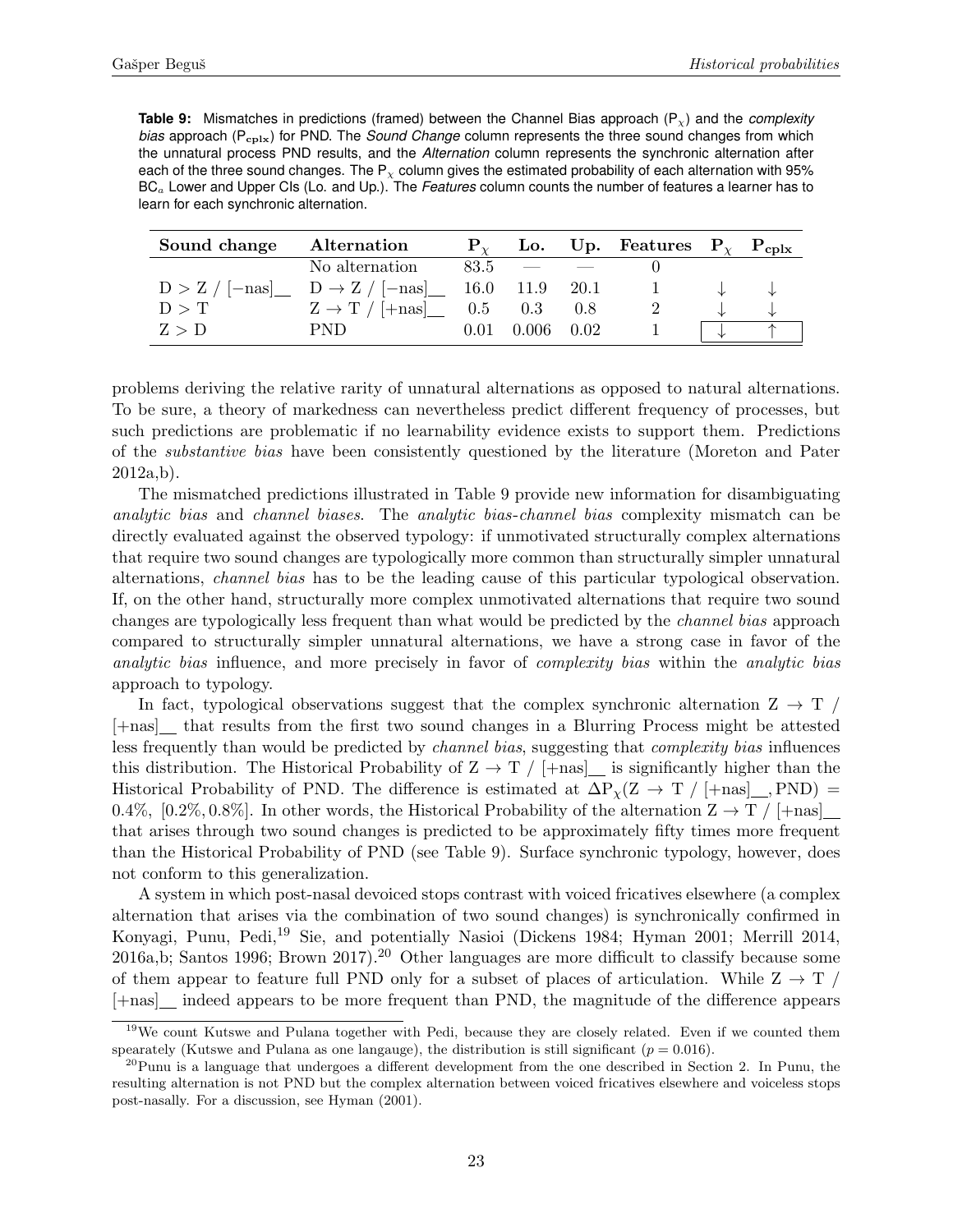to be smaller than predicted by the channel bias.

Even more intriguing is the high frequency at which the third sound change in the Blurring Process, occlusion of voiced fricatives to stops  $(Z > D)$ , operates on synchronic systems that feature the alternation  $Z \to T / \pm \text{nas}$  (after the first two changes in the Blurring Process). The Historical Probability of the third sound change in the Blurring Cycle that leads to PND, occlusion of voiced fricatives for languages that have voiced fricatives in the system, estimated independently of the Blurring Process (i.e. estimated from an unconditioned diachronic sample) is  $P_y(Z > D)$  = 20.4%, [14.8%, 25.5%] (for languages that have voiced fricatives). Of the languages in the survey in Author (2017) that undergo the first two sound changes in the Blurring Process, which leads to PND, six languages (out of ten, or approximately  $60\%)^{21}$  $60\%)^{21}$  $60\%)^{21}$  feature occlusion of stops for at least one place of articulation or in at least one position in the word. If we count only cases in which the occlusion of fricatives targets more than two places of articulation, only Tswana, Shekgalagari, Makuwa, and Murik would count. It does appear, however, that the occlusion of voiced fricatives in a synchronic system that undergoes the first two sound changes of the Blurring Cycle is more frequent than the model predicts for the occlusion of voiced fricatives in general.

To test the hypothesis that the last sound change operates with higher frequency than would be predicted by only the channel bias approach, we can compare the unconditioned Historical Probability of the occlusion of fricatives with the Historical Probability of the occlusion of fricatives in those languages that have already undergone the first two sound changes in the Blurring Cycle that lead to PND. In other words, we compare the probability of the occlusion of fricatives regardless of whether it simplifies the alternation (assuming only the channel bias influences) with the probability of the occlusion of fricatives operating in the Blurring Process, where it simplifies the alternation and consequently its learnability. Because both of these estimations involve a single sound change and because the second sample is small (eight observations), the significance of the difference is tested using Fisher's exact test. Counts for the unconditioned Historical Probability of the occlusion of fricatives is based on the survey of sound changes in Kümmel  $(2007)$ . 44 languages with voiced fricatives (out of 216 surveyed) undergo the occlusion of voiced fricatives. As already mentioned, under the less conservative count, six out of ten languages with occlusion and devoicing of voiced fricatives show occlusion for at least one place of articulation or for at least one con-text (word-initially in Nasioi).<sup>[22](#page-23-1)</sup> The difference between the two counts is statistically significant  $(p = 0.009,$  Fisher's Exact Test). This means that the last sound change in the Blurring Process that decreases the complexity of the resulting alternation operates at significantly higher rates than would be predicted if we only assumed *channel bias* influences.<sup>[23](#page-23-2)</sup>

This suggests that the high occurrence of the third sound change in the Blurring Process (in the case of PND, the occlusion of fricatives) is likely an influence of complexity bias within the analytic bias approach. While analytic bias likely does not crucially influence the probabilities of the first two sound changes in the Blurring Process in the direction that interests us because they increase complexity and therefore would be predicted to reduce learnability (just as is predicted by the channel bias approach), it is likely that the occurrence of the third sound change, and therefore the lower probability of the more complex unmotivated alternation, is influenced precisely by *complexity* bias. The paper identifies and describes one such instance; investigation of further such cases should

<span id="page-23-0"></span><sup>21</sup>PND occurrences in Tswana, Shekgalagari, and Makhuwa are counted as only one occurrence. South Italian dialects that devoice affricates are not counted. I also exclude Mpongwe from the count because of the limited description and marginal status of PND there. I include Pedi which features  $Z \rightarrow T /$  [+nas] (Dickens 1984) and Sie based on counts of the synchronic database of phonological rules in Mielke (2019).

<span id="page-23-2"></span><span id="page-23-1"></span> $^{22}\mathrm{Ca}$  with variation are counted as involving the sound change.

<sup>&</sup>lt;sup>23</sup>This is exactly the opposite of what is proposed by Kiparsky (2008), who claims that the sound change that would result in an unnatural alternation would get blocked by the grammar.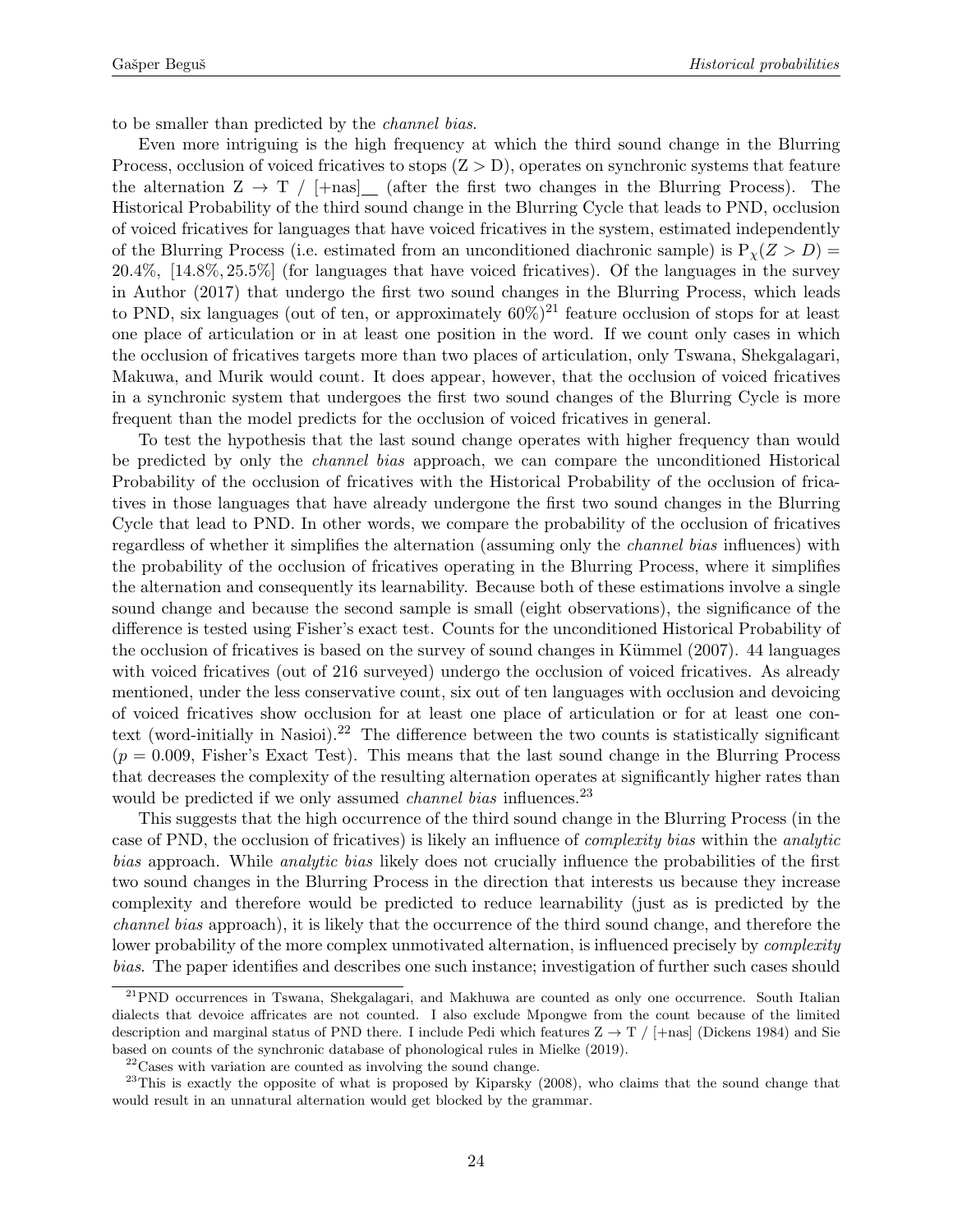yield a better understanding on how learnability and sound change frequency interact.

How exactly the analytic bias affects the increased frequency of the last sound change is subject to further research that includes experimental testing. Author (2018) proposes a potential mechanism: voiced fricatives often include variation with voiced stops. The stop variants can be relatively infrequent, but a bias that favors simple alternations might skew the initial distribution into a system in which voiced stops become increasingly more frequent. Author (2018) presents experimental evidence in support of this hypothesis.

# 6 Conclusion

This paper proposes a technique for estimating channel bias influences on phonological typology using the statistical technique bootstrapping. We estimate Historical Probabilities of alternations that are based on two diachronic factors: the number of sound changes required for an alternation to arise and their respective probabilities. The paper provides a detailed description of the statistical model and discusses its assumptions, properties of the sample, and implementation. This paper also includes functions in the statistical software R (R Core Team 2016) for performing the analysis.

Several applications of the model are presented. The model (i) estimates the Historical Probability of any synchronic alternation, both attested and unattested, (ii) compares the Historical Probabilities of two alternations and performs inferential tests on the comparison, and (iii) compares the Historical Probabilities to independently observed synchronic typology to evaluate the channel bias influences on typology. Finally, we identify mismatches in predictions between the analytic bias and channel bias approaches, which yields new insights into the discussion of different influences on phonological typology.

Both analytic bias and channel bias approaches predict that complex alternations will be less frequent than simple alternations, but within the channel bias approach this prediction can be violated in the case of unnatural vs. unmotivated alternations. This paper suggests that occlusion of voiced fricatives operates significantly more frequently as the last sound change in the Blurring Process, where it simplifies an alternation, compared to its operation in an unconditioned sample (where no simplification occurs). In other words, the sound change that simplifies a complex alternation operates significantly more frequently than it would as predicted by only the channel bias approach, suggesting that the analytic bias factor is responsible for the typological distribution.

The results suggest that the typological difference between natural and unnatural alternations targeting the feature  $\pm$ voice is primarily due to *channel bias*, but that the relatively low frequency of complex alternations and the higher rate of the operation of sound changes that simplify an alternation are due to analytic bias.

These conclusions have direct theoretical implications. Synchronic grammar should ideally derive all observed patterns and at the same time exclude impossible processes. Typological observations often prompt adjustments in grammar design. The proposed framework suggests that some typological gaps are historical accidents that need not be encoded in synchronic grammars, and quantifies these gaps. On the other hand, this paper also suggests that some typological observations, such as the avoidance of complex alternations, cannot be explained only within the channel bias approach and that these preferences should indeed be encoded in synchronic grammar. Estimation of the channel bias and analytic bias influences should thus be performed on further alternations in order to gain a better understanding of which observations result from constraints in synchronic grammar and which from diachronic development.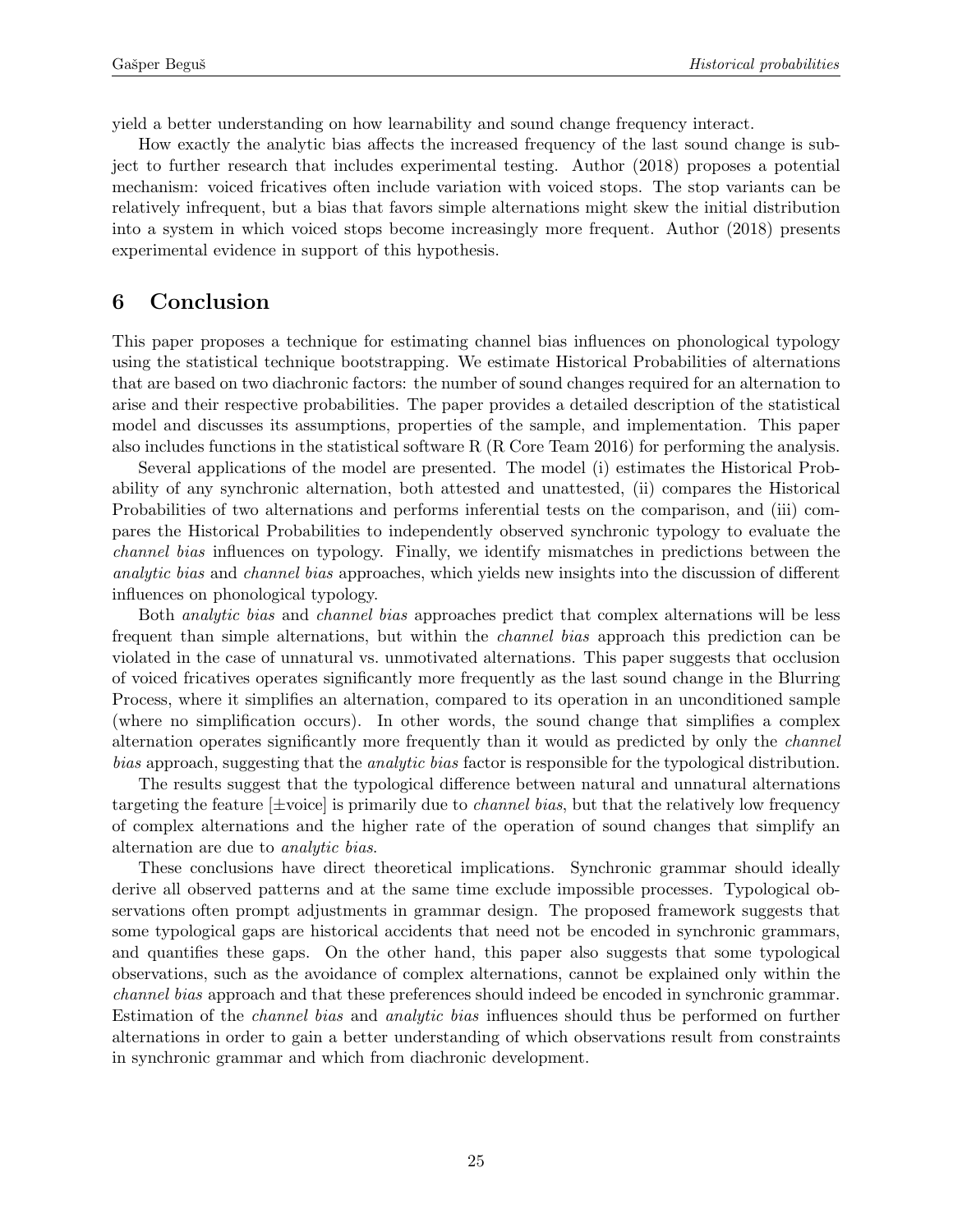# References

- Barnes, Jonathan. 2002. Positional neutralization: a phonologization approach to typological patterns. Ph.D. dissertation, University of California, Berkeley.
- Becker, Michael, Nihan Ketrez, and Andrew Nevins. 2011. The surfeit of the stimulus: Analytic biases filter lexical statistics in Turkish laryngeal alternations. Language 87(1): 84-125.
- Bell, Alan. 1970. A state-process approach to syllabicity and syllabic structure. Ph.D. Dissertation, Stanford University.
- Bell, Alan. 1971. Some patterns of the occurrence and formation of syllabic structure. Working Papers on Language Universals 6: 23-138.
- Blevins, Juliette. 2004. Evolutionary Phonology. Cambridge: Cambridge University Press.
- Blevins, Juliette. 2006. A theoretical synopsis of Evolutionary Phonology. Theoretical Linguistics 32: 117-165.
- Blevins, Juliette. 2007. The importance of typology in explaining recurrent sound patterns. Linguistic Typology 11:107-113.
- Blevins, Juliette. 2008a. Natural and unnatural sound patterns: a pocket field guide. In Naturalness and Iconicity in Language, edited by Klaas Willems and Ludovic De Cuypere. 121-148. Amsterdam: Benjamins.
- Blevins, Juliette. 2008b. Consonant epenthesis: natural and unnatural histories. In Language Universals and Language Change, edited by Jeff Good. 79-107. Oxford: Oxford University Press.
- Blevins, Juliette. 2013. Evolutionary Phonology: A holistic approach to sound change typology. In Handbook of Historical Phonology, edited by Patrick Honeybone and Joseph Salmons. Oxford: Oxford University Press.
- Bloyd, Tobias. 2015. Toward a Phonological Reconstruction of Proto-Sula. University of Hawai'i at Mānoa: Working Papers in Linguistics 46(8): 1-23.
- Bloyd, Tobias. 2017. Synchronic intervocalic fortition in Sula: a counter-universal. Talk at the 91st Annual Meeting of the Linguistic Society of America, January 5-8, 2017, Austin, TX.
- Blust, Robert. 2005. Must sound change be linguistically motivated? Diachronica 22(2): 219-269.
- Blust, Robert. 2013. The Austronesian Languages. Canberra: Asia-Pacific Linguistics.
- Bouchard-Côté, Alexandre, David Hall, Thomas L. Griffiths, and Dan Klein. 2013. Automated reconstruction of ancient languages using probabilistic models of sound change. Proceedings of the National Academy of Sciences, 110(11): 4224-4229.
- Broselow, 2018. Laryngeal contrasts in second language phonology. In Phonological typology, edited by Larry M. Hyman and Frans Plank. 312-340. Berlin: De Gruyter.
- Brown, Jason. 2017. Postnasal devoicing in Nasioi. Oceanic Linguistics 56(1): 267-277.
- Buckley, Eugene. 2000. On the naturalness of unnatural rules. In Proceedings from the Second Workshop on American Indigenous Languages. UCSB Working Papers in Linguistics 9: 1-14.
- Bybee, Joan. 2002. Word frequency and context of use in the lexical diffusion of phonetically conditioned sound change. Language Variation and Change 14: 261-290.
- Canty, Angelo and Brian Ripley. 2016. boot: Bootstrap R (S-Plus) Functions. R package version 1.3-18.
- Carpenter, Angela C. 2006. Acquisition of a natural versus an unnatural stress system. Ph. D. Dissertation, University of Massachusetts, Amherst.
- Carpenter, Angela C. 2010. A naturalness bias in learning stress. Phonology 27(3): 345-392.
- Cathcart, Chundra A. 2015. A probabilistic model of Evolutionary Phonology. Proceedings of the Forty-Fifth Annual Meeting of the North East Linguistic Society. Vol. 1, edited by Thuy Bui and Deniz Özyıldız. 145-150. Amherst, MA: GLSA.
- Chen, Matthew Y. 1974. Natural phonology from the diachronic vantage point. In Papers from the Parasession on Natural Phonology, edited by A. Bruck, R. A. Fox, and M. W. LaGaly. 21-29. Chicago, IL: Chicago Linguistic Society.
- Clark, Eve V., and Melissa Bowerman. 1986. On the acquisition of final voiced stops. In The Fergusonian Impact: In Honor of Charles A. Ferguson on the Occasion of his 65th Birthday., edited by J. A. Fishman. 51-68. Volume 1: From Phonology to Society. Berlin: De Gruyter.
- Coetzee, Andries W. and Rigardt Pretorius. 2010. Phonetically grounded phonology and sound change: The case of Tswana labial plosives. Journal of Phonetics 38: 404-421.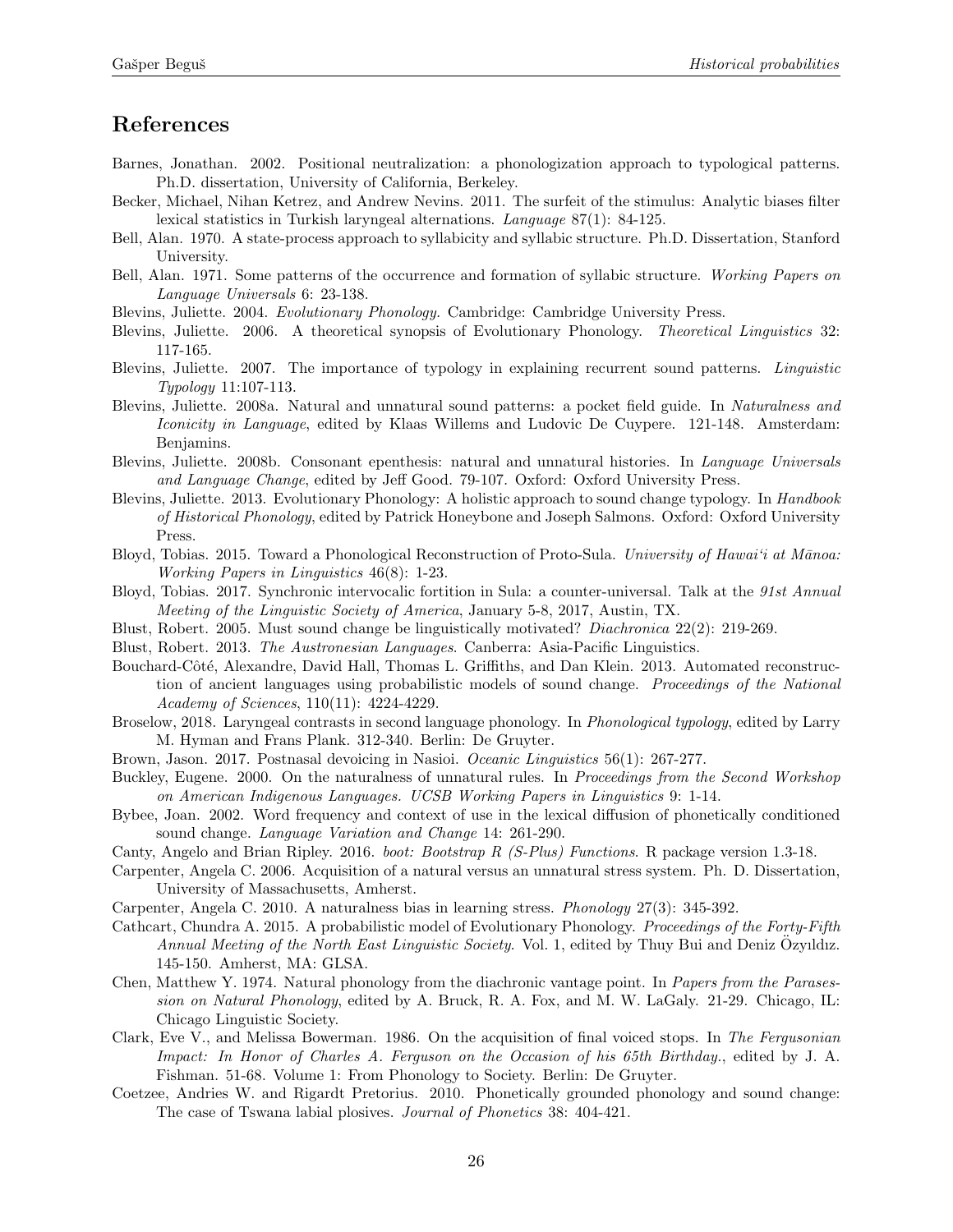- Davison, A. C. and D. V. Hinkley. 1997. Bootstrap Methods and Their Applications. Cambridge: Cambridge University Press.
- de Lacy, Paul and John Kingston. 2013. Synchronic explanation. Natural Language and Linguistic Theory. 31(2): 287-355.
- Dickens, Patrick J. 1984. The history of so-called strengthening in Tswana. Journal of African Languages and Linguistics 6:97-125.
- Do, Youngah, Elizabeth Zsiga, and Jonathan Havenhill. 2016. Naturalness and frequency in implicit phonological learning. Talk presented at the 90th Annual Meeting of the Linguistic Society of America, Washington, DC, January 7-10, 2016.
- Donegan, Patricia J. and David Stampe. 1979. The study of Natural Phonology. In Current Approaches to Phonological Theory, edited by Daniel Dinnsen. 126-173. Bloomington: Indiana University Press.
- Efron, Bradley. 1979. Bootstrap methods: Another look at the jackknife. The Annals of Statistics 7(1): 1-26.
- Efron, Bradley. 1987. Better bootstrap confidence intervals. Journal of the American Statistical Association 82(397): 171–185. doi:10.2307/2289144.
- Efron, Bradley, and Robert J. Tibshirani. 1994. An introduction to the bootstrap. CRC press.
- Garrett, Andrew. 2014. Sound change. In The Routledge Handbook of Historical Linguistics, edited by Claire Bowern and Bethwyn Evans. 227-248. New York: Routledge.
- Garrett, Andrew and Keith Johnson. 2013. Phonetic bias in sound change. In Origins of Sound Change: Approaches to Phonologization, edited by Alan C. L. Yu. 51-97. Oxford: Oxford University Press.
- Glewwe, Eleanor. 2017. Substantive bias in phonotactic learning: Positional extension of an obstruent voicing contrast. Talk presented at the 53rd meeting of Chicago Linguistic Society, Chicago, IL, May 25-27, 2017.
- Glewwe, Eleanor, Jesse Zymet, Jacob Adams, Rachel Jacobson, Anthony Yates, Ann Zeng, Robert Daland. 2018. Substantive bias and word-final voiced obstruents: an artificial grammar learning study. Paper presented at the 92nd Annual Meeting of the Linguistic Society of America. Salt Lake City, UT, January 4-7, 2018.
- Greenberg, Joseph H. 1965. Some generalizations concerning initial and final consonant sequences. Linguistics 18: 5-34.
- Greenberg, Joseph H. 1978. Diachrony, synchrony, and language universals. In Universals of Human Language, edited by Joseph H. Greenberg. Volume I: Method & Theory. 61-92. Stanford, CA: Stanford University Press.
- Greenwood, Anna. 2016. An experimental investigation of phonetic naturalness. Ph.D. Dissertation, University of California, Santa Cruz.
- Hamed, Mahé B. and Sébastien Flavier. 2009. UNIDIA: A database for deriving diachronic universals. In Historical Linguistics 2007: Selected Papers from the 18th International Conference on Historical Linguistics, Montreal, 6–11 August 2007, edited by Monique Dufresne, Fernande Dupuis, and Etleva Vocaj. 259-268. Amsterdam: John Benjamins.
- Hansson, Gunnar. 2008. Diachronic explanations of sound patterns. Language and Linguistics Compass 2:859-893.
- Haspelmath, Martin. 1993. Lezgian grammar. Berlin: Mouton de Gruyter.
- Hay, Jennifer B., Janet B. Pierrehumbert, Abby J. Walker, and Patrick LaShell. 2015. Tracking word frequency effects through 130 years of sound change. Cognition 139: 83-91.
- Hayes, Bruce. 2004. Phonological acquisition in Optimality Theory: The early stages. In Constraints in Phonological Acquisition, edited by R. Kager, J. Pater and W. Zonneveld. 153-208. Cambridge: Cambridge University Press.
- Hayes, Bruce and James White. 2013. Phonological naturalness and phonotactic learning. Linguistic Inquiry 44(1): 45-75.
- Hayes, Bruce, Péter Siptár, Kie Zuraw, and Zsuzsa Londe 2009. Natural and unnatural constraints in Hungarian vowel harmony. Language 85(4): 822-863.
- Hruschka, Daniel J., Simon Branford, Eric D. Smith, Jon Wilkins, Andrew Meade, Mark Pagel, and Tanmoy Bhattacharya. 2015. Detecting regular sound changes in linguistics as events of concerted evolution. Current Biology 25(1): 1-9.
- Hyman, Larry M. 1975. Phonology: Theory and Analysis. New York: Holt, Rinehart & Winston.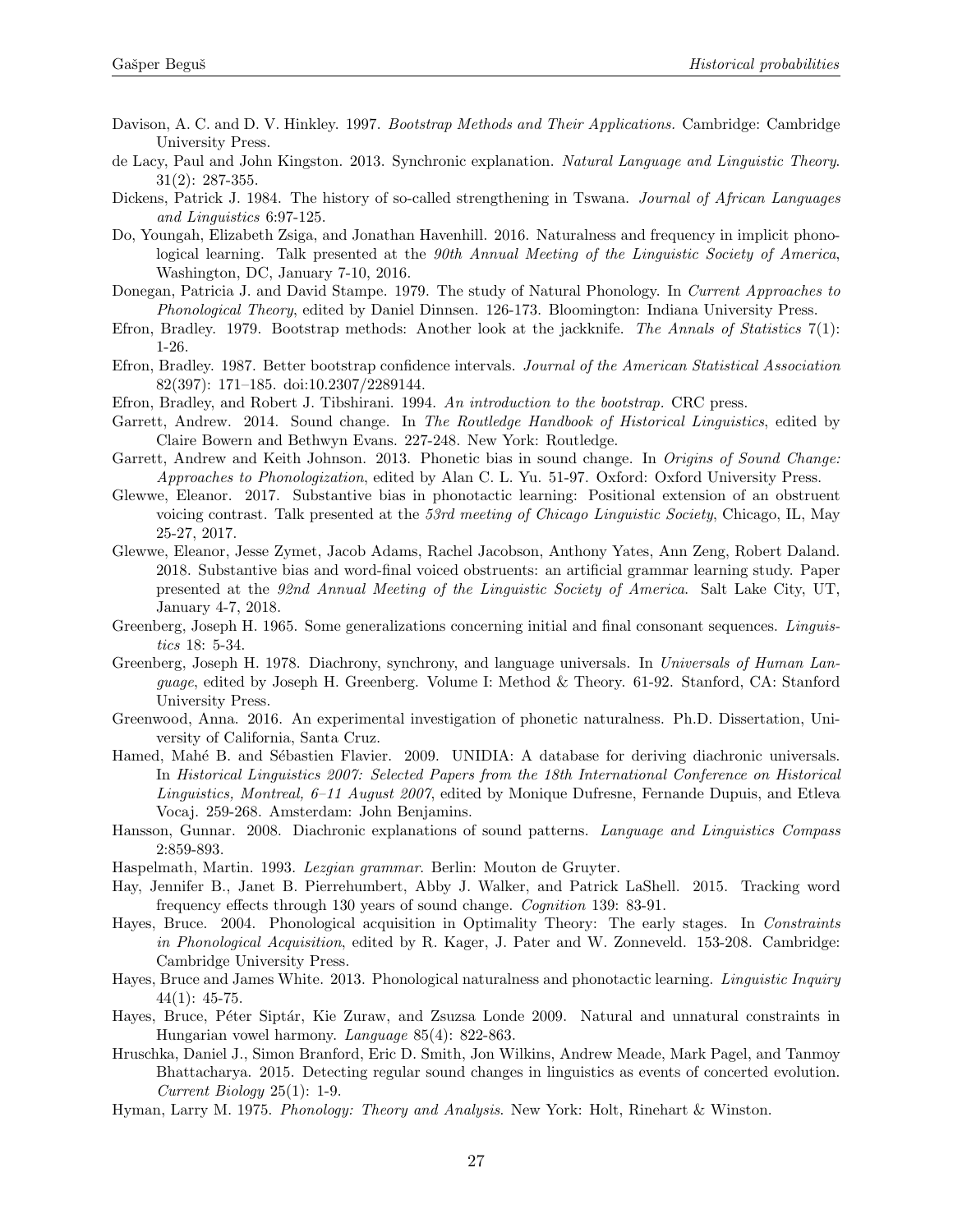- Hyman, Larry M. 2001. The limits of phonetic determinism in phonology: \*NC revisited. In The Role of Speech Perception in Phonology, edited by Elizabeth Hume and Keith Johnson. 141–186. San Diego, CA: Academic Press.
- Hyman, Larry M. 2013. Enlarging the scope of phonologization. In Origins of Sound Change: Approaches to Phonologization, edited by Alan C. L. Yu. 3-28. Oxford: Oxford University Press.
- Iverson, Gregory K. and Joseph C. Salmons. 2011. Final devoicing and final laryngeal neutralization. In The Blackwell Companion to Phonology: Suprasegmental and Prosodic Phonology. Volume 2, edited by Marc van Oostendorp, Colin J. Ewen, Elizabeth Hume and Keren Rice. 1622-1643. Malden: Wiley-Blackwell.
- Kapatsinski, Vsevolod. 2011. Modularity in the channel: The link between separability of features and learnability of dependencies between them. In Proceedings of the XVIIth International Congress of Phonetic Sciences, edited by W. S. Lee and E. Zee. 1022-1025. Hong Kong.
- Kiparsky, Paul. 1995. The phonological basis of sound change. In Handbook of Phonological Theory, edited by John Goldsmith. 640-670. Oxford: Blackwell, 1995.
- Kiparsky, Paul. 2006. Amphichronic program vs. Evolutionary Phonology. Theoretical Linguistics 32(2): 217-236.
- Kiparsky, Paul. 2008. Universals constrain change, change results in typological generalizations. In Linguistic universals and language change, edited by Jeff Good. 23-53. Oxford: Oxford University Press.
- Kirby, James and Morgan Sonderegger. 2013. A model of population dynamics applied to phonetic change. In Proceedings of the 35th Annual Conference of the Cognitive Science Society, edited by Markus Knauff, Michael Pauen, Natalie Sebanz, and Ipke Wachsmuth. 776-781. Austin, TX: Cognitive Science Society.
- Kirby, James and Morgan Sonderegger. 2015. Bias and population structure in the actuation of sound change. arXiv: 1507.04420.
- Kong, Eun Jong, Mary E. Beckman, and Jan Edwards. 2012. Voice onset time is necessary but not always sufficient to describe acquisition of voiced stops: The cases of Greek and Japanese. Journal of Phonetics 40(6): 725-744.
- Kümmel, Martin. 2007. Konsonantenwandel. Wiesbaden: Reichert.
- Kuo, Li-Jen. 2009. The role of natural class features in the acquisition of phonotactic regularities. Journal of psycholinguistic research 38(2): 129-150.
- Labov, William. 1994. Principles of Linguistic Change. Volumes 1 and 2. Oxford: Blackwell.
- Liljencrants, Johan and Björn Lindblom. 1972. Numerical simulation of vowel quality systems: The role of perceptual contrast. Language 48(4): 839-862.
- Lindblom, Björn. 1990. Explaining phonetic variation: A sketch of the H&H theory. In Speech Production and Speech Modelling, edited by William J. Hardcastle and Alain Marchai. 403-439. Dordrecht: Kluwer.
- Lindblom, Björn. 1986. Phonetic universals in vowel systems. In *Experimental Phonology*, edited by John J. Ohala and Jeri J. Jaeger. 13-44. Orlando: Academic Press.
- Lipp, Rainer. 2016. Final stops in Indo-European: their phonological classification as a key to the Proto-Indo-European root structure constraint. Slovo a slovesnost 77: 251-299.
- Merrill, John. 2014. A historical account of the Fula and Sereer consonant mutation and noun class systems. Ms., University of California, Berkeley.
- Merrill, John. 2016a. Consonant mutation and initial prominence: The historical loss of lexical contrastiveness. Talk presented at the 90th Annual Meeting of the Linguistic Society of America, Washington, DC, January 7-10, 2016.
- Merrill, John. 2016b. Konyagi post-nasal devoicing? Ms., University of California, Berkeley.
- Mielke, Jeff. 2019. PBase: A database of phonological patterns. Retrieved May 12, 2020 from [/pbase.](/pbase.phon.chass.ncsu.edu) [phon.chass.ncsu.edu](/pbase.phon.chass.ncsu.edu).
- Moran, Steven, Daniel McCloy, and Richard Wright. 2014. PHOIBLE Online. Leipzig: Max Planck Institute for Evolutionary Anthropology. Available online at <phoible.org> on May 6, 2018.
- Moreton, Elliott. 2008. Analytic bias and phonological typology. Phonology 25(1): 83–127.
- Moreton, Elliott. 2012. Inter- and intra-dimensional dependencies in implicit phonotactic learning. Journal of Memory and Language 67(1): 165-183.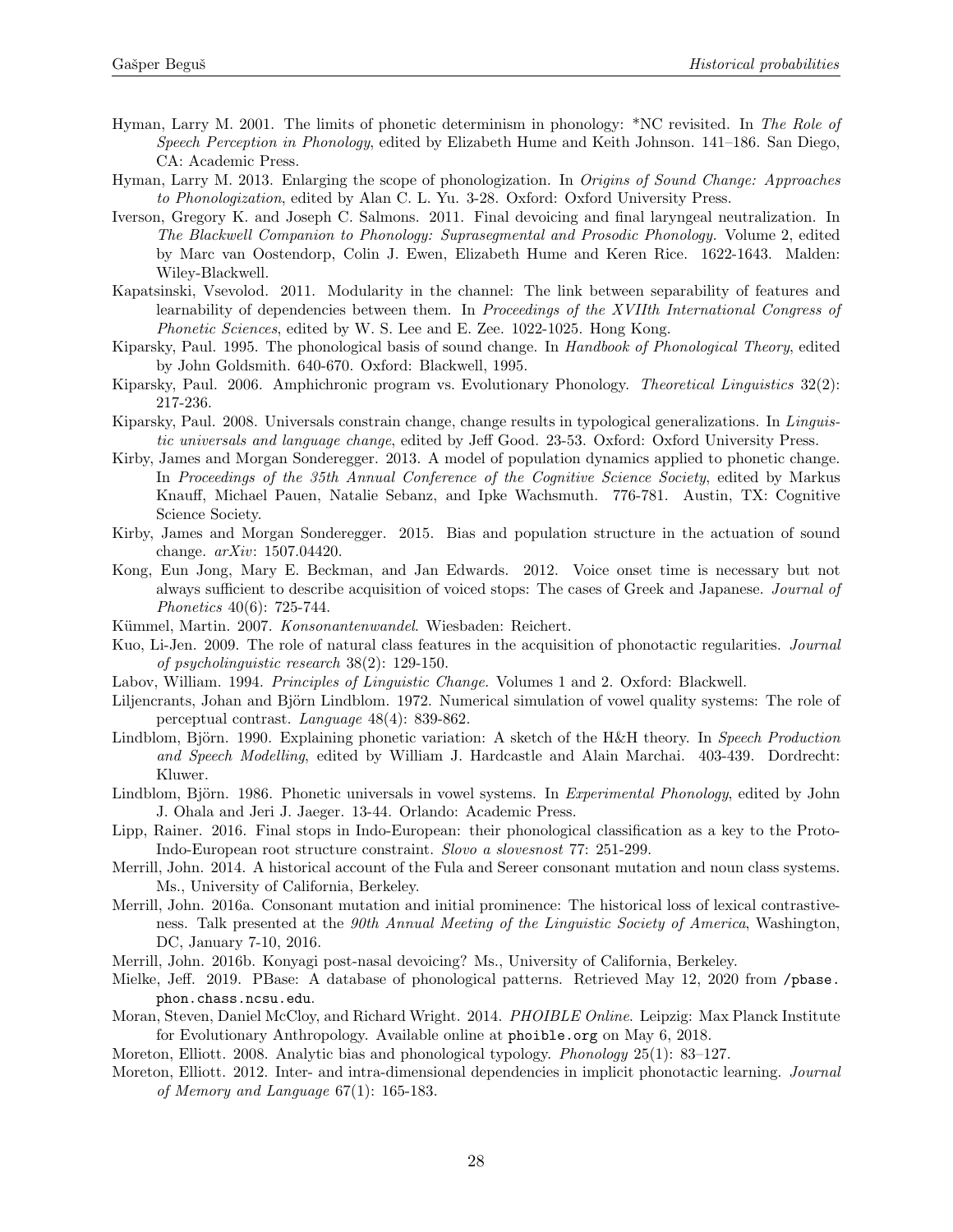- Moreton, Elliott, and Joe Pater 2012a. Structure and substance in artificial-phonology learning. Part I, Structure. Language and Linguistics Compass 6 (11): 686-701.
- Moreton, Elliott, and Joe Pater 2012b. Structure and substance in artificial-phonology learning. Part II, Substance. Language and Linguistics Compass 6 (11): 702-718.
- Moreton, E., Pater, J. and Pertsova, K. (2017), Phonological Concept Learning. Cogn Sci, 41: 4-69. doi:10.1111/cogs.12319
- Morley, Rebecca L. 2015. Can phonological universals be emergent? Modeling the space of sound change, lexical distribution, and hypothesis selection. Language 91(2): e40-e70.
- Myers, Scott. 2002. Gaps in factorial typology: the case of voicing in consonant clusters. Ms., University of Texas, Austin. ROA.
- Oh, Grace E. and Melissa A. Redford. 2012. The production and phonetic representation of fake geminates in English. Journal of Phonetics 40(1): 82-91. doi: 10.1016/j.wocn.2011.08.003.
- Ohala, John J. 1981. The listener as a source of sound change. In Papers from the Parasession on Language and Behavior, edited by Carrie S. Masek, Robert A. Hendrick, and Mary Frances Miller. 178–203. Chicago: Chicago Linguistic Society.
- Ohala, John J. 1983. The origin of sound patterns in vocal tract constraints. In The Production of Speech, edited by Peter F. MacNeilage. 189-216. New York: Springer.
- Ohala, John J. 1993. The phonetics of sound change. In Historical Linguistics: Problems and Perspectives, edited by Charles Jones. 237-278. London: Longman.
- Ohala, John J. 2011. Accommodation to the aerodynamic voicing constraint and its phonological relevance. In Proceedings of the 17th International Congress of Phonetic Sciences. 64-67.
- Pater, Joe and Anne-Michelle Tessier. 2006. L1 phonotactic knowledge and the L2 acquisition of alternations. In Inquiries in Linguistic Development: In honor of Lydia White, edited by Roumyana Slabakova, Silvina A. Montrul and Philippe Prévost. 115-131. Amsterdam: John Benjamins.
- Picard, Marc. 1994. Principles and Methods in Historical Phonology: From Proto-Algonkian to Arapaho. Montreal: McGill-Queen's University Press.
- Prince, Alan. and Paul Smolensky. 1993/2004. Optimality Theory: Constraint Interaction in Generative Grammar. Malden, MA: Blackwell. First published in 1993, Tech. Rep. 2, Rutgers University Center for Cognitive Science.
- Pycha, Anne, Pawel Nowak, Eurie Shin, and Ryan Shosted. 2003. Phonological rule-learing and its implications for a theory of vowel harmony. In Proceedings of the 22nd West Coast Conference on Formal Linguistics, edited by Gina Garding and Mimu Tsujimura. 101-114. Somerville, MA: Cascadilla Press.
- R Core Team 2016. R: A Language and Environment for Statistical Computing. R Foundation for Statistical Computing, Vienna, Austria. URL https://www.R-project.org/.
- Rafferty Anna N., Thomas L. Griffiths, and Marc Ettlinger. 2013. Greater learnability is not sufficient to produce cultural universals. Cognition 129(1): 70-87.
- Rood, David. 2016. The phonology of Lakota voiced stops. In Advances in the Study of Siouan Languages and Linguistics, edited by Catherine Rudin and Bryan J. Gordon. 233-255. Berlin: Language Science Press.
- Ryan, Kevin. To appear. Prosodic weight: categories and continua. Oxford University Press.
- Santos, Rosine. 1996. Le Mey: langue ouest-atlantique de Guinée. Paris: Université Paris III.
- Seidl, Amanda, Eugene Buckley, and Alejandrina Cristià. 2007. Complexity trumps naturalness. Talk presented at the 81st Annual Meeting of the Linguistic Society of America, Anaheim, CA, January 4-7, 2007.
- Skoruppa, Katrin and Sharon Peperkamp. 2011. Adaptation to novel accents: feature-based learning of context-sensitive phonological regularities. Cognitive Science 35: 348-366.
- Wedel, Andrew. 2012. Lexical contrast maintenance and the organization of sublexical contrast systems. Language and Cognition 4(4): 319-355.
- Wedel, Andrew, Abby Kaplan, and Scott Jackson. 2013. High functional load inhibits phonological contrast loss: A corpus study. Cognition 128(2): 179-186,
- Wilson, Colin. 2006. Learning Phonology with Substantive Bias: An Experimental and Computational Study of Velar Palatalization. Cognitive Science 30: 945-982.
- Yu, Alan C. L. 2004. Explaining final obstruent voicing in Lezgian: Phonetics and history. Language 80: 73–97.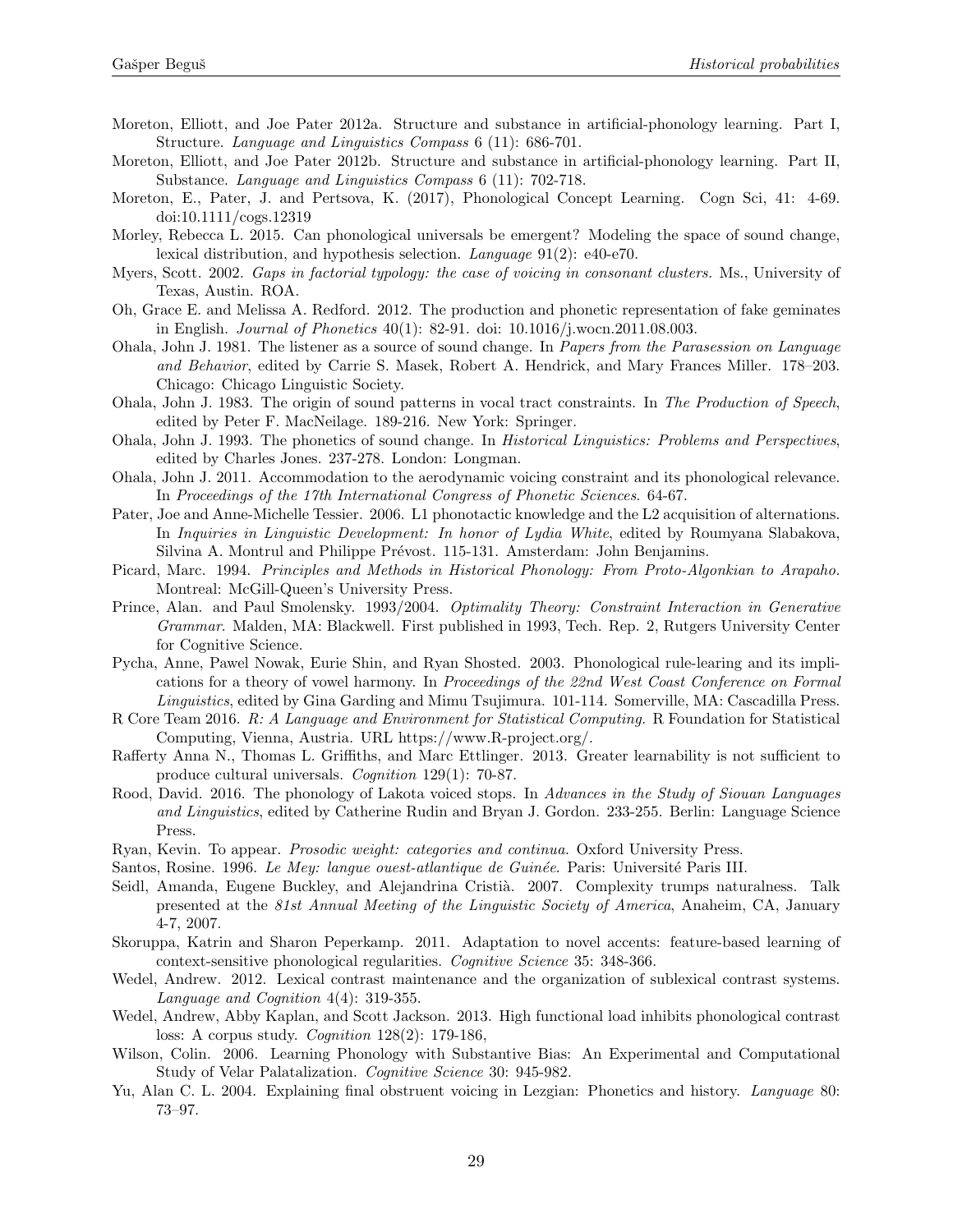- Yu, Alan C. L. 2011. On measuring phonetic precursor robustness: a response to Moreton. *Phonology* 28(3): 491-518.
- Yu, Alan C. L. 2013. Individual differences in socio- cognitive processing and sound change. In Origins of Sound Change: Approaches to Phonologization, edited by Alan C. L. Yu. 201-227. Oxford: Oxford University Press.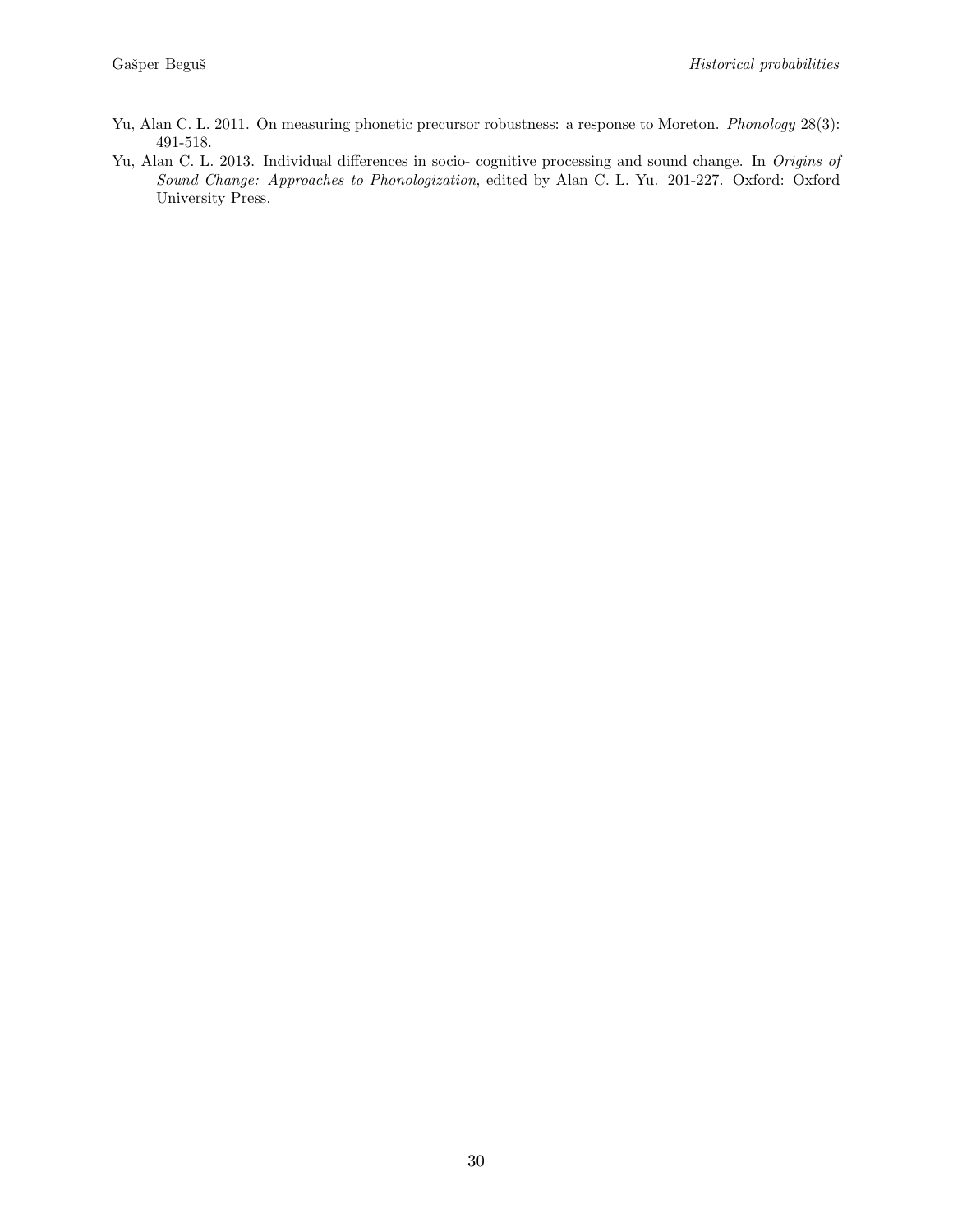# <span id="page-30-0"></span>A Counts

# <span id="page-30-1"></span>A.1 PNV

Three places of articulation: Milian, Lycian, Karian, Lydian; North-West Middle Indo-Aryan; New Indo-Aryan Dom-Lom-Rom, Sindhi, Lahnda, Punjabi, Western Pahari; Common East Iranian; Late Old Persian, Common West Middle Iranian; Middle Armenian, Common Armenian; Common Albanian; Middle Greek; Common South Italian; Spanish (Pyrenees); Scottish Gaelic, Manx; East Saami; East Saami (Skolt, Patsjoki, Inari); Central Saami; Mari; Hungarian; Common Permic; Enets; North, Middle (dialectal), South Selkup Two places of articulation: Proto-Irish; Milian, Lycian, Karian; Ormuri; New Babilonian; Late Old Umbrian; North Selkup

<span id="page-30-2"></span>One place of articulation: Tumshuqese; Old Greek Pamphylian; Parochi, Ormuri

# A.2 IVV

Three places of articulation: Sarmatian, Alanian, Common Ossetian; Chwaresmian; Khotanese and Tumshuqese; Pamir (Yazghulami, Sughni); Bactrian; Yidgha-Munji ; Pashto; Common North-West Middle Iranian; Middle Persian, Common South-West Iranian; Karelian (Proper, Olonets, Ludic), Dialectal Ingrian, Veps; Dialectal South Estonian, Livonian; Common North-West Middle Indo-Aryan; Common Middle Indo-Aryan; Central Italian Marche, Umbrian, Latio, New Corsican; Common West Romance; Middle Selkup; Proto-Brittonic; Manx; South Norwegian, Swedisch (Bohuslän, West Västergötland); Common Old Danish; Common Permic; Kamassian, Koibalian; Pamir Sanglechi-Ishkashimi; Gorani, Azari, Sivendi ; Common Nuristani; Mordvinian; Mari; Dialectal South Selkup

Two places of articulation: South-West Iranian Kumzari; North Khanty (Obdorsk); Sogdian; Common Parachi-Ormuri; Enets; Tundra Nenets; South-West Iranian Bashkardi

<span id="page-30-3"></span>One place of articulation: Waxi; Common Parachi-Ormuri; Proto-Anatolian

## A.3 FD

Three places of articulation: Dardic (Kashmiri); Dardic (Dameli); Nuristani (Askunu, Kati, Prasun); Common Rhaeto-Romance, Common French, Franco-Provençal, Common Occitan,; Breton; Proto-Nordic; Old Low Franconian, Old High German Middle Franconian, North Thuringian; New Dutch; Middle Low German, New Low German; Bulgarian; Serbo-Croatian West Chakavian (Istrian), Common Slovenian; Common Slovak; Russian; West Russian; Ethiopian Tigrinya; Dardic (Kashmiri); Common Catalan; Old Bretton; Common Middle High German; New West Frisian

Two places of articulation: Sangsari

One place of articulation:Yaghnobi; Old Saxon; Old High German South Rhine Franconian, East Franconian

## A.4 PND

## A.4.1 First change

Three places of articulation: Milian, Lycian, Karian; Common East Middle Iranian; Old Greek (Pamphylian, Central Krete, West Argolian, Laconia, Elis, Boiotic); Late Old Greek Helenic; Common South Italian; Milian, Lycian; Young Avestan; Parachi; Late Old Persian, Common West Iranian; Late Parthian, Common North-West-Iranian; Late Middle Persian, South-West Iranian (Dialectal); Common Celtic; Common Finnic; Mari; Common Akkadian (Dialectal); Middle Hebrew, Phoenician, Aramaic; East Balochi; Central Italian (Tuscany Dialectal); Common Middle Indo-Aryan; New West Middle Indo-Aryan; Common Nuristani; Khotanese and Tumshuqese; Common Parachi-Ormuri; Common New Italian, Common Rhaeto-Romance; Common French, Franco-Provençal; Common Catalan, Common Spanish; Portuguese European; Manx; Old Danish Common ; East Saami; Mordvinian; Permic

Two places of articulation: Central Kurdish (War.); Pamir Sanglechi-Ishkashimi; Ormuri; Yidgha-Munji ; Ethiopic Amharic; New High German , West Alemannic, Nord, East Middle Bavarian; Common North-West Midde Indo-Aryan; Common Middle Indo-Aryan; Dalmatian; Common Sardinian; Common West Romance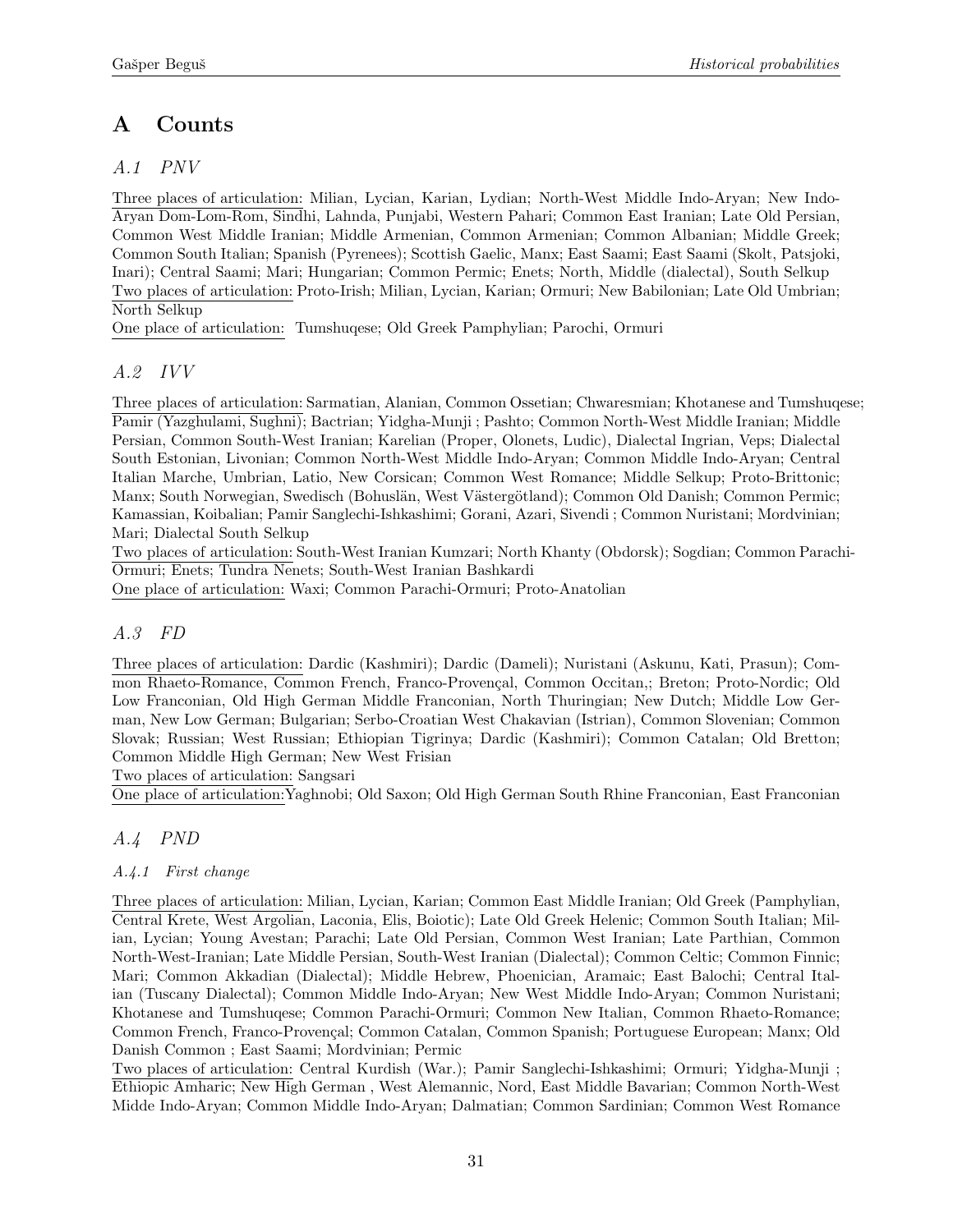One place of articulation: Tigre, Tigrinya, Harari, Gurage; West Tocharian Dialectal; Common Middle Indo-Aryan; Ossetian; Late Baktrian; Old Greek Pamphylian; Vulgar Latin, Common Rommance; New High German Common Middle Bavarian; Central Italian (Tuscany Dialectal); Common Old Swedish; Middle Dutch; Low German (dialectal); New North Frisian (Sylt, Festland); Enets (karassinisch); New High German , South and East Moselle Franconian, Hessian, Palatine; Common Albanian; Pashto; Central Kurdish (Sul.); Umbrian; Yidgha, Munji (dialectal); Central Italian (Tuscany Dialectal); New North Frisian (Dialectal); New Dutch

## A.4.2 Second Change

Three places of articulation: New Persian, North-West Iranian Dialectal; Scottish Gaelic, Manx; Common New Icelandic; Common New Danish (dialectal); Old High German East Franconian, Upper German; Proto-Armenian; Proto-Phrygian; Proto-Germanic; Hittite, Palaic, Luwian; Old Indo-Aryan dialectal; New High German Dialectal; Common Anatolian; Common Tocharian

Two places of articulation: South Italian (South Latio, North Camoanian)

One place of articulation: Old High German East Franconian, Upper German; Old High German Rhine Franconian; South Italian (East Apulia, East Sicilian dialectal)

## A.4.3 Third Change

Three places of articulation: Slovenian Upper Carniolan (Dialectal)

Two places of articulation: New Persian (Mod.); Italian New Greek (Terra d'Otranto, Bova); Common Rhaeto-Romance; Low German (Ostfalian, Central Low Saxon); Common Old High German

One place of articulation: West New Aramaic; New Low German Westphalian dialectal; New High German South Bavarian West Cimbrian; North-East New Aramaic (Jewish Azerbaijan); Dialectal Arabic Bahrain Shia; Ugaritic; Common South-West Iranian, Old Persian; Pamir Ishkashimi; Yaghnobi; Waxi; Middle Norwegian; Middle Swedish; New Swedish; Common West Germanic; New English (dialectal); New North Frisian (Heligoland); Middle Low German, Middle Dutch; East Saami (Ter); South Saami (southern dialects); Veps, Livonian; Morvinian; South New Irish dialectal (Munster); Ormuri (Baraki Barak); Pashto dialectal (North-East, North-West); Common Old Armenian; New Greek (Bova); Occitan dialectal; New Low German (Mecklenburg); Arabic dialectal (Egyptian, Levantine, Maghrebi, Maltese); New South Arabic (Soqotri); Common Aramaic; North-East New Aramaic; Ossetian; Dialectal Albanian (östl); Late Old Frisian dialectal, Common New West Frisian; New East Frisian (Saterland); New East Frisian (Wangerooge); Lombardic

## A.5 IVD

## A.5.1 First Change

Three places of articulation: Milian, Lycian; Young Avestan; Parachi; Late Old Persian, Common West Iranian; Late Parthian, Common North-West-Iranian; Late Middle Persian, South-West Iranian (Dialectal); Common Celtic; Common Finnic; Mari; Common Akkadian (Dialectal); Middle Hebrew, Phoenician, Aramaic; East Balochi; Central Italian (Tuscany Dialectal); Common Middle Indo-Aryan; New West Middle Indo-Aryan; Common Nuristani; Khotanese and Tumshuqese; Common Parachi-Ormuri; Central Kurdish (War.); Common New Italian, Common Rhaeto-Romance; Common French, Franco-Provençal; Common Catalan, Common Spanish; Portuguese European; Manx; Old Danish Common ; East Saami; Mordvinian; Permic

Two places of articulation: Pamir Sanglechi-Ishkashimi; Ormuri; Yidgha-Munji ; Ethiopic Amharic; New High German , West Alemannic, Nord, East Middle Bavarian; Common North-West Middle Indo-Aryan; Common Middle Indo-Aryan; Dalmatian; Common Sardinian; Common West Romance;

One place of articulation: Tigre, Tigrinya, Harari, Gurage; West Tocharian Dialectal; Common Middle Indo-Aryan; Ossetian; Late Baktrian; Old Greek Pamphylian; Vulgar Latin, Common Rommance; New High German Common Middle Bavarian; Central Italian (Tuscany Dialectal); Common Old Swedish; Middle Dutch; Low German (dialectal); New North Frisian (Sylt, Festland); Enets (karassinisch); New High German , South and East Moselle Franconian, Hessian, Palatine; Common Albanian; Pashto; Central Kurdish (Sul.);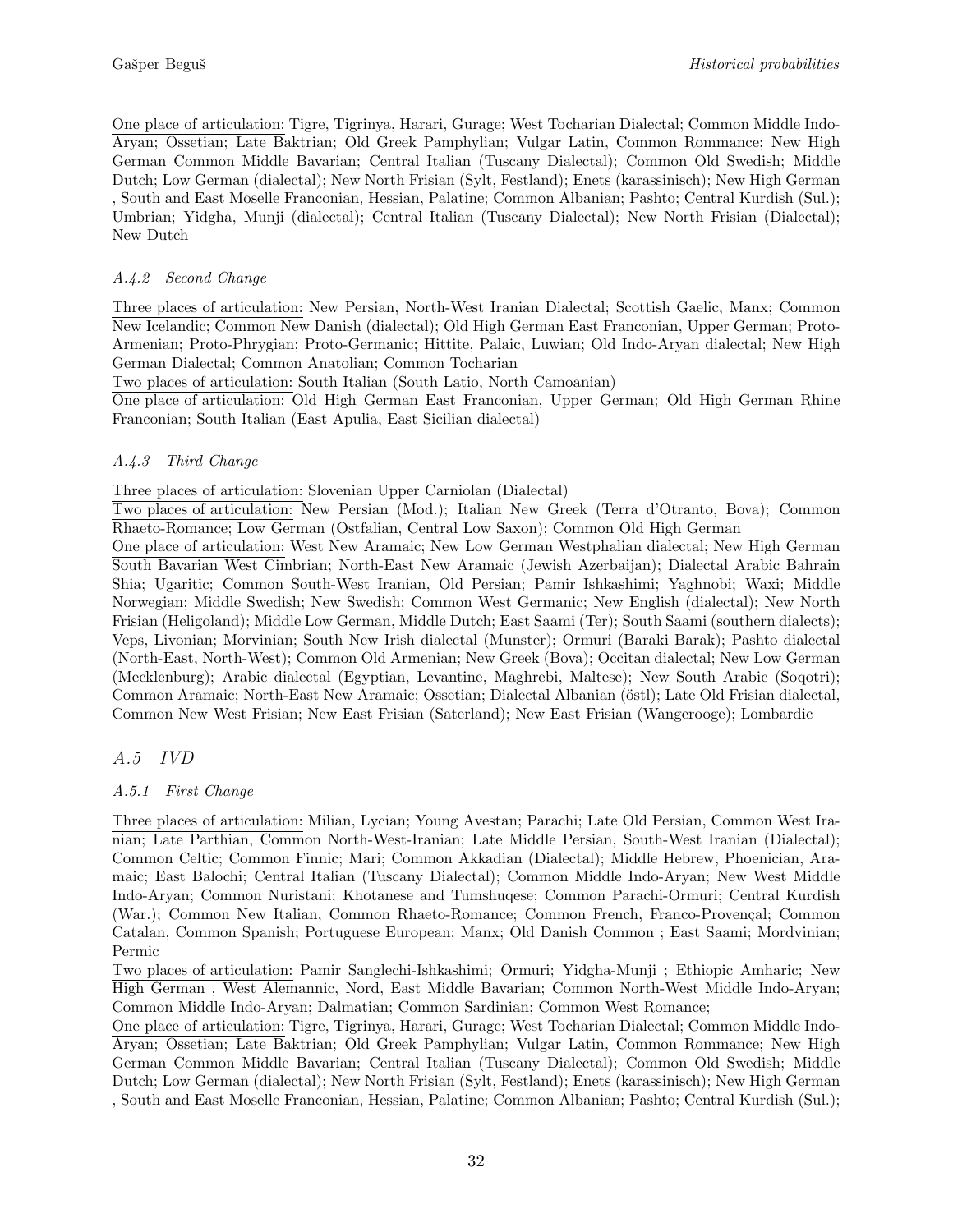Umbrian; Yidgha, Munji (dialectal); Central Italian (Tuscany dialectal); Dialectal Selkup; New North Frisian (dialectal)

### A.5.2 Second Change

Two places of articulation: New Dutch (dialectal); Spanish Aragonese Castillian, Andalusian; New Danish (South Jutland); Palatine, East Franconian, Upper Saxon dialectal

One place of articulation: Galician; Catalan (Apixtat), Ribagorza; Young Avestan, West Iranian (dialectal); New High German (Middle Franconian); New Low German dialectal; East and South Italian (dialectal)

## A.5.3 Third Change

Three places of articulation: Waxi; Balochi

Two places of articulation: Central Italian (Tuskany dialectal)

One place of articulation: North-East New Aramaic; Arabic dialectal (Egyptian, Levantine, Maghrebi, Maltese); New South Arabic (Soqotri); Common Aramaic; North-East New Aramaic; Ossetian; Dialectal Albanian (östl); Late Old Frisian dialectal, Common New West Frisian; New East Frisian (Saterland); New East Frisian (Wangerooge); Lombardic; Pamir Sanglechi; New Greek Anatolian; Central Sardinian, Logudorese; Middle Norwegian, Middle Swedisch, Common Old Danish; New English (Shetland, Orkney, Manx); South Khanty, North Khanty (Nizjam, Sherkaly); Mansi; Serbo-Croatian Montenegrin; New Greek dialectal (Bova); Parochi

A.6 FV

A.6.1 First Change

Three places of articulation: Hebrew; Amharic; Old Saxon, Old Dutch, Old High German

### A.6.2 Second Change

Three places of articulation: Sarmatian, Alanian, Common Ossetian; Chwaresmian; Khotanese and Tumshuqese; Bactrian; Yidgha-Munji ; Pashto; Common North-West Middle Iranian; Middle Persian, Common South-West Iranian; Karelian (Proper, Olonets, Ludic), Dialectal Ingrian, Veps; Dialectal South Estonian, Livonian; Middle Selkup; South Norwegian, Swedisch (Bohuslän, West Västergötland); Common Old Danish; Kamassian, Koibalian; Gorani, Azari, Sivendi ; Mordvinian; Mari; Dialectal South Selkup Two places of articulation: South-West Iranian Kumzari; Sogdian; Common Parachi-Ormuri; Enets; South-West Iranian Bashkardi; Tundra Nenets One place of articulation: Common Parachi-Ormuri; Proto-Anatolian

### A.6.3 Third Change

Three places of articulation: Ethiopian Gurage; Milian, Lycian; Common Dardian; Sindhi; New Greek; Common Albanian; Romanian; Common North Italian; Common Rhaeto-Romance, Common Gallo-Romance; Common Ibero-Romance; Old Irish; Common Brittonic ; Danish Jutlandic, Insular; Middle English; Common New Frisian, Middle Low German, Middle Dutch ; Mordvinian, Common Mari; Common Permic; Common Khanty, Mansi; Hungarian; Proto-Samoyedic; Common New High German

# <span id="page-32-0"></span>B Synchronic typology

## B.1 Post-nasal voicing

Counts are based on a query for a change from [−voiced] to [+voiced] with the left environment conditioned on [+nasal] in the P-base database in Mielke (2019).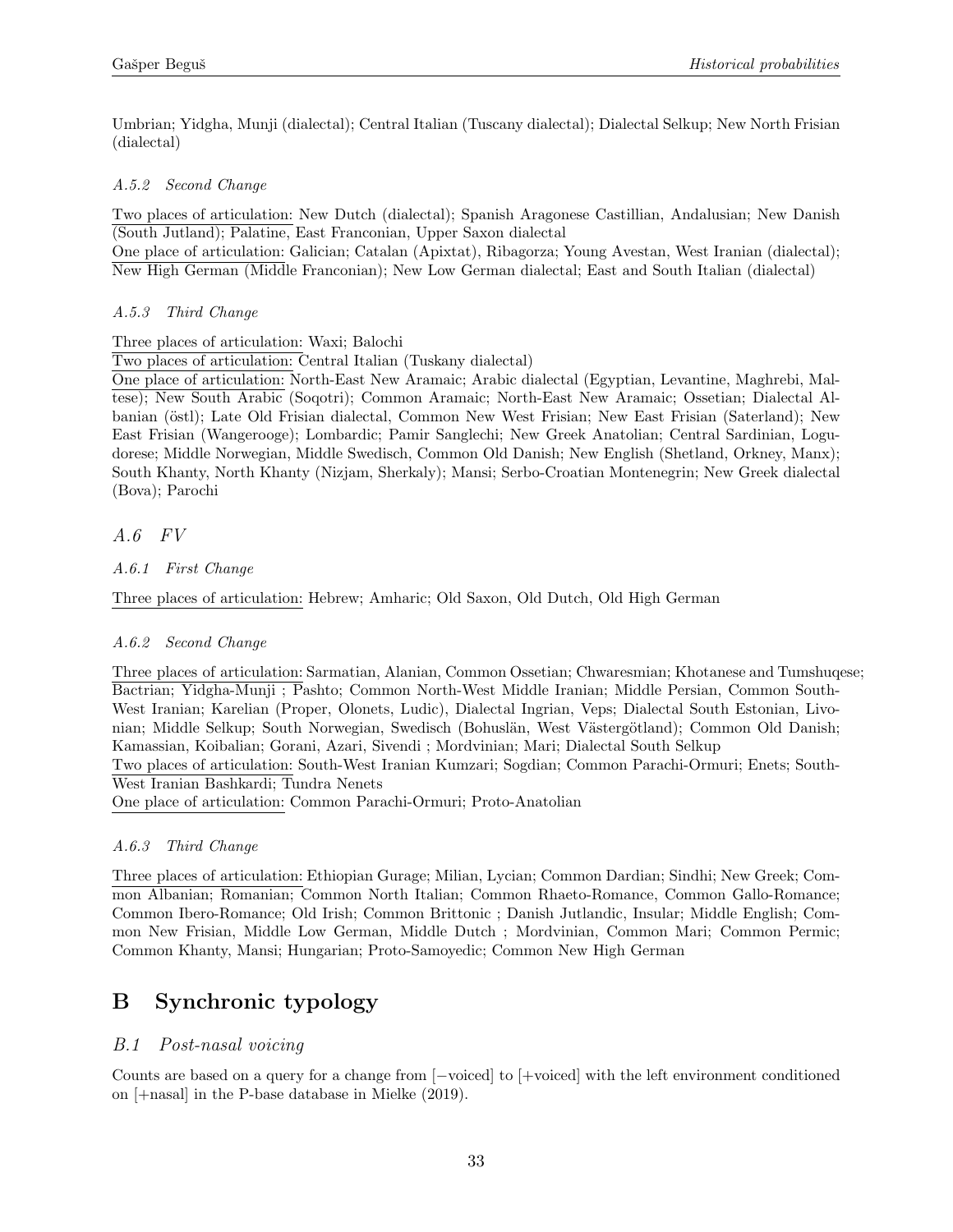Mixe, Lowland (Coatlán variety); Maasai; Binumarien; Delaware (Unami); Pitjantjatjara/Western Desert Language; Guatuso (Maléku Jaíka); Bemba; Khmu?; Xhosa; Totonac, Misantla; Mixe, North Highland (Totontepec Mixe); Kui; Quichua, Ecuador (Puyo Pongo variety); Mwera; Passamaquoddy-Maliseet (Malecite-Passamaquoddy); Tamil; Muruwari; Malayalam; Ciyao (Yao); Nyangumata; Si-Luyana; Kpelle; Tiriyó (Trió); Pero (Gwandum dialect); Quechua, Ecuadorean Highland (as spoken in Bolivar Province); Limbu; Ojibwa, Eastern; Pero

### B.2 Intervocalic voicing

Counts are based on a query for a change from [−voiced] to [+voiced] with the left environment conditioned on [+vowel] in the P-base database in Mielke (2019).

Af Tunni Somali (Tunni); Alabama; Ao; Auyana; Berbice Dutch Creole; Boruca; Bribri; Burmese; Danish; Efik; Estonian; Faroese; Faroese (in some districts); Guatuso (Maléku Jaíka); Kalenjin, Nandi; Kui; Kwamera; Lele; Loniu; Mangap-Mbula; Martuthunira; Mikasuki; Mixe, Lowland (Coatlán variety); Mixe, Lowland (Guichicovi variety); Mixe, Lowland (San Juan el Paraíso variety); Mixe, North Highland (Totontepec Mixe); Mixe, South Highland (Mixistlán variety); Mixe, South Highland (Tepantlali variety); Mixe, South Highland (Tepuxtepec variety); Mixe, South Highland (Tlahuitoltepec variety); Mohawk; Mupun; Mupun (Jipari dialect); Ngura; Nyangumata; Ojibwa, Eastern; Oneida; Palauan; Passamaquoddy-Maliseet (Malecite-Passamaquoddy); Pech (Paya); Pero; Popoluca, Sayula; Purik; Quechua, Ecuadorean Highland (as spoken in Bolivar Province); Senoufo, Supyire; So (Soo); Tangkhul; Tsimshian, Coast; Turkish; Tyvan (Tuvin); Xakas (Khakas)

### B.3 Final devoicing

Counts are based on a query for a change from [+voiced] to [−voiced] with the right environment conditioned on word boundary in the P-base database in Mielke (2019).

Fe'Fe'-Bamileke; Ejagham; Slovene; Shilluk; Czech; Lithuanian; O'odham (Papago); Polish; Pero; Afrikaans; Kirghiz; Tigre; Turkish; Russian; Af Tunni Somali (Tunni); Amele; Ingessana; Boruca; Dutch; Armenian, Standard Eastern; Dhaasanac (Daasanach); Bulgarian; Arbore; Tirmaga; Serbo-Croatian (Cres Cakavian); Wolof; Faroese; Sepečides-Romani; Slovak; Nigerian English (Nigerian Pidgin); Afar;

## <span id="page-33-0"></span>C Supplementary materials

### <span id="page-33-1"></span> $C.1$  bsc()

The function bsc() takes two vectors of equal length as arguments: a vector with counts of languages with a sound changes required for an alternation  $A_k$ , and a vector of languages surveyed for each sound change. The function internally transforms the vectors with counts into a binomial distribution of successes and failures for each sound change in the count. It returns R bootstrap replicates of the Historical Probability of  $A_1$ , computed according to [\(2\),](#page-6-0) [\(3\),](#page-6-1) [\(4\),](#page-7-0) and [\(5\).](#page-7-1) Stratified non-parametric bootstrapping is performed based on the boot package: the output of  $bsc()$  is an object of class "boot". The output of  $bsc()$  should be used as an argument of summary.bsc() (see [C.3\)](#page-35-0), which returns the observed  $P_x$  and 95% BC<sub>a</sub> CIs. Two optional arguments of  $bsc()$  are order (if True, Historical Probabilities are divided by n!) and R, which determines the number of bootstrap replicates.

```
1 bsc \le function (counts, surveyed, order = T, R = 10000) {
2 library (boot)
3 if ( length ( counts ) != length ( surveyed ) ) { stop
4 ("Vectors\text{must}_\text{u}be\text{mot}_\text{u}equal\text{mten}th.")
5 }
6 binom \leq unlist (mapply (c,7 lapply ( counts, function (x) rep (1, x)),
8 lapply (surveyed - counts, function (x) rep (0, x)), SIMPLIFY
                               =F)
```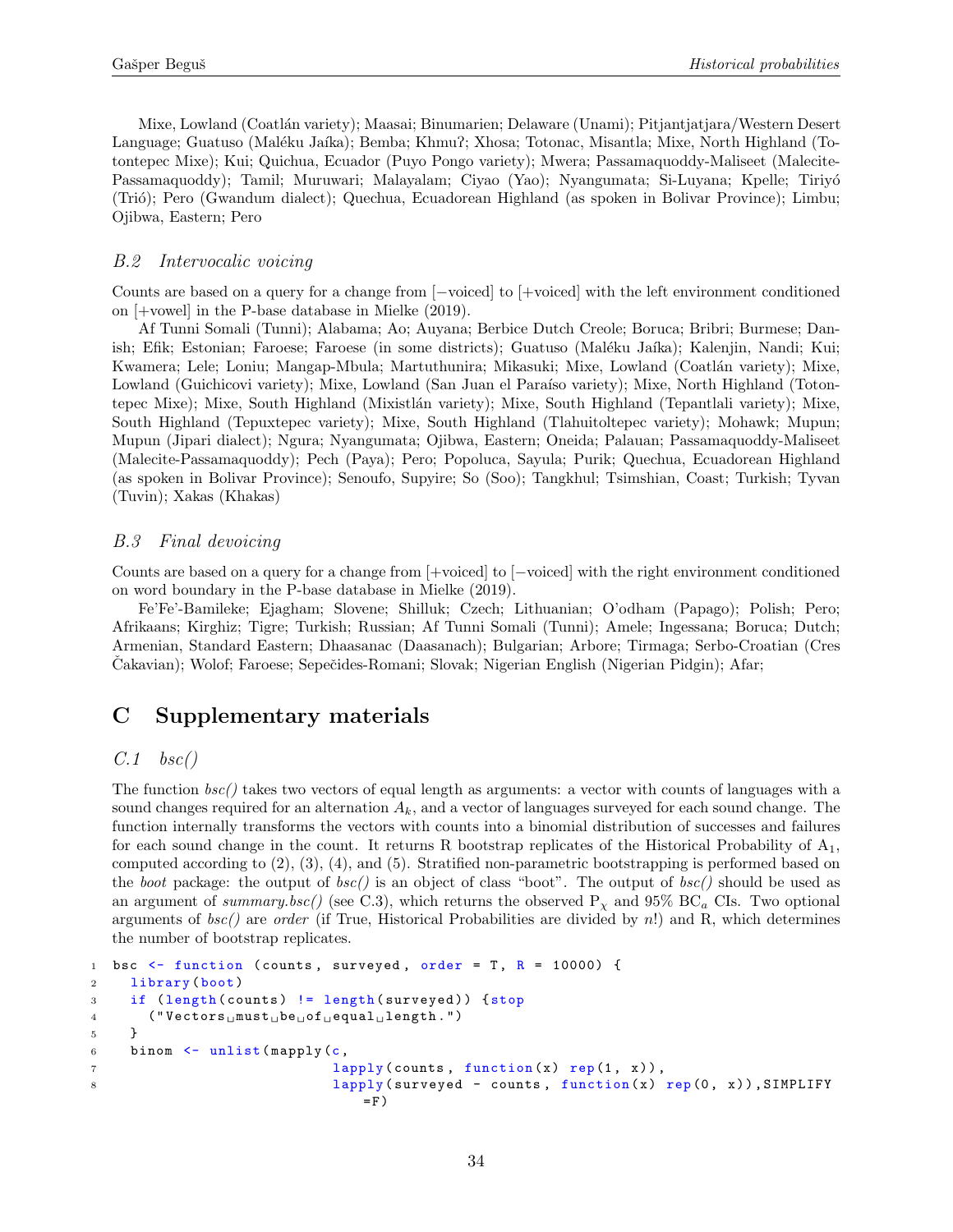```
9 )
10 snumb <- paste ("s", 1: length (surveyed), sep="")
11 ident <- rep(snumb, surveyed)
12
13 scsample <- data.frame (binom, ident)
14
15 if ( order == TRUE) \{n \leq - \text{ factorial}(\text{length}(\text{counts}))\}16 if (order == FALSE) {n < -1}
17
18 bsc \leftarrow function (x, id) {
19 sc1 \leftarrow tapply(x_id,1], x_id,2], mean20 sc <- prod ( sc1 ) / n
21 return (sc)
22 }
23
24 boot scsample \leq boot (scsample, statistic = bsc, R, strata = scsample [, 2]
25 )
26 return ( boot . scsample )
27 }
```
<span id="page-34-0"></span> $C.2$  bsc2()

The function bsc2() compares the Historical Probabilities of two processes with BSC. It takes as an input the output of  $bsc$ ) for the process in question. The function transforms the counts into a binomial distribution of successes and failures. It returns R bootstrap replicates of the difference in Historical Probability between the two alternations, computed according to [\(2\),](#page-6-0) [\(3\),](#page-6-1) [\(4\),](#page-7-0) [\(5\),](#page-7-1) and [\(6\).](#page-8-2) Stratified non-parametric bootstrapping is performed based on the boot package: the output of bsc2() is an object of class "boot". The output of  $bsc2()$  should be used as an argument of summary.bsc2() (see [C.4\)](#page-35-1), which returns the observed  $\Delta P_X$  and  $95\%$  BC<sub>a</sub> CIs for the difference. If  $95\%$  BC<sub>a</sub> CIs fall above or below zero, it spells out that the difference is significant, and that it is not otherwise. Two optional arguments of  $bsc()$  are order (if True, Historical Probabilities are divided by n!) and R, which determines the number of bootstrap replicates.

```
1 bsc2 \le function (bsc.alt1a, bsc.alt2a, order = T, R = 10000) {
2 library (boot)
3 bsc. alt1 \leftarrow bsc. alt1a $ data
4 bsc.alt2 <- bsc.alt2a$data
5 bsc.alt1$scid \leftarrow "first"
6 bsc.alt2$scid \leftarrow "second"
7 bsc.diff.df <- rbind(bsc.alt1,bsc.alt2)
8 bsc.diff.df$comb <- as.factor(paste(bsc.diff.df$scid,bsc.diff.df$ident, sep = ""
         ) )
9
10 bsc.diff.df$scid <- NULL
11 bsc . diff .df$ ident <- NULL
12
13 if ( order == TRUE ) { n1 <- factorial (length (unique (bsc.alt1$ident)))
14 n2 \left\{ \text{factorial}(\text{length}(\text{unique}(\text{bsc.alt2$}ident)))) \right\}15 if (order == FALSE) { n1 <- 1
16 n2 \leq -1}
17
18 1 <- length (unique (bsc.alt1$ident))
19 m <- length (unique (bsc.alt2$ident))
20
21 bsc.diff \le function (x, id) {
22 sc1 <- tapply (x[id, 1], x[id, 2], mean)
23 sca <- (prod(sc1[1:1]) / n1)
24 scb \leftarrow (\text{prod}(\text{sc1}[(1+1):(1+m)]) / n2)
25 \text{SC} \leftarrow sca - scb
```